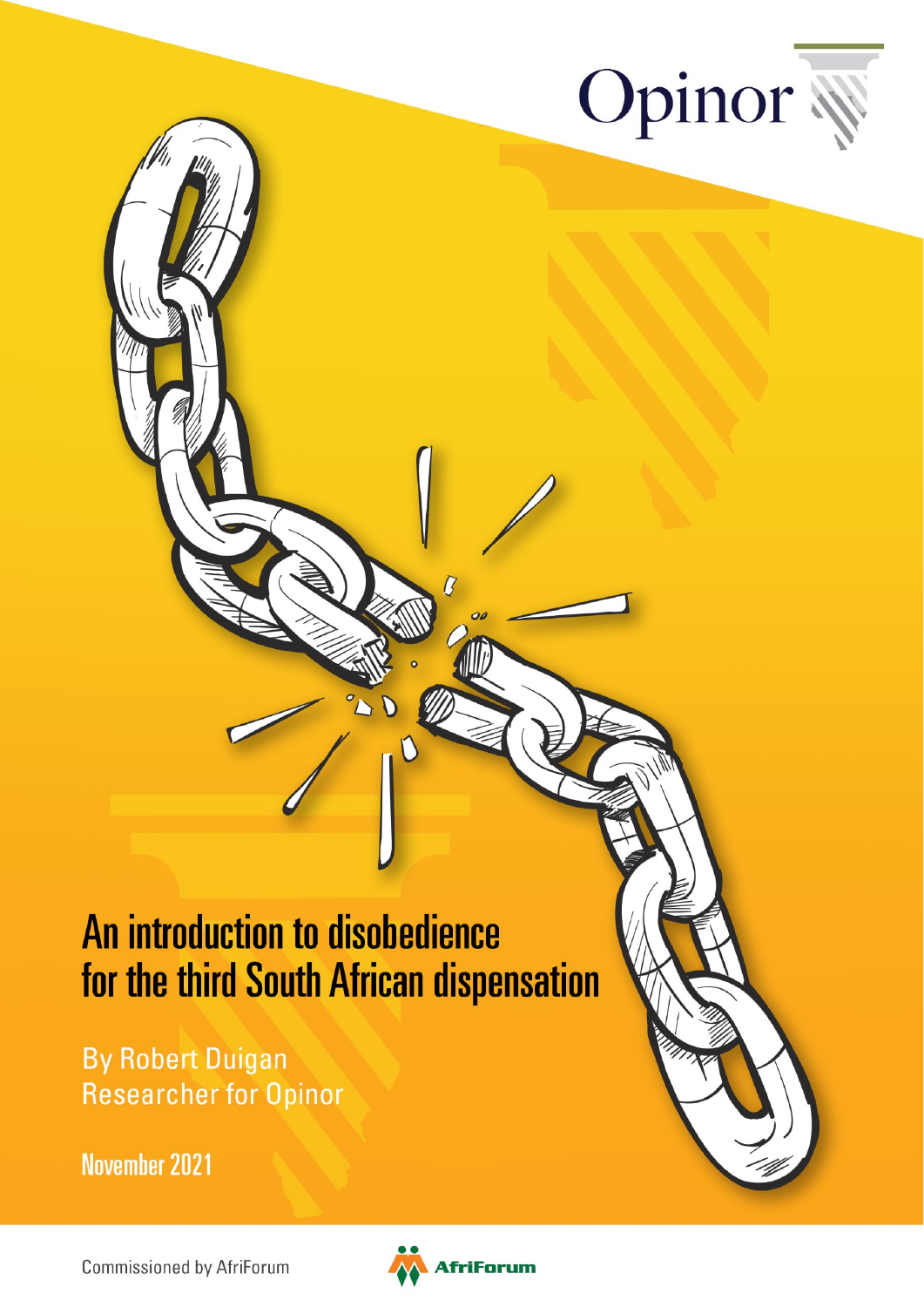History knows many periods of dark times in which the public realm has been obscured and the world become so dubious that people have ceased to ask any more of politics than that it show due consideration for their vital interests and personal liberty.

– Hannah Arendt, Men in dark times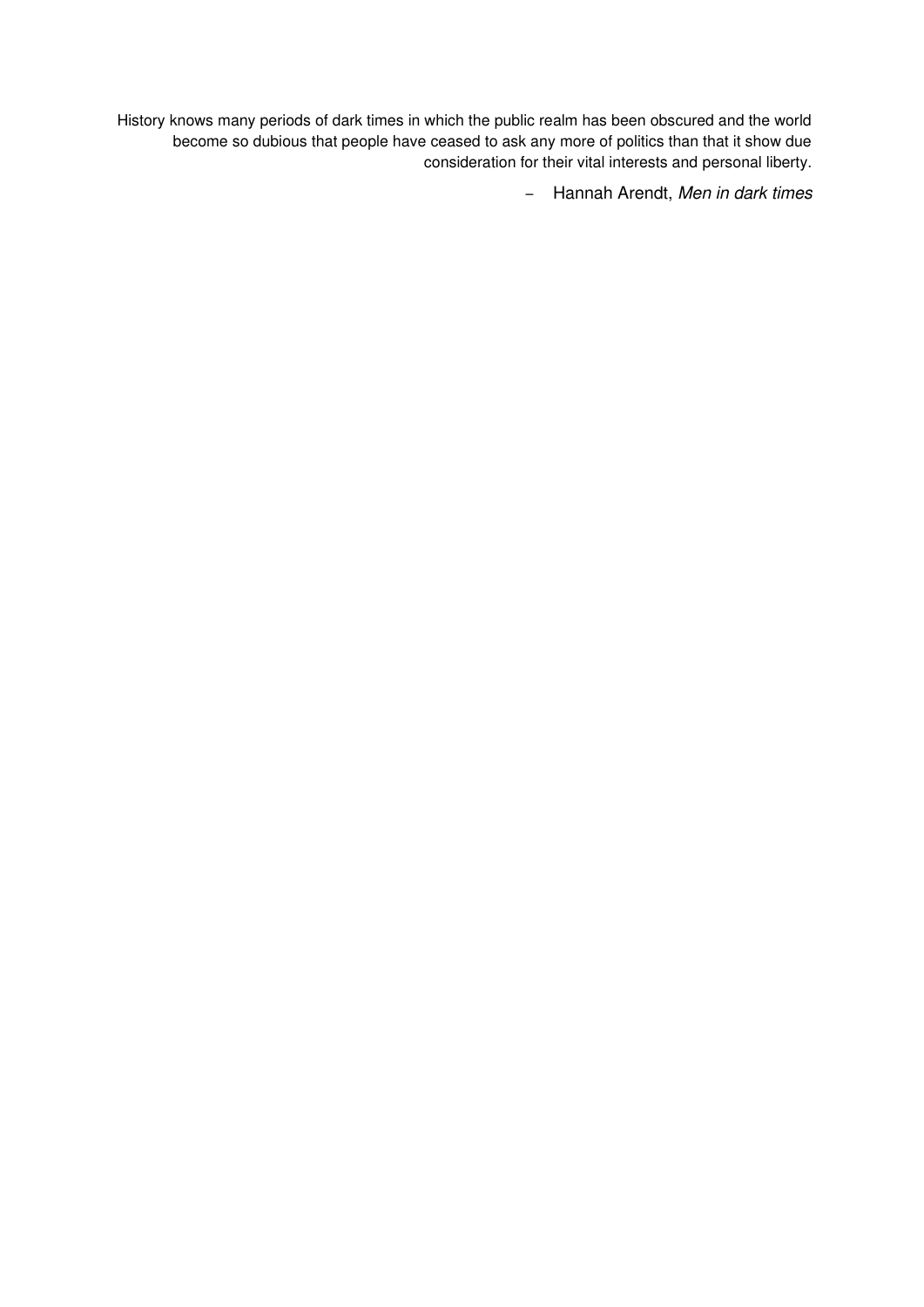This essay aims to provide a legible framework, both theoretical and practical, for the engagement of a civil disobedience campaign, both in general, drawing on international experts, and specific to the South African political context, addressing the institutional knowledge of the prevailing players and the historical narratives available. Civil disobedience is a specific political strategy, underpinned by specific conceptions of political power and legitimacy. But to be executed successfully, a civil disobedience campaign relies on a broader political movement, and a complex decentralised social support system. Therefore, tactics and strategy are examined according to the empirical track record.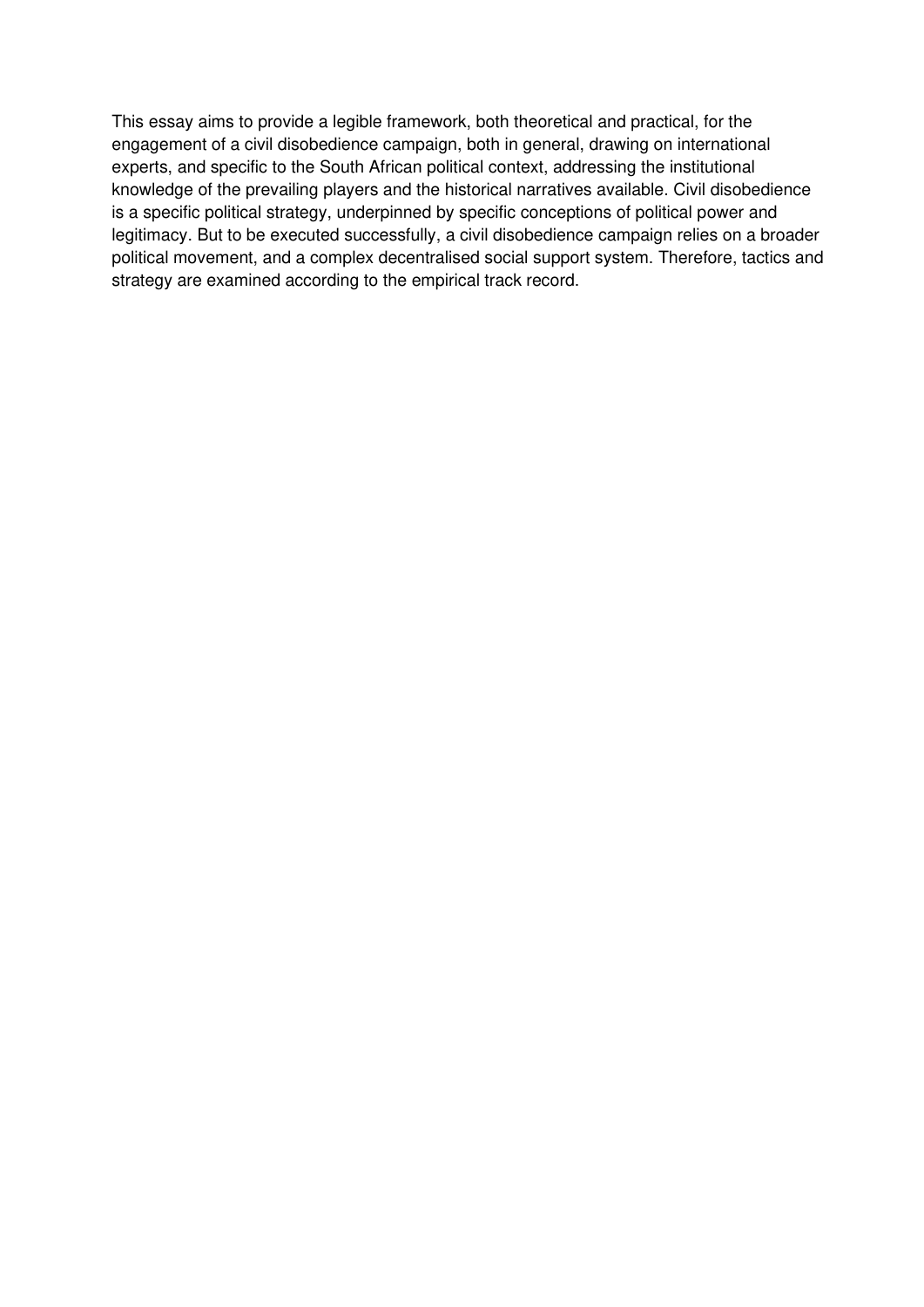# **Contents**

<span id="page-3-0"></span>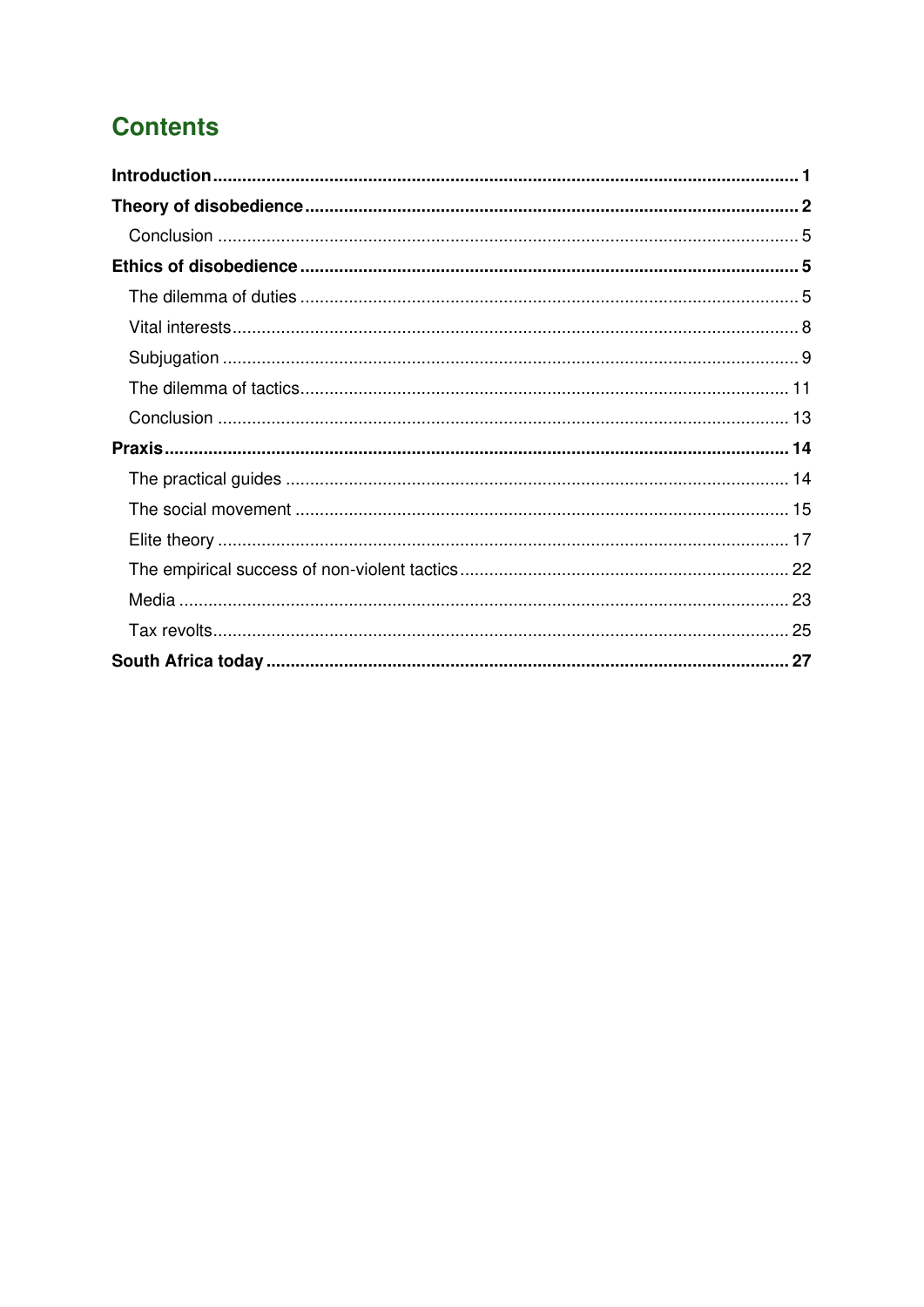# **Introduction**

This article seeks to give an ontological, ethical, tactical and strategic outline of the nature of civil disobedience by applying a synoptic methodology – by observing the most influential and incisive claims in the literature and harmonising their perspectives to produce a synthetic framework that preserves the best qualities of each theory. This produces a new overall vision, with the aim of providing clarity of thought to strategists from a high level of abstraction down to practical details. It is specifically aimed at AfriForum and the South African context.

Civil disobedience can be narrowly defined as the collective and public refusal to comply with the law for reasons of conscience. But more than this, it implies a confrontational doctrine of political engagement. It rests on the premise that political power is the result of voluntary collective obedience, and hence that people are capable of exerting power by withdrawing their cooperation with the law in a coordinated and overt fashion in the name of justice. This entails that the duty to obey the law is conditional.

Consequently, to declare a campaign of civil disobedience is a radical claim against the moral legitimacy of the government as it exists. It means to call for a suspension of the unity of the political community under law until such time as the grievances are addressed by restoring deprived rights, or until power can be obtained to assert or to restore these autonomously. Naturally, this threatens political order and unity, but likewise reflects an existing disorder and disunity in the body politic, arising from an unjust relationship between citizens and state.

The right to disobey can be defined in terms of vital interests – those interests necessary for maintaining individual, family and group survival, and legal parity with the commonwealth of citizens that one is a member of. Should these be violated, each citizen has a right to resist the laws and orders that sustain these injustices, or to register a pre-emptive objection to the possibility of such, if the implementation of a particularly egregious violation is likely.

In South Africa today – just as in the previous dispensation – there are grave political injustices. The ruling party is using a variety of strategies, both legal and illegal, to exclude and control racial minorities, seize land and other properties from these minorities (as well as from those black citizens who are politically unconnected and in possession of desired properties) and make their constituencies ungovernable. The loss of property rights is considered by some scholars to be a major precursor to political violence and mass murder.<sup>1</sup> This makes it a matter of vital interest, just as threatening as the destruction of legal protection against violent crime.

But unlike the white minority government before it (who governed through legally rationalistic policies that could be identified and attacked), the majoritarian despotism of the African National Congress (ANC) functions in large part through opaque and informal mechanisms. It is characterised both by corruption and dereliction of duty to provide essential services on the one hand, and by intrusive and discriminatory legislation on the other. Additionally, the threat of popular collective violence is real, though limited.

This article will argue that the appropriate response necessitates a non-violent approach, combined with preparation for violent state and non-state actors. Non-violence is both morally preferable, and empirically demonstrated to be more effective than violence, not only in

<sup>1</sup> Carson, S.W. 2007. Stealing and killing: A property-rights theory of mass murder. The Independent Review 11(3): 381–395. Available a[t https://www.jstor.org/stable/24562378.](https://www.jstor.org/stable/24562378)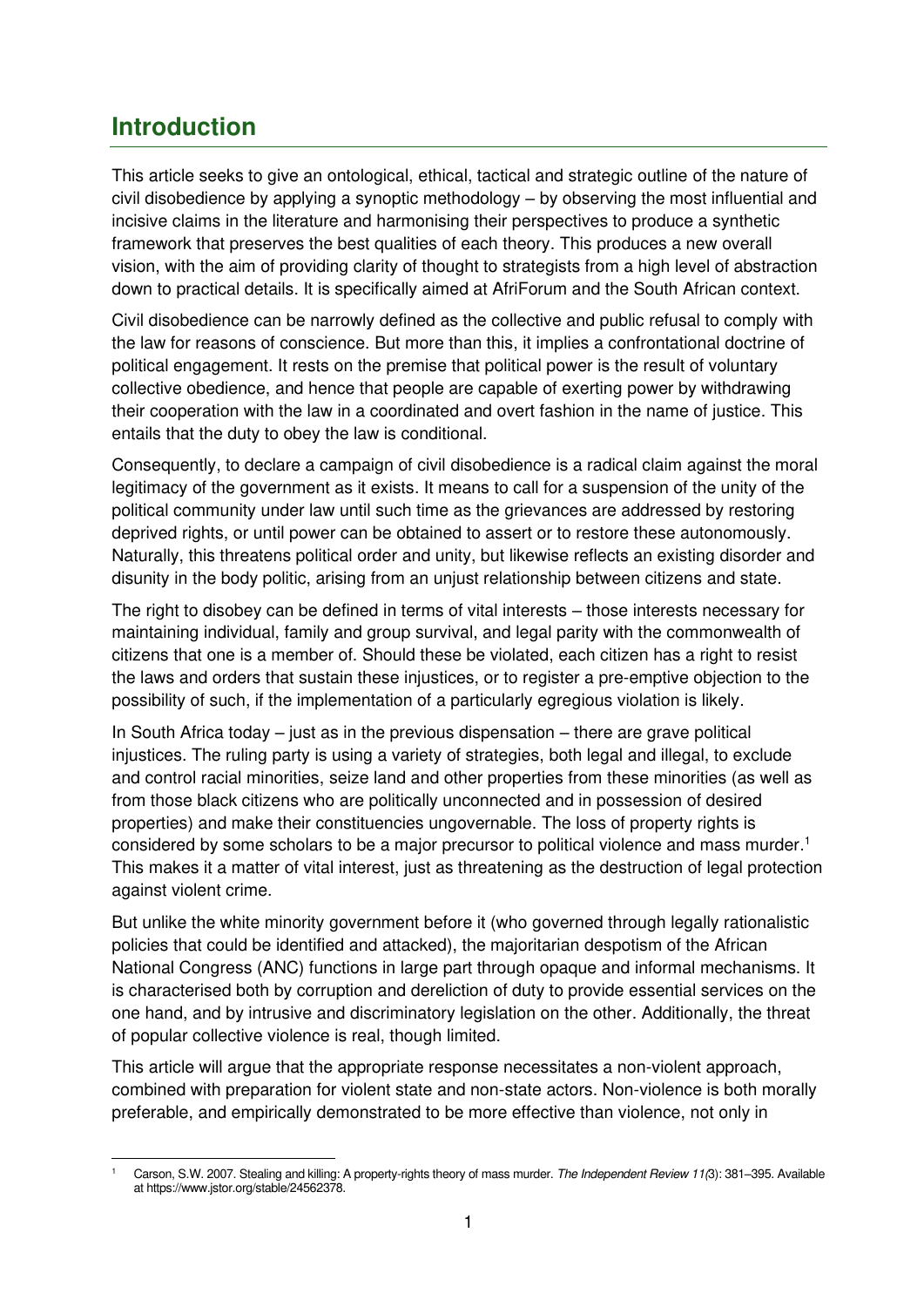forming legitimacy, but in recruiting a broad base. However, it requires a multi-dimensional coordination of forces, and an intelligent, creative and aggressive use of media communication and agenda setting through shock, symbolism, repetition and performance.

# <span id="page-5-0"></span>**Theory of disobedience**

Civil disobedience is a specific category of political action. The common thread among those who use this term (or the similar form *civil resistance*) is the notion of publicly and openly disobeying the laws or instructions of the state or its proxies, either as 1) a limited act of protest against some policy, 2) as an obstruction of the implementation of that policy, or 3) to withdraw support and cooperation from the state for the exercise of such policies. But the public aspect of the disobedience recognises a communion between the protesting party and the rest of society, including the state included. The notion of civil disobedience is a response to an unjust discontinuity between the elements of a commonwealth of citizens, remedied either by complete fission or negotiated reconciliation.

The term itself comes from Henry David Thoreau's treatise of the same name, $2$  though the original title is less ambiguous about the essence of the issue: Disobedience to the civil state. His exemplary act of disobedience was refusing to pay federal taxes.

Hannah Arendt's contribution to this area is primarily in having drawn the distinction between civil disobedience and conscientious objection, $3$  the latter of which characterises much of Thoreau's attitude, in which personal conscience is the sole authority to which an individual may appeal, and consequently, the act is "unpolitical" – that is, it is neither public, nor collective, but solitary (a perspective shared by many theorists, including Rawls<sup>4</sup> and Brownlee<sup>5</sup>). In her distinction between private, individual conscientious objection on the one hand, and public, collective civil disobedience on the other, she resolves the potential antinomianism of private conscience and volition by recourse to the inherent social dynamics which emerge when those of common conscience subject their voices to the logic of the political market, where they must face the judgment of their fellow citizens.<sup>6</sup> This requirement of public openness is also found in Martin Luther King who – like the mainstream jurists of his time – insisted that the punishment scheduled by law for its breach should be accepted without complaint by civil disobedience.<sup>7</sup>

To be an act of civil disobedience then, it must be public and collective, and appeal to the authority of the civil state or political community. Civil society as we understand it today (as a form of public association separate from the state) is largely a modern notion.<sup>8</sup> The notion of the *civil state* finds its roots in the classic concept of the res publica (something like public entity or "public affairs"), often rendered in English as *commonwealth*. This is similar to the Aristotelian notion of the *koinōnía politikḗ*, or political community.

<sup>2</sup> Thoreau, H.D. 2014. Civil disobedience. Lehi: Libertas Press. Available a[t https://libertas.org/books/civildisobedience.pdf.](https://libertas.org/books/civildisobedience.pdf)

<sup>3</sup> Arendt, H. 1972. Civil disobedience. In Crises of the Republic. New York: Harcourt Brace & Co. Available at [https://monoskop.org/images/7/70/Arendt\\_Hannah\\_Crises\\_of\\_the\\_Republic.pdf.](https://monoskop.org/images/7/70/Arendt_Hannah_Crises_of_the_Republic.pdf)

<sup>&</sup>lt;sup>4</sup> Rawls, J. 2013. The justification of civil disobedience. In: Kavanagh, A. & Oberdiek, J (Eds.). Arguing about law. Oxon: Routledge, pp. 244–253.

<sup>5</sup> Brownlee, K. 2012. Conscience and conviction: The case for civil disobedience. Oxford: Oxford University Press.

<sup>6</sup> Arendt, H. 1972. Civil disobedience. In Crises of the Republic. New York: Harcourt Brace & Co, pp. 66–68; 75–76. Available at [https://monoskop.org/images/7/70/Arendt\\_Hannah\\_Crises\\_of\\_the\\_Republic.pdf.](https://monoskop.org/images/7/70/Arendt_Hannah_Crises_of_the_Republic.pdf)

<sup>7</sup> [King, M.L. 2013. Letter from a Birmingham jail. In: Kavanagh, A., Oberdiek, J. \(Eds\).](https://books.google.co.za/books?id=g75cAgAAQBAJ&dq=2013.+Letter+from+a+Birmingham+jail.+%22Arguing+about+law%22&source=gbs_navlinks_s) Arguing about law. Oxon: Routledge, pp. 258. 8 [Rowley, C. 1998. On the nature of civil society.](https://www.jstor.org/stable/24561020) The Independent Review,  $2(3)$ : 401–420. Available at

[https://www.jstor.org/stable/24561020.](https://www.jstor.org/stable/24561020)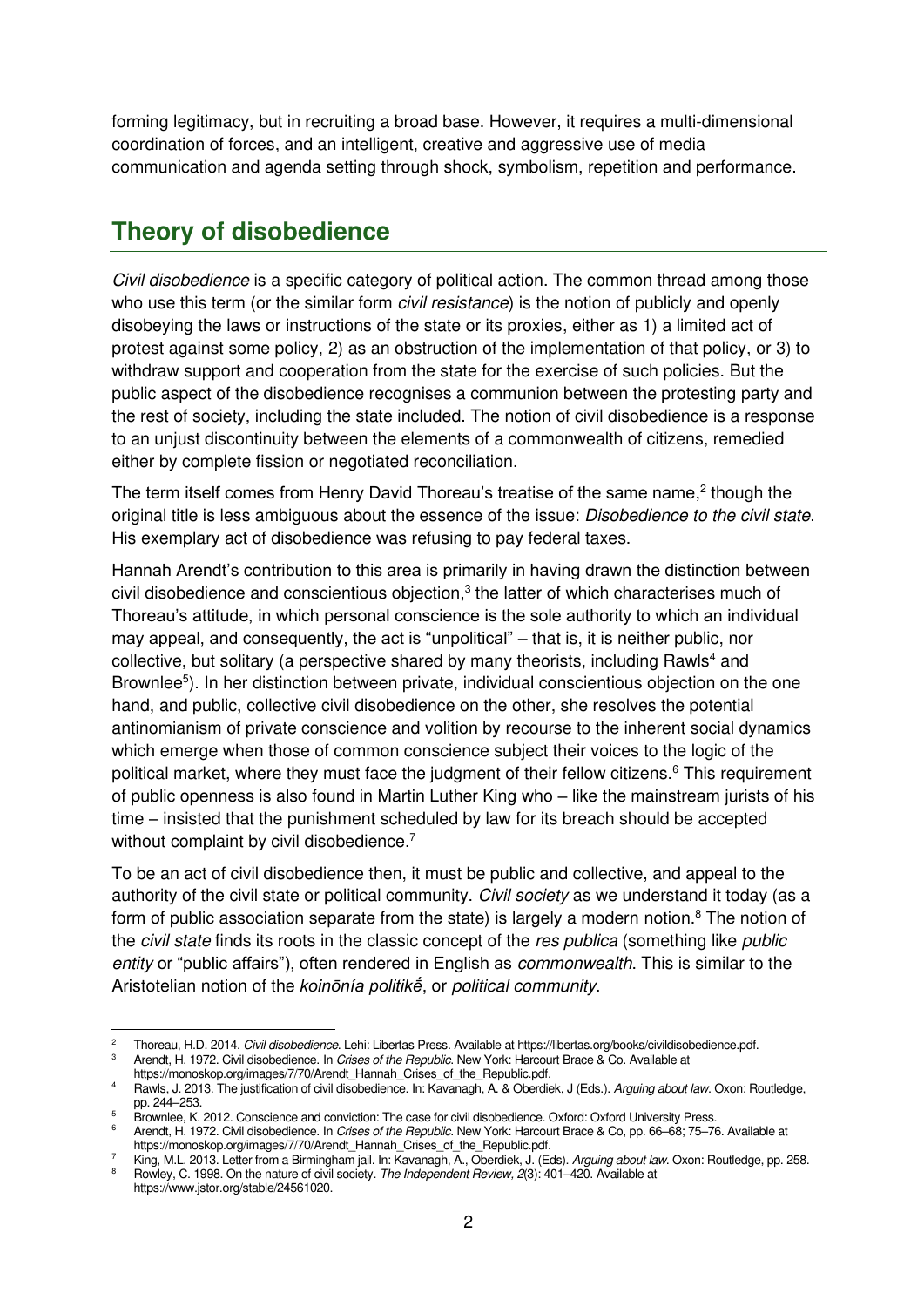In this classical form, civic society is coextensive with the state. What is referred to as the state (when spoken of as distinct from society) is the site of negotiation of power at its heart, with a significant body of obedient civil servants and public officers at its disposal. This conceptual continuity arises from a common identification of various uniting factors: For Cicero, common interest, and a common sense of justice or jurisprudence;<sup>9</sup> for Aristotle, common ethos and telos (a shared moral order and common purpose). Nor is this unique to Western classical society. African communities throughout the regions of Bantu expansion have traditionally engaged in open-forum politics and arrived at local decisions of law and policy on a consensus basis, on the assumption of a common *ultimate interest*.<sup>10</sup> Citizenship then, is a condition of integration into a common hierarchical point of decision-making among some small minority of elites (the state), whose coordination with the interests and values of the rest of society is not always guaranteed.

The earliest expression of the principles of disobedience in the modern world arguably comes from the young 16<sup>th</sup> century French dissident and companion of Montaigne, Etienne de la Boétie. He argued against what he called "political servitude" – a blind obedience to state authority. People, he argued, obey authority voluntarily, out of a combination of three motives: 1) fear, 2) custom or habit, or 3) a reverence for the sacred rites of the polity.<sup>11</sup> La Boétie does not advocate for disobedience in an anarchist sense, but in the dynamics of his theory, power can be withdrawn from the state through non-violent means, by shrugging off this voluntary servitude when the state engages in tyranny – a word which implies a fundamental contention between state and citizen, a relationship which ought properly to be collaborative. The greatest threats to state power, then, are those acts which convince large portions of the population to withdraw their voluntary cooperation. Gene Sharp writes that it is obedience, cooperation and submission to the status quo that preserves it, and only defiance and refusal to cooperate can bring about change.<sup>12</sup>

Consequently, principled dissent from the authority of the law, even if it is passive, is a radical act that performatively declares the participating members of the state to have broken apart the common ground by which it justifies its authority over the aggrieved party. By ranging itself against some section of its citizenry, the state fundamentally alienates itself from them, performatively declaring them to a greater or lesser extent to be others or outsiders, as does that portion of the population who willingly consent to this state of affairs. Civil disobedience is a performative recognition of this schism.

Yet at the same time, as a function of its public nature, civil disobedience is an appeal to society – a call to return to that common ground, upon which rules are founded that are tolerable to all. This ultimately constitutes a conditional repudiation of the state's authority, a temporary break with the unity of the society out of refusal to accept the legitimacy of some decision of the state. States tend to respond to this with some form of repression, since the proliferation of dissent threatens to escalate into a loss of control over policymaking or – in the extreme – revolution, secession or anarchy. If such an escalation occurs, the conditions for a commonwealth (a common sense of interest and justice) are destroyed, and the state and the

<sup>9</sup> Cicero, M.T. 2017. [Cicero: On the commonwealth and on the laws](https://www.amazon.com/Cicero-Commonwealth-Cambridge-History-Political/dp/1316505561). Cambridge: Cambridge University Press.  $10$  See:

<sup>•</sup> Wiredu, K. 1995. Democracy and consensus in African traditional politics: A plea for a non-party polity. The Centennial Review 39(1): 53–64. Available at https://www.jstor.org/stable/23739547.

<sup>•</sup> Williams, J. M. 2010. [Chieftaincy, the state, and democracy: Political legitimacy in post-apartheid South Africa](https://books.google.nl/books?hl=en&lr=&id=84cNYzYBNFsC&oi=fnd&pg=PR7&dq=Williams,+J.+M.+2010.+Chieftaincy,+the+State,+and+Democracy:+political+legitimacy+in+post-apartheid+South+Africa.+Indiana+University+Press.&ots=8T_PwPj2os&sig=iDYI2trdM1mUTitCzf8VS-nAAes#v=onepage&q=Williams%2C%20J.%20M.%202010.%20Chieftaincy%2C%20the%20State%2C%20and%20Democracy%3A%20political%20legitimacy%20in%20post-apartheid%20South%20Africa.%20Indiana%20University%20Press.&f=false). Bloomington: [Indiana University Press.](https://books.google.nl/books?hl=en&lr=&id=84cNYzYBNFsC&oi=fnd&pg=PR7&dq=Williams,+J.+M.+2010.+Chieftaincy,+the+State,+and+Democracy:+political+legitimacy+in+post-apartheid+South+Africa.+Indiana+University+Press.&ots=8T_PwPj2os&sig=iDYI2trdM1mUTitCzf8VS-nAAes#v=onepage&q=Williams%2C%20J.%20M.%202010.%20Chieftaincy%2C%20the%20State%2C%20and%20Democracy%3A%20political%20legitimacy%20in%20post-apartheid%20South%20Africa.%20Indiana%20University%20Press.&f=false) 

<sup>11</sup> De la Boétie, E. 1975. The politics of obedience: The discourse of voluntary servitude. Montréal: Black Rose Books.

Sharp, G. 2012. From dictatorship to democracy: A conceptual framework for liberation. Fourth US edition. Boston: Albert Einstein Institution. Available a[t https://www.aeinstein.org/wp-content/uploads/2013/09/FDTD.pdf.](https://www.aeinstein.org/wp-content/uploads/2013/09/FDTD.pdf)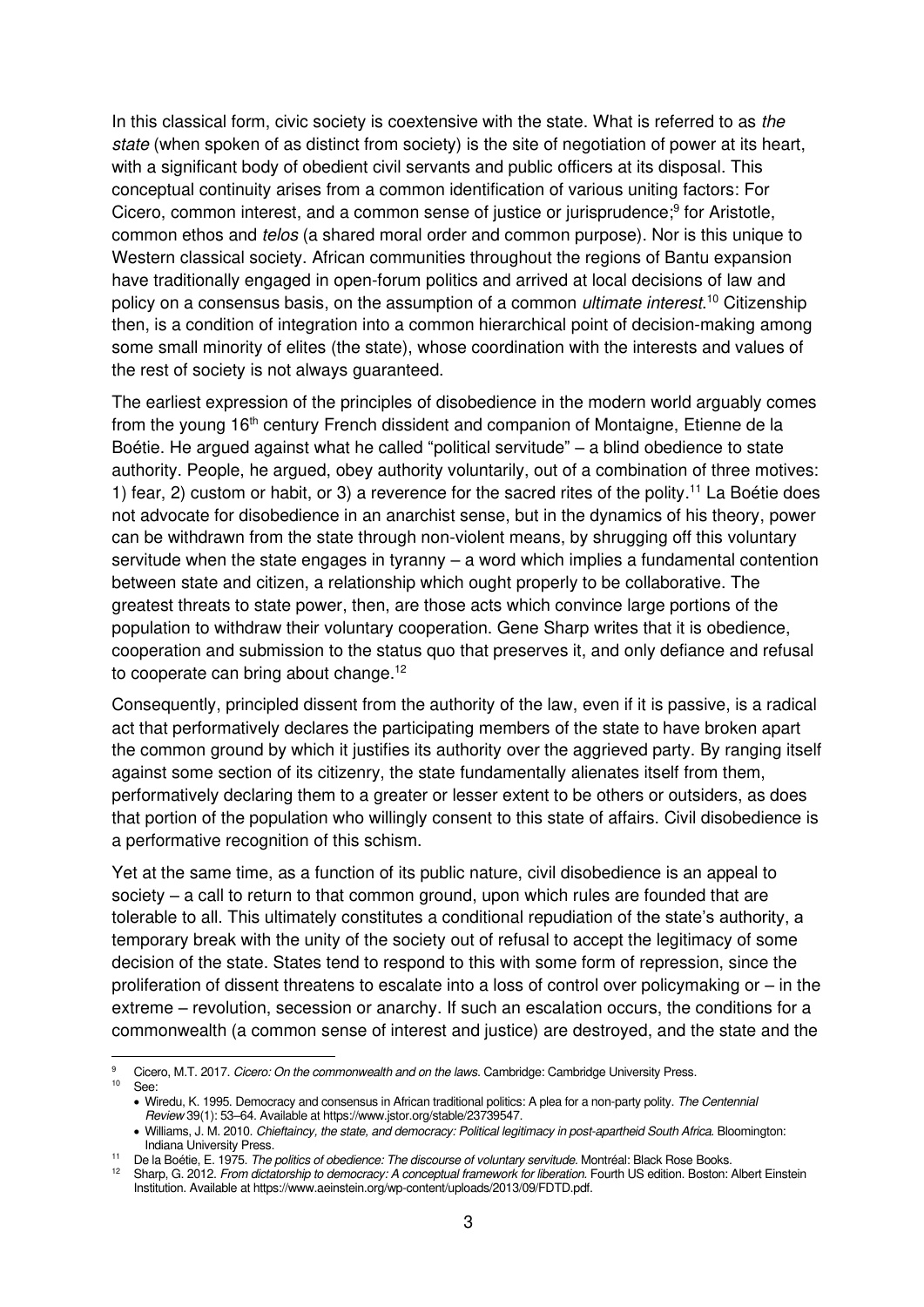dissenters cannot come to a compromise, except through war. But dissenters, even if they are in violation of the law, are not rebels or revolutionaries – even if they carry that potential. They are fundamentally making a plea for justice.

Charles Tilly has become known for his polity model, through which he described social movements as developing from splits in the polity between different elite classes or ethnic groups who seek new coalitions to rebalance and recalibrate the social contract along lines that are relatively favourable to all participants. Rather than a form of disordered social friction, this is a part of politics, a means for working out unaddressed differences in society.<sup>13</sup>

The great proponents of civil disobedience (Thoreau, La Boétie, Gandhi, etc.) tend to place the authority to dissent from the political community and its executors in the private conscience and its communion with the divine, thus vesting ultimate authority in an ideal which transcends mundane politics. But these thinkers do not dissent by default, and only conditionally withdraw their obedience from the representatives of the commonwealth. Civil politics then exists when people as a whole lend some portion of their private moral authority to the collective, out of a trust in the common sense of the political community.

Tilly theorised that this element of commonly invested trust is the fundamental component of rule under democracy. The elements of Boétiean political obedience can therefore be explained in terms of trust and perceived fairness between natural or institutionalised social networks, such as family, clan, church and habitual economic intercourse. The domain of the state is thus grown by placing these valued resources and outcomes in the trust of government agents.<sup>14</sup> If these trust networks recede into distinct societies or become governed by fear rather than willing cooperation, the commonwealth is fractured and weakened.

When the state and its confederates exercise control over these trust networks in a way that demonstrates to some grouping of the population that it is unjust or unreliable, it will be in this group's interest to withdraw its trust into more localised or sectional networks and cooperate more reluctantly, or even organise rebellion. Similarly, the state creates just such a social enclave of reduced trust and integration by absorbing a community of outsiders, whether from immigration, slavery or conquest. These discontinuities of identity and trust represent an unreliable government, or one whose powers and interests are contrarily disposed to those (of at least a subset) of the general population.

While this common trust can be remedied by recourse to a pragmatic settlement or a process of justice and reconciliation, without a common understanding of the basis of law or justice, the different interests in the society can only reconcile themselves by force and imposed discipline. This would constitute something that approaches a state of war or of subjugation, in which some sector of society has its conditions of life imposed through brutality and hostility. This sees the creation of a society that is in a technical sense "deeply divided",<sup>15</sup> in which the fundamental conditions for commonwealth organisation are not met, and in which the negotiations between various factions devolves into a negotiation of raw power, restrained from all-out war only by cost, external pressures and the balance of forces.

In (for example) Israel, Northern Ireland, Kashmir and South Africa, the fundamental criteria along which societal justice is judged differ in irreconcilable ways between the main forces in

<sup>&</sup>lt;sup>13</sup> [Tarrow, S. 2008. Charles Tilly and the practice of contentious politics.](https://www.researchgate.net/publication/237672113_Charles_Tilly_and_the_Practice_of_Contentious_Politics) Social Movement Studies 7(3): 225–246. DOI: [https://doi.org/10.1080/14742830802485601.](https://doi.org/10.1080/14742830802485601) 

<sup>&</sup>lt;sup>14</sup> Tilly, C. 2004. Trust and rule. Theory and Society 33, no. 1: 1-30. Available a[t https://www.jstor.org/stable/4144889.](https://www.jstor.org/stable/4144889)

<sup>&</sup>lt;sup>15</sup> See especially: Guelke, A. 2012. Politics in deeply divided societies. Cambridge: Polity Press.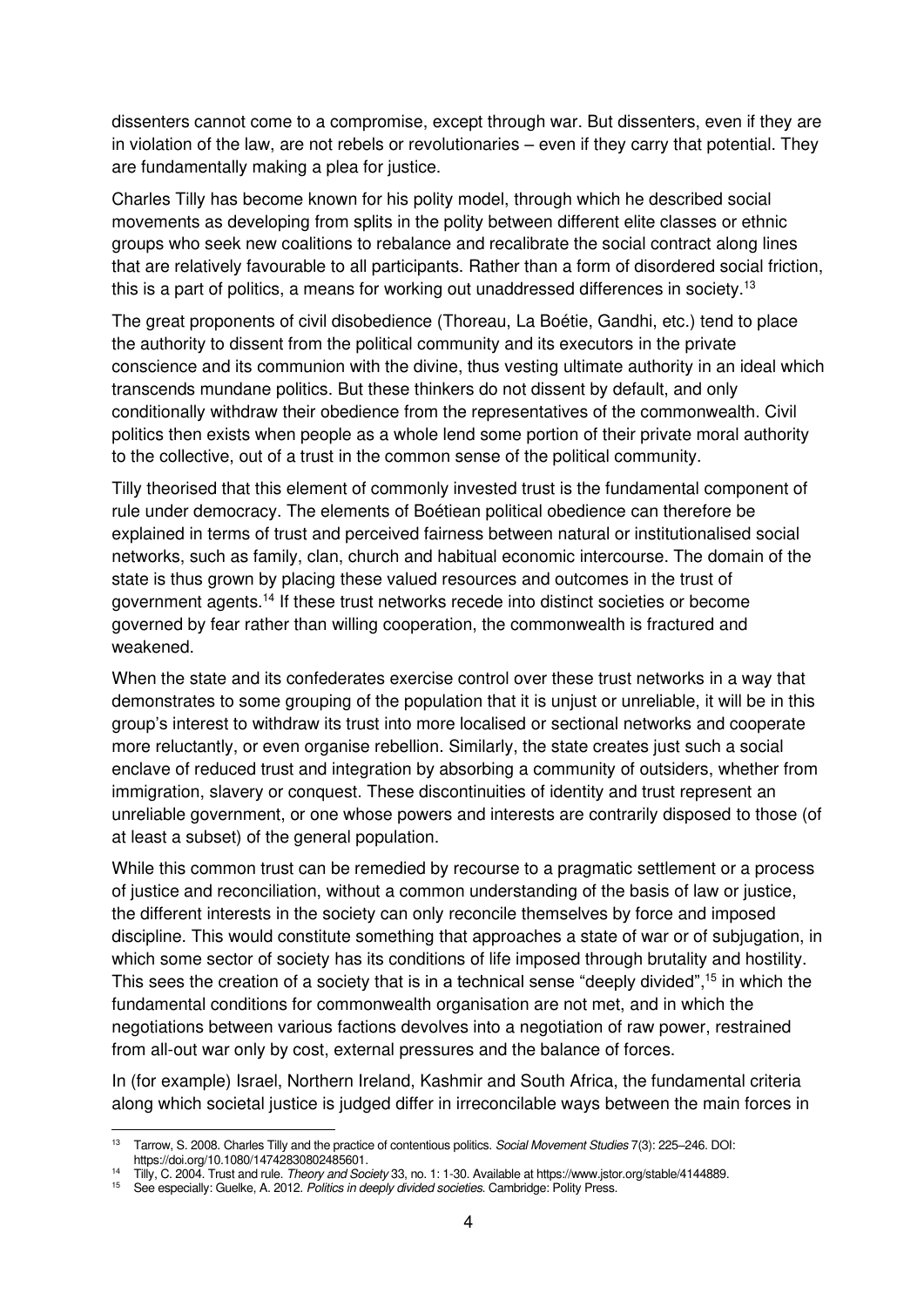society. Here, the Ciceronian appeal to a common *jus* is not possible, and any motion towards civil disobedience must bear this in mind – a demand to restructure the very notion of justice, which mediates structural differences of interest. If the dissidents cannot convince their opponents that their concept of justice is valid, the contest can only be won by violence, which a strong and popular state can easily win. Violent repression can be successful; however, if it is unsuccessful, it often strengthens the movement's claims on the illegitimacy of the state. It is under these conditions that civil disobedience evolves into something beyond: revolution or secession.

### <span id="page-8-0"></span>**Conclusion**

In sum, civil disobedience is fundamentally a public, collective response to political conditions unacceptable to some section of the population. Furthermore, it is a conditional mass withdrawal of cooperation which constitutes a civil division, which can easily escalate to more serious forms of political contest, in the case that the state and its subjects do not share a sense of justice, or that the state refuses to show sufficient cause to be trusted. If that state does not have the strength to enforce obedience through fear and violence, this separation may even become permanent, or escalate into revolution or open war.

# <span id="page-8-1"></span>**Ethics of disobedience**

It is insufficient to declare a state to be tyrannical. The definition becomes circular: A tyranny is that government which justifies disobedience, and disobedience is the appropriate response to a tyranny. We must have clear criteria for determining civil disobedience to be justified and deciding what form of response is appropriate. Violence – though it is often tempting to activists – comes at a higher cost than non-violent engagement and must be subject to an appropriate judgment of necessity.

Consequently, there are two dilemmas at the heart of civil disobedience. The first lies in the conflict between the duty to the law and the duty that one's conscience imposes in virtue of a higher value. The other dilemma is the matter of violence. Civil disobedience, being a phenomenon of mass participation, will tend to stimulate the state to use violence in the name of preserving social order. Likewise, civil disobedience campaigns are often accompanied by violence or coercion in one form or another, whether in coercive recruitment, vandalism or intimidation.

## <span id="page-8-2"></span>The dilemma of duties

At its most basic, the moral dilemma at the heart of civil disobedience is a conflict between moral obligations. There are duties that exist for all human beings, and duties that exist as functions of one's social participation in a legal system. For many post-war American jurists – considering the long history of civil disobedience in that country – this fundamental conflict of duties is at the heart of their political programme.<sup>16</sup> As Edmundson notes, this troubling over the duty to obey the law is a perennial discussion in political thought. It cannot be subject to mere individual moral judgment but must be realised as a universal duty that treats the body of

<sup>16</sup> Loesch, M. C. 1990. Motive testimony and a civil disobedience justification. Notre Dame Journal of Ethics & Public Policy 5(4): 1069-1119. Available a[t https://scholarship.law.nd.edu/ndjlepp/vol5/iss4/9/.](https://scholarship.law.nd.edu/ndjlepp/vol5/iss4/9/)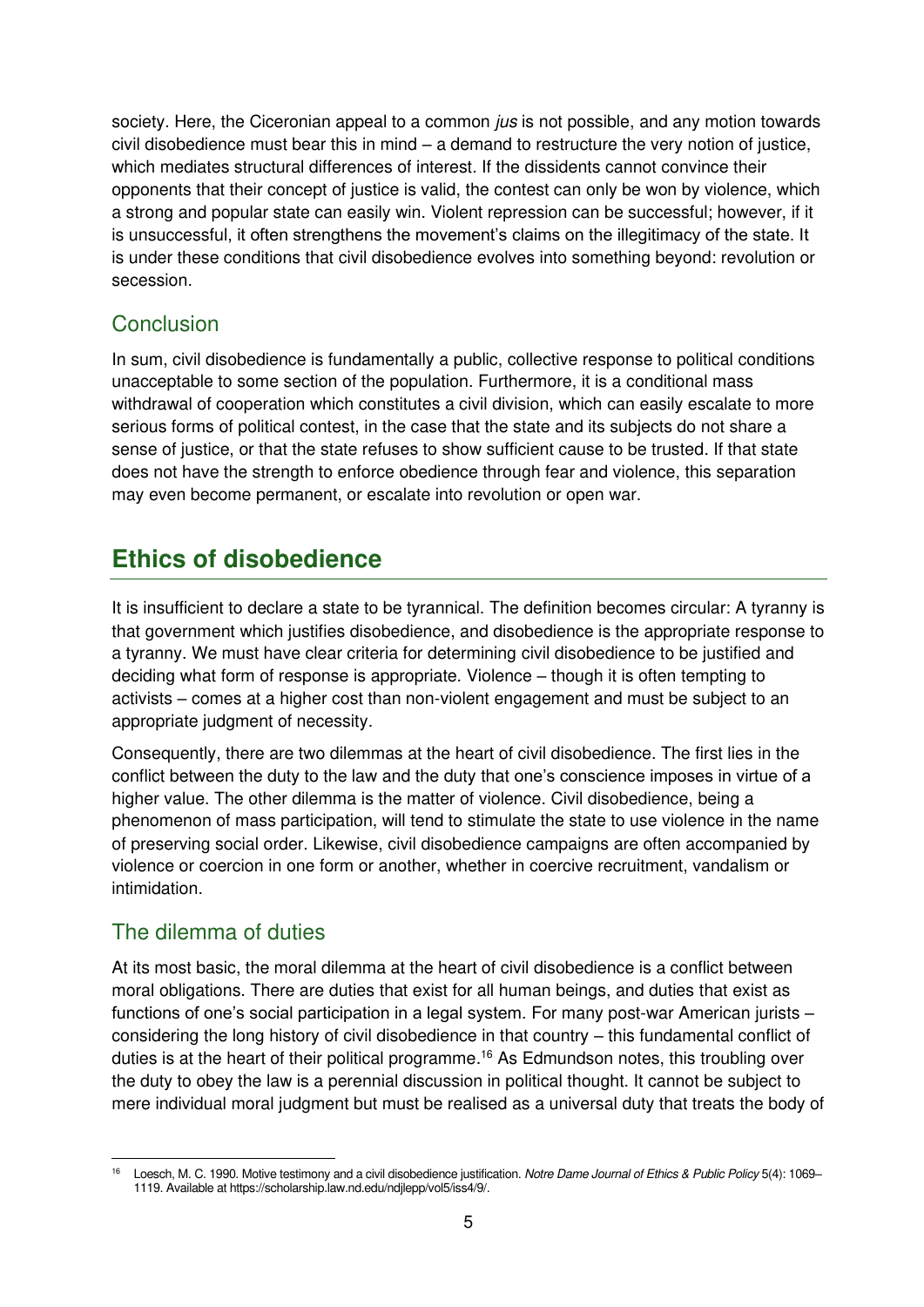law as a seamless whole. Yet he and the majority of theorists recognise some exceptions must pertain, though answers remain unsatisfactory.<sup>17</sup>

The key issue is precisely when moral principle trumps our duty to obey the law. This is exacerbated by the fact that there are many and frequent moral objections to laws of many kinds and for many reasons. Olof Wikström argues in his general theory of crime that violations of the law are a product of either poor impulse control or a moral decision, made because those who violate the law in question believe themselves to be entitled to that action (or inaction) for whatever reason – selfish or otherwise.<sup>18</sup> Similarly, Donald Black suggested that violence is employed as social control. This is a "moral" act, in the strict and purely descriptive sense that it entails enforcement of a code of behaviour preferred by the person wielding it.<sup>19</sup>

It would be an unreasonably nihilistic perspective to suggest that these common acts of often selfish and antisocial nature, or of desperation driven by contingent circumstance are morally equal to acts of civil disobedience. People generally hold civil disobedience to of a higher value than common violations of law, selfish recalcitrance or organised crime, because of the nature of the justification which drives the decision to partake in them, and the public participatory nature of social movements. One may consider acts of desperation to be forgivable, but they are the exception, not the rule. Antisocial acts of self-interest may be considered morally wrong by default.

For the proponents of civil disobedience, the ethics of political action stem from individual conscience, but not in a self-centred way – they must appeal to a moral authority common to the disobedients and the rest of the community to whom they are appealing. Just where that authority lies, and what is permitted in its name, is a matter of profound dispute. But judging the law on its justness at minimum requires testing against this common principle above the law itself. If it is a minority position that opposes the law, then that higher principle must be higher than that of democratic will.

As Tinder observes, the modern political tradition (Hobbes, Locke, Rousseau, etc.) in its attempt to address the dangers of state power, forms a confused and unsatisfying narrative that struggles to square the circle between anarchistic pure voluntarism of individual right, and a tyranny of the representatives of majority will.<sup>20</sup> As he argues (and Erich Voegelin argued),  $21$ these problems arise from revering imminent systems of government instead of cultivating an appropriate Christian attitude. They constitute a form of idolatry, in which an image of the impermanent power of man in the realm of the immanent (an ideology) takes precedent over the transcendent authority of God over eternity. His solution is to adopt a "prophetic stance": an appropriate recognition of the fallenness of human society, and to the sacred bond individuals have with their creator, to never fall prey to ideological illusions, but rather to adopt

Edmundson, W A. 2004. State of the art: The duty to obey the law. Legal Theory 10: 215–259. Available at https://ssrn.com/abstract=1147113.

<sup>&</sup>lt;sup>18</sup> Wikström, P.O.H., Oberwittler, D., Treiber, K. & Hardie, B. 2014. Breaking rules: The social and situational dynamics of young people's urban crime. Oxford: Oxford University Press.

<sup>&</sup>lt;sup>19</sup> See:

<sup>•</sup> Black, D. 1983. Crime as social control. American Sociological Review 48(1): 34–45. DOI: https://doi.org/10.2307/2095143.

<sup>•</sup> [Black, D. 2000. On the origin of morality.](https://www.ingentaconnect.com/content/imp/jcs/2000/00000007/F0020001/1129) Journal of Consciousness Studies 7 (1–2): 107–119. Available at:

https://www.ingentaconnect.com/content/imp/jcs/2000/00000007/F0020001/1129.

<sup>•</sup> Black, D. 2004. Terrorism as social control. In Deflem, M. (Ed.). Terrorism and counter-terrorism (Sociology of crime, law and deviance). Volume 5, pp. 9–18. DOI: https://doi.org/10.1108/S1521-6136(2004)0000005003.

<sup>&</sup>lt;sup>20</sup> Tinder, G. 2004. Why obey? In [Political thinking: The perennial questions](https://www.amazon.com/Political-Thinking-Perennial-Questions-Classics/dp/0205678874). New York: Pearson/Longman.

<sup>&</sup>lt;sup>21</sup> Voegelin, E. 1997. [Science, politics and gnosticism: Two essays](https://www.scribd.com/document/358366254/Eric-Voegelin-Science-Politics-and-Gnosticism-PDF). Washington DC: Regnery Publishing.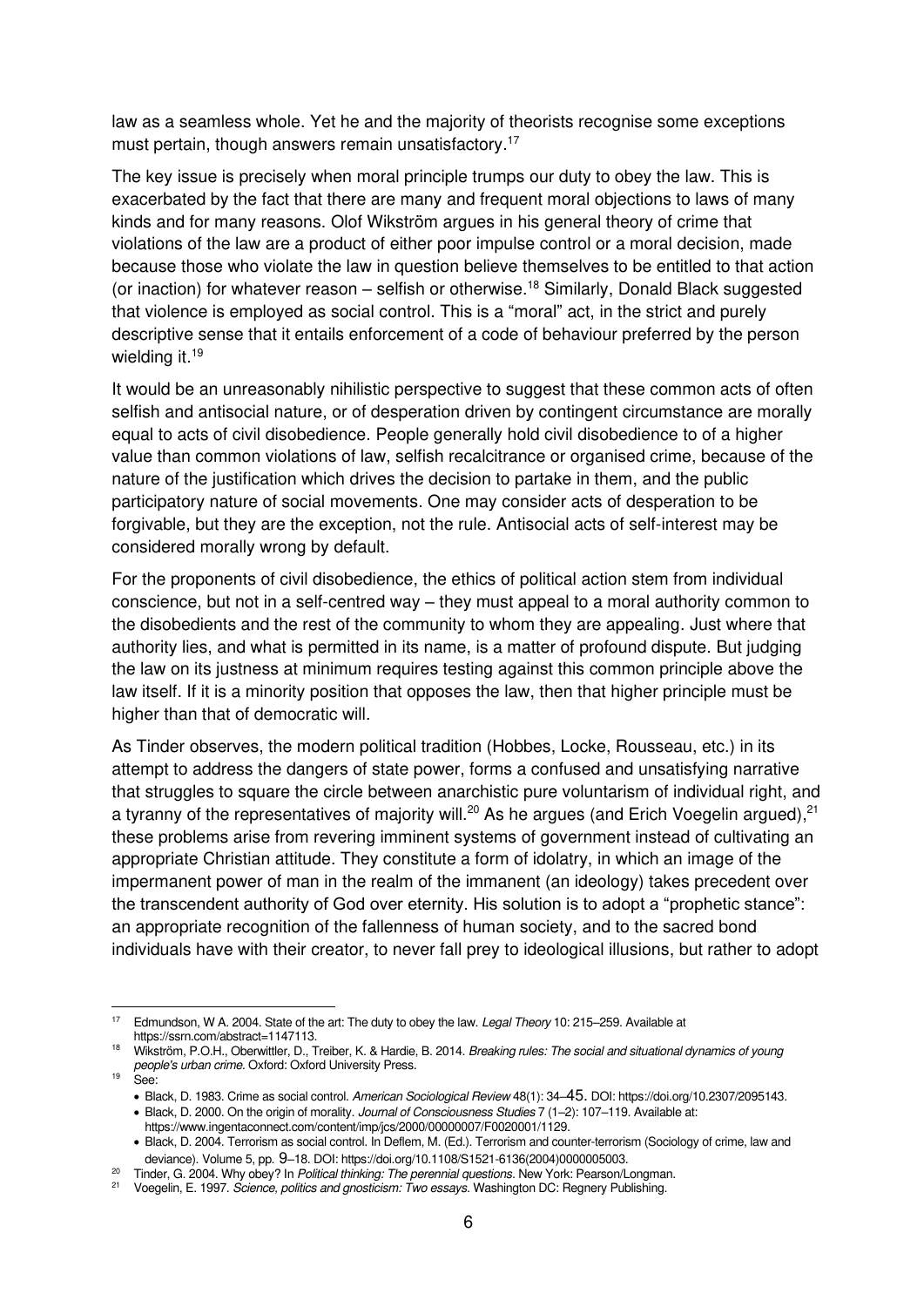a lucid attitude to the functions of power and justice. This entails an obedience to the law that is cautious and conditional.<sup>22</sup>

Pierre de Vos describes the constitutional limits of the right to protest as being defined during the student protests of 2015–2018 in terms of proportionality – to what extent the protesters have violated rights elsewhere prescribed in the legal code.<sup>23</sup> His general perspective on the South African Constitution is that it is the source not just of law, but of the values of society.<sup>24</sup> Under this radical super-positivist perspective, the law takes primacy over all moral considerations, and any considerations outside of it are moot. In the United States (US), the constitution is often claimed to play this role because of its historical uniqueness.

John Rawls, who wrote during a mass civil disobedience movement in the US, made similar appeals, but in line with a far more egalitarian ideal. According to Rawls, obedience to an imagined common civic community is a moral imperative regardless of the justness of a law or policy, so long as it is nominally constitutionally democratic and the means by which the legislation was enacted was procedurally correct.<sup>25</sup> Rawls insisted that disobedience is only justified when the laws or policies are unjust and the action stands a chance of success in changing the laws which are the source of the injustice. The theory of justice that Rawls outlined is egalitarian in principle, based on an equal distribution of rights. This includes demands for economic equality<sup>26</sup> (addressing which is beyond the scope of this essay), but the essential notion of equal rights is applicable to the concept of a commonwealth as outlined above. The Rawlsian notion of injustice may be ill-equipped to critique an excessively intrusive egalitarian political project, but in terms of its recognition of the necessity of equal recognition of citizenship within society, Rawls's perspective is quite consonant.

Arendt described an illustrative dispute over the principles of disobedience among American jurists. Some saw voluntary submission to the legally prescribed punishment for civil disobedience as a necessary precondition for its legitimacy, a position adopted by Rawls. Under this theory, disobedience serves to test the law against the constitution through the justice system. However, the anti-war protests of the 1960s and 1970s were against a political decision from the government and thus fell outside of the purview of constitutionalism<sup>27</sup>. This means that it is not merely justifiable to disobey when the laws are unsound, but when they sustain an unjust political activity.

Objections to the legal positivists are not uncommon – Nazi Germany's barbarity makes an easy test. The German jurist Gustav Radbruch developed a moral formula for this following the Second World War. It is generally known as the *Radbruch Formula*, in which a sufficiently unjust law loses its legal validity<sup>28</sup> and this makes justice a criterion against which law is measured. While in most cases positive law is sufficient, the validity of any statute is not established by its mere codification and enforcement. If it is fundamentally unjust – defined in

<sup>&</sup>lt;sup>22</sup> Tinder, G. 2000. The political meaning of Christianity: An interpretation. Eugene: Wipf and Stock Publishers.<br><sup>23</sup> De Ves R. 2018. The constitutional limits of discussive protect: the case of student protect in South

De Vos, P. 2018. The constitutional limits of disruptive protest: the case of student protest in South Africa. Zeitschrift für Menschenrechte 12(1): 64–87. Available at[: https://elibrary.utb.de/doi/pdf/10.46499/1297.1356.](https://elibrary.utb.de/doi/pdf/10.46499/1297.1356)

<sup>&</sup>lt;sup>24</sup> De Vos, P. 2017. Rejecting the free marketplace of ideas: a value-based conception of the limits of free speech. South African Journal on Human Rights 33(3): 359–379. Available at[: https://doi.org/10.1080/02587203.2017.1395953.](https://doi.org/10.1080/02587203.2017.1395953)

<sup>&</sup>lt;sup>25</sup> Rawls, J. 2009. The justification of civil disobedience. In Kavanagh, A. & Oberdiek, J. (Eds.). Arguing about law. London: Routledge, pp. 244–253.

<sup>&</sup>lt;sup>26</sup> Wenar, L. 2021. John Rawls. In Zalta, E.N. (Eds.). The Stanford encyclopedia of philosophy. Available at https://plato.stanford.edu/entries/rawls/.

<sup>27</sup> Arendt, H. 1972. Civil disobedience. In Crises of the Republic. New York: Harcourt Brace & Co. Available at [https://monoskop.org/images/7/70/Arendt\\_Hannah\\_Crises\\_of\\_the\\_Republic.pdf.](https://monoskop.org/images/7/70/Arendt_Hannah_Crises_of_the_Republic.pdf)

<sup>&</sup>lt;sup>28</sup> Bix, B.H. 2011. Radbruch's Formula and conceptual analysis. American Journal of Jurisprudence 56: 45–57. Available at [https://scholarship.law.umn.edu/cgi/viewcontent.cgi?article=1459&context=faculty\\_articles.](https://scholarship.law.umn.edu/cgi/viewcontent.cgi?article=1459&context=faculty_articles)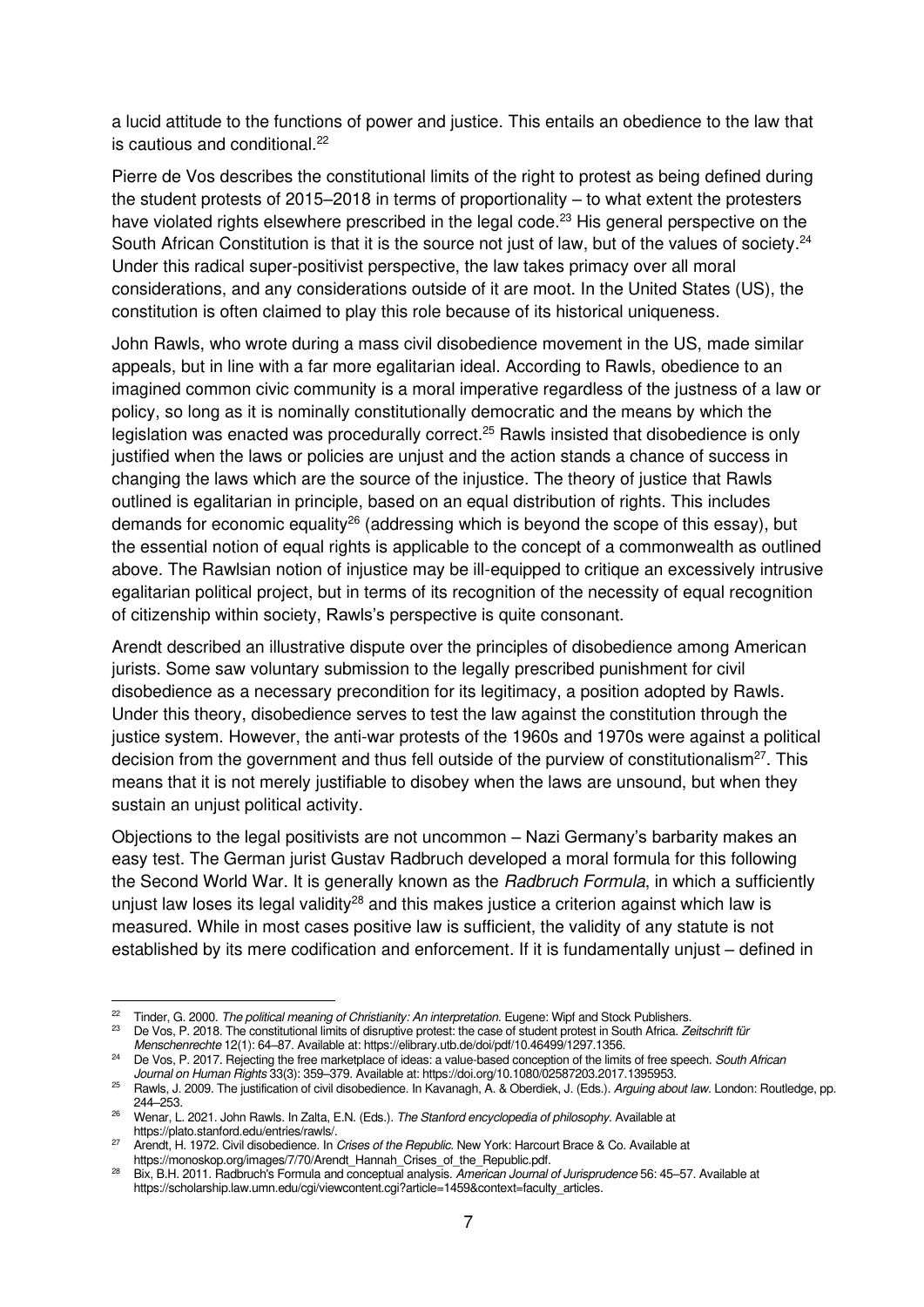terms of equality before the law – the law is defeating its own end (justice) and is invalid.<sup>29</sup> This has become the new common sense for much of the West, where the nadir of German National-Socialism has formed a permanent moral animus shadowing the liberal-democratic order, much as apartheid has for the South African National Democratic Revolution.

This reveals the crux of the dilemma: The law is an instrument of political power. Secular morality does not provide an objective standard against which to measure the competition of these duties. Rawls, who focuses on what he sees as near-ideal conditions of liberal democracy, has little to say about what to do in unlike conditions. Thomas Hobbes, who deals with the conditions of a near-absolute monarchy, sees the duty of all men to be totally circumscribed within the tacit contract between them and the sovereign who protects them. It is the protection of their lives that citizens exchanges their freedom for, and on the basis of this contract that the polis restrains the individual. Thus, the duty to the state ends where its threat to people's lives begins, and their recourse in *jus naturale* to self-defence is inviolable.<sup>30</sup>

But it is evidently far too late to begin disobeying the state the instant one's life is in danger. There are many violent intervening steps between the peace of domestic bliss and the peace of the guillotine that make actions on the part of citizens to assert themselves against latent threats essential. And yet, not all threats are alike. But this begs the question: What are these conditions? In other words: How much injustice is too much injustice? What is the standard by which we recognise the limits of political loyalty? If the threshold is set at subjective entitlement, we are left with absolute antinomianism and nihilistic egoist anarchy. If we set the threshold at De Vos's radical constitutional absolutism, we lose the distinction between tyranny and commonwealth. A decision protocol is required for the conditions under which duty to conscience supersedes duty to obedience, and that neither makes recourse to the law in absolute, nor disregards the essential duty to obey the law.

I claim that the balance of duties tips against the duty to obey the law when one's vital interests are threatened or a portion of the population is subjugated – any violation of these is a violation of the instruments of one's preservation. However, it is not merely the right of the aggrieved section of the population to participate in the process of defending these interests, but of all citizens who wish to preserve the health and unity of the commonwealth. Consequently, the removal of these rights, or indeed the credible threat thereof, entitles any individuals in the commonwealth who may be affected by these changes – or indeed any individuals moved by the righteousness of such a cause – to band together in resistance to the state.

#### <span id="page-11-0"></span>Vital interests

Vital interests are defined here as those that are essential to individual, social and spiritual survival: the maintenance of property, common cultural institutions and the free exercise of religious practices and moral culture.

According to Koos Malan, any citizen has the inalienable right to take the law into their own hands. In the South African context, the Constitution guarantees the right of the public to adequate security. In the absence of the state providing this service, it is the right of the citizens themselves to shoulder this burden and seek whatever means necessary to protect

<sup>29</sup> Ibid., p. 46.

Hobbes, T. 1886. Leviathan or the matter form and power of a commonwealth, ecclesiastical and civil. Available at [https://books.google.co.za/books/about/Leviathan.html?id=2oc6AAAAMAAJ&printsec=frontcover&source=kp\\_read\\_button&hl=en&re](https://books.google.co.za/books/about/Leviathan.html?id=2oc6AAAAMAAJ&printsec=frontcover&source=kp_read_button&hl=en&redir_esc=y#v=onepage&q&f=false) [dir\\_esc=y#v=onepage&q&f=false.](https://books.google.co.za/books/about/Leviathan.html?id=2oc6AAAAMAAJ&printsec=frontcover&source=kp_read_button&hl=en&redir_esc=y#v=onepage&q&f=false) Accessed on 6 October 2021, pp. 65–70.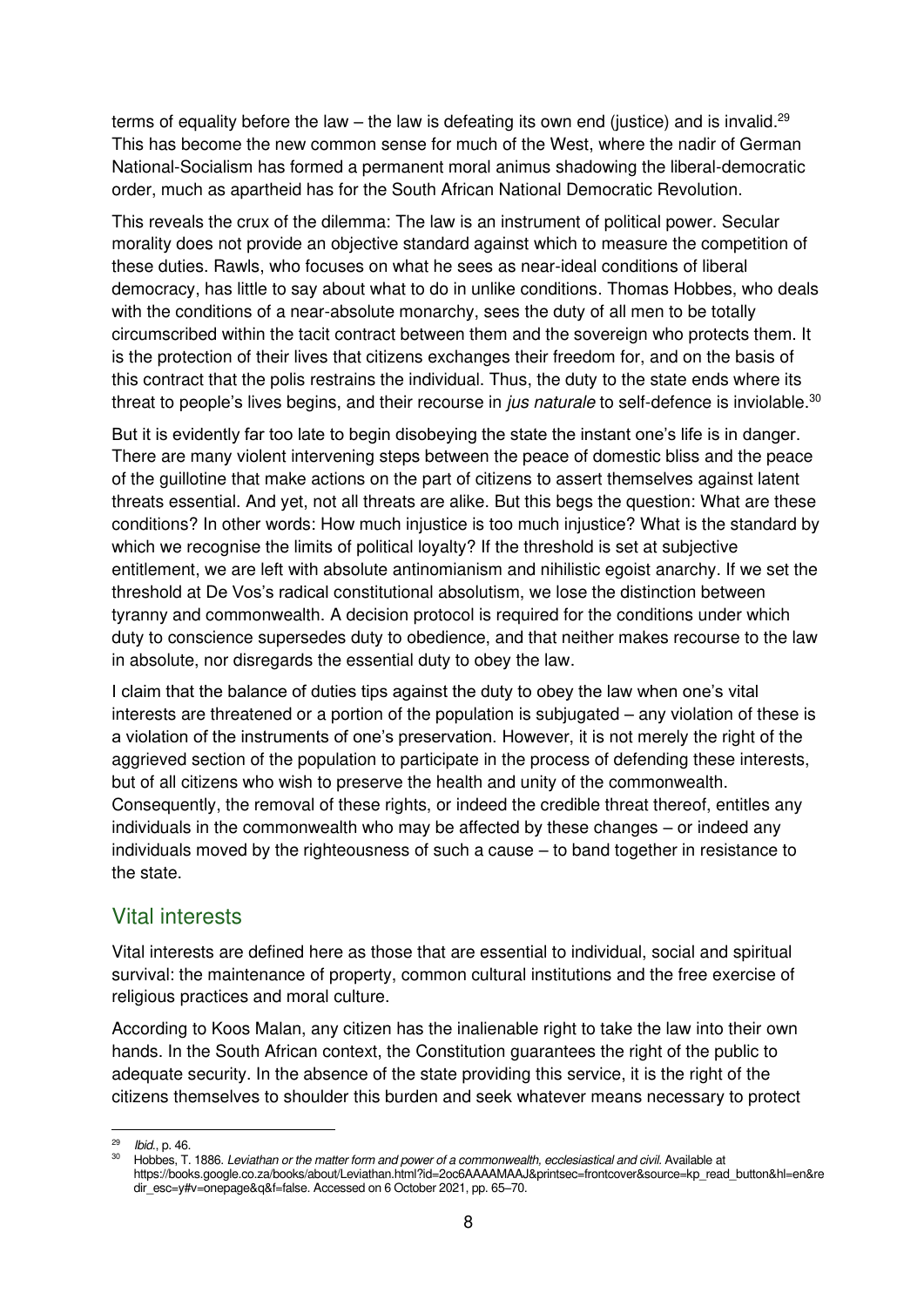themselves from violence.<sup>31</sup> But the vital interests of one's life are the absolute minimum application of the principle of vital interests.

Individual rights necessarily include private property rights since one's property is the means of material subsistence. While officers of the state (police, judges, administrators, doctors, etc.) wield certain privileges in all political communities, in a commonwealth these professional privileges do not give them power over any citizen's vital interests without a fair trial, and function only as instruments of legal institutions. But if property is publicly owned, officials have the power to destroy citizens' livelihood extrajudicially, and popular politicians have the right to do so by virtue of the call of patronage, ideology, or popular feeling. The loss of property rights is considered by some scholars to be a major precursor to political violence and mass murder.<sup>32</sup>

Taxes are in effect public property but are at least in theory limited by some mechanism subject to citizen influence or at least legal restraint, and leave all people with property at their disposal. Taxation is justified by the ends to which it is deployed, and thus the consent of the governed to the behaviour of their government is a matter of vital interest. The alienation of property for immoral ends is the concern of every citizen who has lent their trust to the instruments of that alienation, and understandably arouses indignation or outrage; a sense of betrayal.

While moral, religious or cultural values are not generally seen as possessing the same gravity as imminent phenomena such as bodily integrity, property and physical liberties, they serve 1) the fundamental purpose of the spiritual needs of humanity, 2) the means for the preservation of community health and cohesion, and 3) the propagation of common knowledge. Consequently, the undermining of the religious institutions of the community should be treated as a serious threat to vital interest, especially if these policies or laws serve to erode or dismantle the institutions that are vital to the reproduction of these values.

The essential need to maintain the religious or moral culture of the commonwealth requires the state not to enact any policy, even to outsiders, that would violate the moral conscience of the population. Such a policy would lead to the undermining of that moral culture, much as the Vietnam War did to the belief in collective American moral authority, fuelling the countercultural rebellion in the late-mid 20<sup>th</sup> century.

The violation of these norms – the free and peaceable exercise of one's religion or moral culture, common traditions and relatively free disposal of one's property – is a violation of the instruments of the citizens' preservation, and thus the sum total of their vital interests. The actions of the state, whether de facto or de jure, must protect the ability of its citizens to exercise these interests – meaning they must recognise them as legal rights – in order to constitute a proper commonwealth.

## <span id="page-12-0"></span>**Subjugation**

If a group of citizens is deprived of equal treatment by means of some ethnic or other indelible characteristic, whether through neglect (de facto) or discrimination (de jure), they subsist as mere subjects and not full citizens. This alienates them from the commonwealth and places

<sup>&</sup>lt;sup>31</sup> Malan, J. 2007. The inalienable right to take the law into our own hands and the faltering state. Journal of South African Law 4: 642-654. Available at

[https://repository.up.ac.za/bitstream/handle/2263/5290/Malan\\_Inalienable%282007%29.pdf?sequence=1&isAllowed=y.](https://repository.up.ac.za/bitstream/handle/2263/5290/Malan_Inalienable%282007%29.pdf?sequence=1&isAllowed=y) 

<sup>32</sup> Carson, S.W. 2007. Stealing and killing: A property-rights theory of mass murder. The Independent Review 11(3): 381-395. Available a[t https://www.jstor.org/stable/24562378.](https://www.jstor.org/stable/24562378)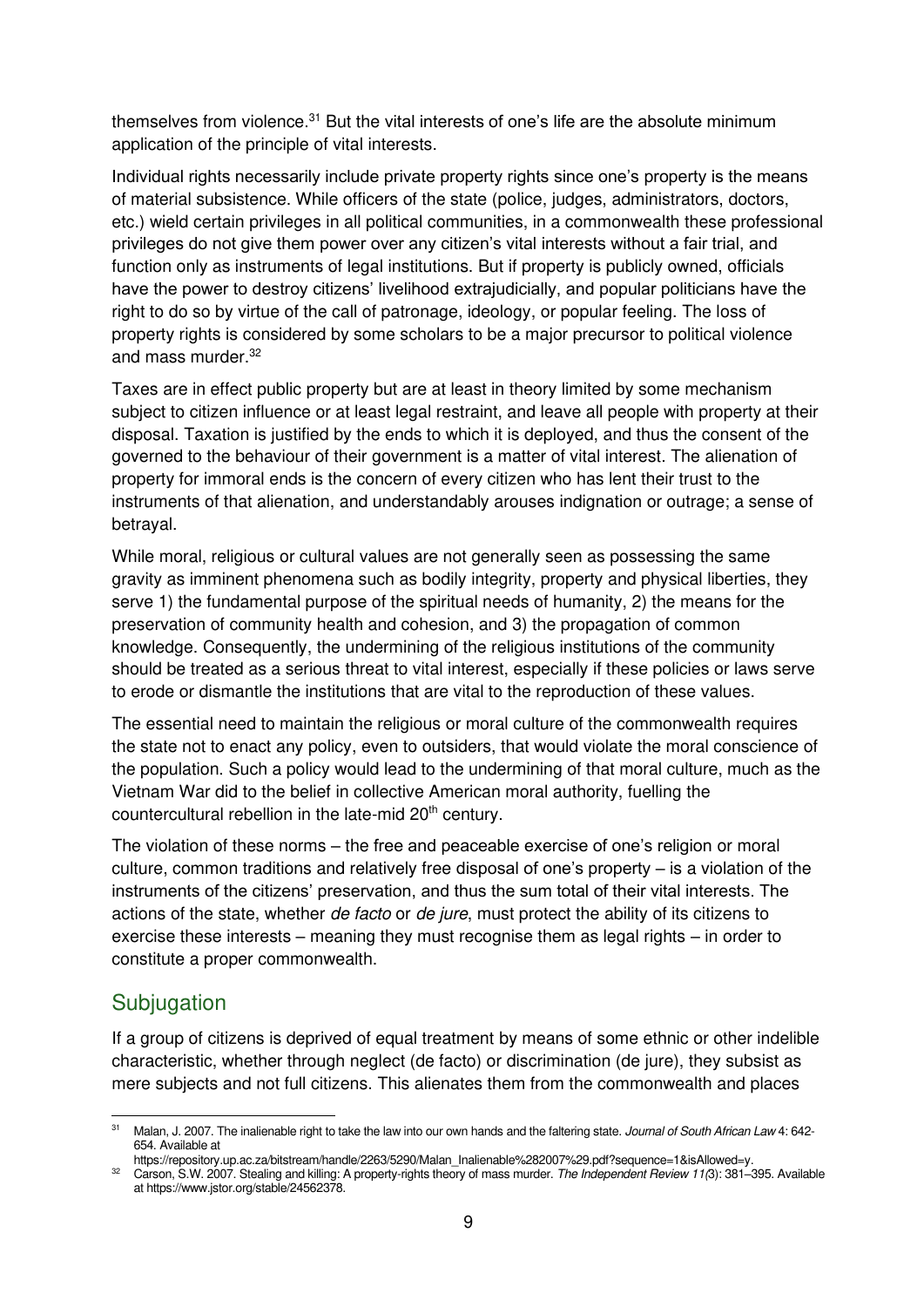them in a condition of subjugation to whichever part of the population is privileged above them, in the strict and classical sense of privé légé (English: private law): a law that only pertains to some class of the population, however defined.

Subjugation is here defined as a condition of either legal subservience, in which case one is formally subject to the authority of others in the community, or subalternity, in which case one's rights are determined to be of less gravity than others. A right is quite simply a legally apportioned authority to act in a certain way, which the whole of the political community is required to respect. Subservience is the case in which a group has fewer concrete rights, whereas *subalternity* is a condition of reduced priority in law.

In addition, the attack on vital interests may not need to be circumscribed in law. If the state becomes lawless and other agents act to violate these essential conditions with the tolerance or support of the state apparatus, it is natural that any group of citizens who are so affected should take such measures as may be necessary to secure these rights. If these acts constitute a violation of the law – such as the use of vigilante forces and ersatz legal processes – they may count towards a civil disobedience campaign of a special kind, provided they are public and not covert and are accompanied by an appeal to the authorities to step up to their appropriate function. This serves to demand the state to enforce rules of conduct that are necessary for vital security. Refusal to authorise, or failure to enforce such rules, results in conditions that limit the citizenship of a section of the population, and that reduce them to subalternity.

Such is the means by which the subjugated group's membership to the commonwealth is limited. When a subjugated group or individual disobeys, it thus demands one of two things: either 1) full membership of the commonwealth, or 2) independence as a separate commonwealth of their own. This is naturally a challenge to the established powers of the state, perhaps even a larger community, and is consequently very dangerous.

But citizenship more than entitles one to defend the conditions of the commonwealth: It also entails the positive moral duty to. Thoreau argued that, if a citizen objected to the actions of the state (in his day, slavery and the Mexican War), they are obliged at the bare minimum not to support it.<sup>33</sup> For Thoreau, this meant withholding taxation, for which he went to prison. Gandhi, heavily influenced by Thoreau, employed similar ideas when he developed his tactics for satyagraha (civil resistance) in South Africa, which later shaped the tactics of the Indian independence movement. In both instances, he employed non-violent means of resistance to the demands of the state. $34$ 

La Boétie did not argue for any political model or ideology, eschewing endorsement for any concrete form of the state, whether as monarchy, oligarchy or democracy; neither did he make the classical Aristotelian distinction between good and bad instances of these forms. Instead, he made the argument from pure morality, that there are natural liberties accorded men in the same way as for animals – arising from God-given impulses. Likewise, he opposed excessive toleration, seemingly arguing for a moral order that precedes the political.<sup>35</sup> A tacit supporter of a tyranny is blameworthy to the extent that their servitude is positively willing. Cicero, who

Thoreau, H.D. 2014. Civil disobedience. Lehi: Libertas Press. Available a[t https://libertas.org/books/civildisobedience.pdf.](https://libertas.org/books/civildisobedience.pdf)

<sup>34</sup> Hendrick, G. 1956. The influence of Thoreau's 'civil disobedience' on Gandhi's satyagraha. The New England Quarterly, 29(4): 462– 471. Available a[t https://doi.org/10.2307/362139.](https://doi.org/10.2307/362139) 

<sup>&</sup>lt;sup>35</sup> Podoksik, E. 2003. Estienne de la Boétie and the Politics of Obedience. Bibliothèque d'humanisme et Renaissance 65(1): 83–95. Available a[t https://www.jstor.org/stable/20680554.](https://www.jstor.org/stable/20680554) In this work, for instance, he is described as advocating a form of "private anarchism".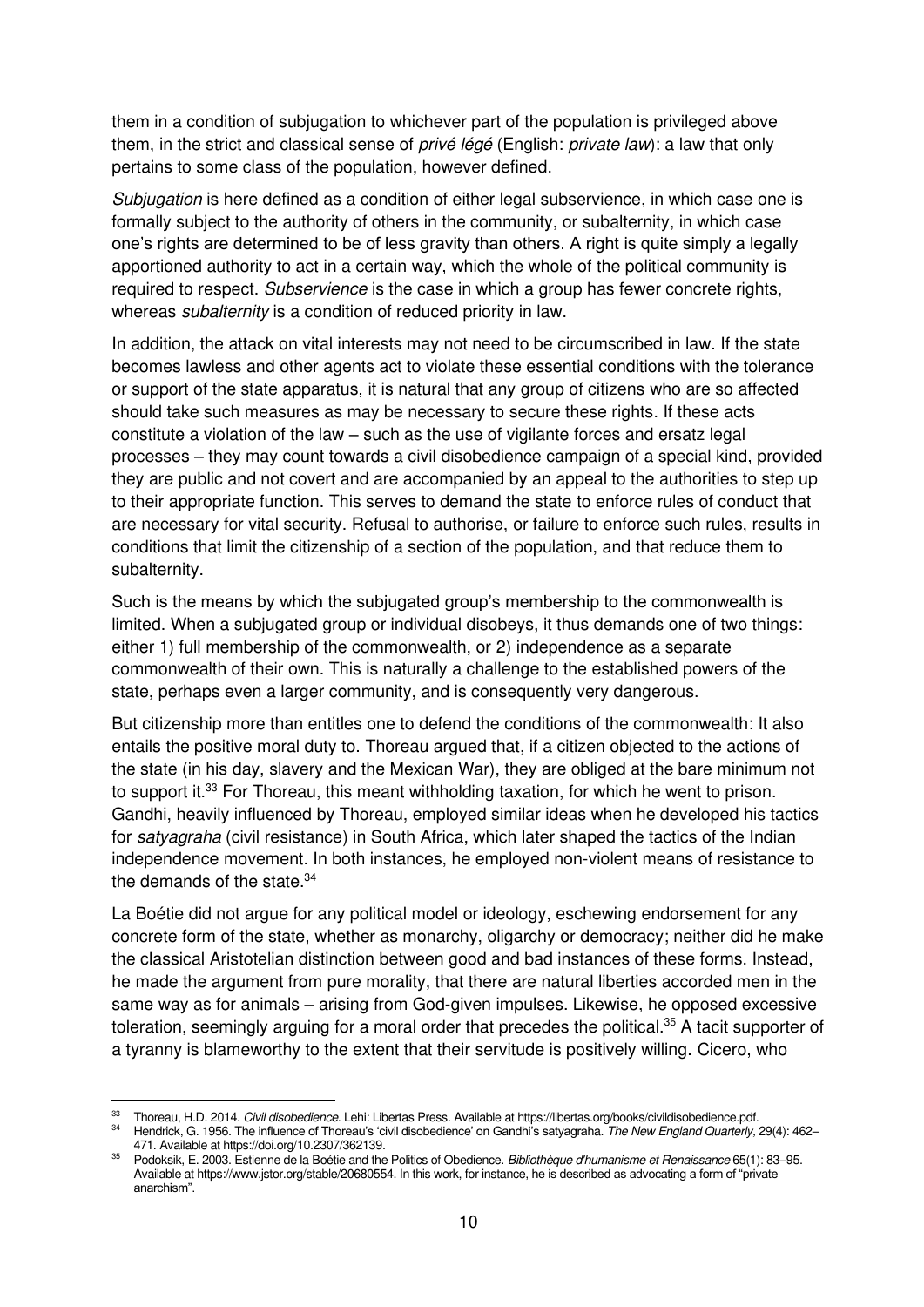heavily influenced La Boétie's writing,<sup>36</sup> placed the duty in virtuous leaders within a political commonwealth, particularly the senators. But the virtues ought to be practised by everybody, and there is to Cicero no higher virtue than to dedicate oneself to the commonwealth; similar to what we would today colloquially refer to as *nationalism*. The use of civil disobedience is, under this view, in service of the higher common good of the society.

In a state of subjugation, there is a fundamental discontinuity between the governing elites and a plurality of the general population, which constitutes a persistent structural threat to the latter's vital interests. The vital interests of all must be defended against divisions between the elites of the state apparatus and the people, a division which can lead to predatory behaviour. A divided commonwealth demands a response from elites (from government) to rectify this state of affairs, and should they refuse, the people have thus – by initiating a civil disobedience movement – prepared themselves to make more serious efforts in defence of their natural right to self-preservation and the defence of their vital interests.

## <span id="page-14-0"></span>The dilemma of tactics

This notion of the existence of some universal source of values or interests that lie at the foundation of political and social life – transcending the duty to law but never disregarding the requisite duty to obey it in principle – is difficult to tie directly to the practice of negotiating between them. There always lies a temptation to seize the most effective means, and there will always be a certain number of believers in the efficacy of violence. Violence itself in the pure and abstract is not necessarily important to the ethics of political engagement, as John Morreal points out. The violence must be directed at some person. In his example, the difference between breaking the windows of a car wreck at the dump and destroying someone's vehicle on the street is just this person-directed quality.<sup>37</sup> For our purposes, I will treat coercion as being morally coextensive with violence, given that it generally constitutes a threat of violence.

In common understanding, civil disobedience is often assumed to be non-violent and noncoercive by definition. But this is not so, and it often involves sabotage, physical confrontation or even the use of deliberate and proactive violence against others, or the threat thereof. Violent civil disobedience is often coextensive with revolutionary aims, like those of the ANC or the Weather Underground. But just as often the aim of those who would use sabotage, vandalism, street violence or similar tactics is neither revolution nor secession, but a rectification of the social contract, as an ordinary protest in France will easily demonstrate.

The capacity for civil disobedience to encompass violence and coercion, or prefigure it, is a central conundrum. At the one end lies the position of Gandhi, whose radical and unconditional pacifism went so far as to advocate for the voluntary suicide of the Jews in Nazi Germany. The logic of such a tactic is to wield the natural human tendency to pity and empathy as a weapon of psychological warfare against more powerful foes. It is in the appeal to man's higher spiritual tendencies that can only tolerate inflicting so much suffering before giving up cruelty. The faithful principle of non-violent resistance Gandhi called satyagraha is a spiritual one, which demands a faith that few people possess even as individuals, much less collectively. In order to practice satyagraha, the people would need to be trained in faith and discipline.<sup>38</sup> Similarly, King names

<sup>&</sup>lt;sup>36</sup> García-Alonso, M. 2013. La Boétie and the neo-Roman conception of freedom. History of European ideas 39(3): 317–334. DOI: [https://doi.org/10.1080/01916599.2012.695207.](https://doi.org/10.1080/01916599.2012.695207) 

<sup>37</sup> Morreal, J. 1976. The justifiability of violent civil disobedience. Canadian Journal of Philosophy 6(1): 35–47 (p. 38). DOI: [https://doi.org/10.1080/00455091.1976.10716975.](https://doi.org/10.1080/00455091.1976.10716975) 

<sup>38</sup> Mukherji, G. 2015. Gandhi and Tagore: Politics, truth and conscience. London: Routledge, pp. 87-88.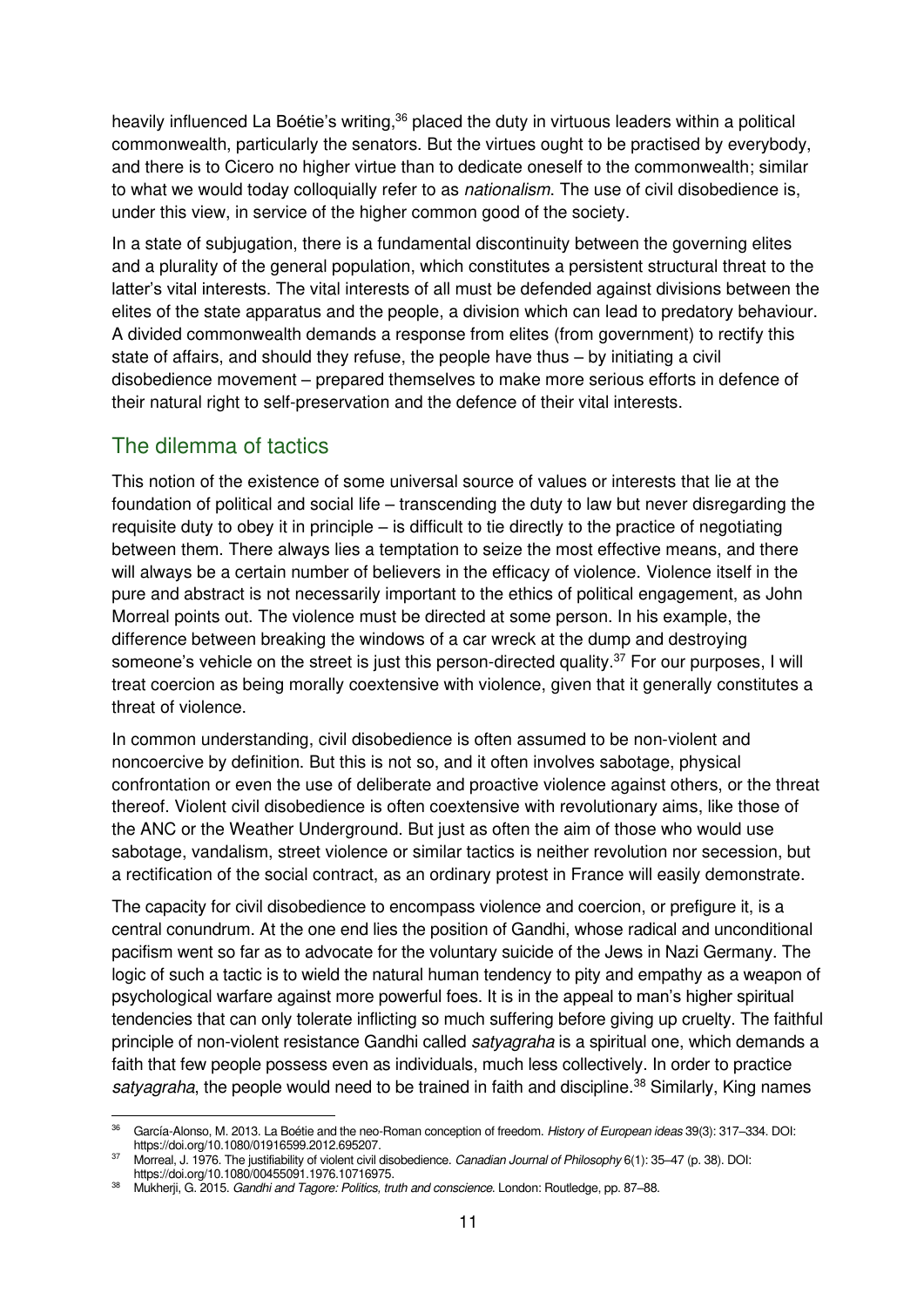self-purification as a necessary step in the process of civil disobedience – a sort of non-violent radicalisation of the spirit.<sup>39</sup>

The larger debate on violence that occurred in the 1960s and 1970s in the US seems to have focused predominantly on the need to maintain social order. Various authors therefore focused on the necessity to distinguish between civil disobedience and rebellion,<sup>40</sup> or the obligation to subject oneself to the law and its punitive effects<sup>41</sup> (a position shared by King).<sup>42</sup> Discussion of the place of violence in acts of civil disobedience tended either towards principled opposition<sup>43</sup> or pure consequentialism.<sup>44</sup> For many, the moral role of violence is reduced to its comparative effectiveness in achieving its chosen aims. For Morreal, the justification of violence in the exercise of civil disobedience (his example was the burning of military draft files) is justifiable in terms of the likelihood of the act contributing to the success of the aims of the civil disobedience itself.<sup>45</sup> Or, as Malcolm X put it, "nonviolence is fine, as long as it works."

Nelson Mandela's contribution was to make the distinction between "by any means necessary" and "by any means available", introducing nuance and decidability into the schism between pacifists like King, pragmatists like Marcus Garvey and Malcolm X or atavists like Franz Fanon, who championed violence as a force for spiritual liberation.<sup>46</sup> Mandela's speech in the dock after the seizure of the ANC leadership at Rivonia laid out a concrete theory, in which categories of tactics were listed in order of escalation in their violent and coercive characteristics – from public commentary, legal appeal, negotiation, petition and peaceful protest to boycotts, strikes and eventually violent resistance, exhausting the utility of each tactic before escalating to the next.

He made distinctions between terrorism, sabotage and guerrilla warfare that were exemplified by their objectivity as tactical methods, each with its own relative moral cost. At the core of the theory was a notion that there are some principles that are beyond compromise because of their vital nature, and as such must be fought for by any means necessary. But the nature of the gradual escalation exhibits the moral principle that whatever means are to be achieved politically must be achieved by the most consensual, lawful and peaceable means possible before seeking means that are less so.<sup>47</sup>

Much like a demonstration, a public speech or an act of politically motivated vandalism, terrorism is a public and communicative act. It declares political motive to the public by enacting a gruesome violence or threatening to do so, on the bodies of some symbolically important victims in order to manipulate a target audience, either as a form of intimidation, or

<sup>39</sup> Kavanagh, A. & Oberdiek, J. (Eds.). 2009. Arguing about law. King, M.L. Letter from a Birmingham jail. London: Routledge, p. 255.

<sup>40</sup> Brown, S. M. 1961 . Civil disobedience. The Journal of Philosophy, 58(22): 661*–*689. DOI[: https://doi.org/10.2307/2023326.](https://doi.org/10.2307/2023326)  <sup>41</sup> See:

<sup>•</sup> Arendt, H. 1972. Civil disobedience. In Crises of the Republic. New York: Harcourt Brace & Co. Available at [https://monoskop.org/images/7/70/Arendt\\_Hannah\\_Crises\\_of\\_the\\_Republic.pdf.](https://monoskop.org/images/7/70/Arendt_Hannah_Crises_of_the_Republic.pdf)

<sup>•</sup> Rawls, J. 2013. The justification of civil disobedience. In: Kavanagh, A. & Oberdiek, J (Eds.). Arguing about law. Oxon: Routledge, pp. 244–253.

<sup>42</sup> Kavanagh, A. & Oberdiek, J. (Eds.). 2009. Arguing about law. King, M.L. Letter from a Birmingham jail. London: Routledge, p. 255.

<sup>43</sup> Rawls, J. 2013. The justification of civil disobedience. In: Kavanagh, A. & Oberdiek, J (Eds.). Arguing about law. Oxon: Routledge, pp. 244–253.

<sup>44</sup> Morreal, J. 1976. The justifiability of violent civil disobedience. Canadian Journal of Philosophy 6(1): 35–47 (p. 38). DOI:

[https://doi.org/10.1080/00455091.1976.10716975.](https://doi.org/10.1080/00455091.1976.10716975) 

<sup>45</sup> Ibid.

<sup>46</sup> [Fanon, F. 2007. Concerning violence. In](https://www.degruyter.com/document/doi/10.1515/9780822390169-011/html) On Violence. Duram: Duke University Press, pp. 79–100.

 $47$  Mandela, N. 1964. "I am prepared to die": Nelson Mandela's statement from the dock at the opening of the defence case in the Rivonia Trial. Available at

[http://db.nelsonmandela.org/speeches/pub\\_view.asp?pg=item&ItemID=NMS010&txtstr=prepared%20to%20die.](http://db.nelsonmandela.org/speeches/pub_view.asp?pg=item&ItemID=NMS010&txtstr=prepared%20to%20die) Accessed on 6 October 2021.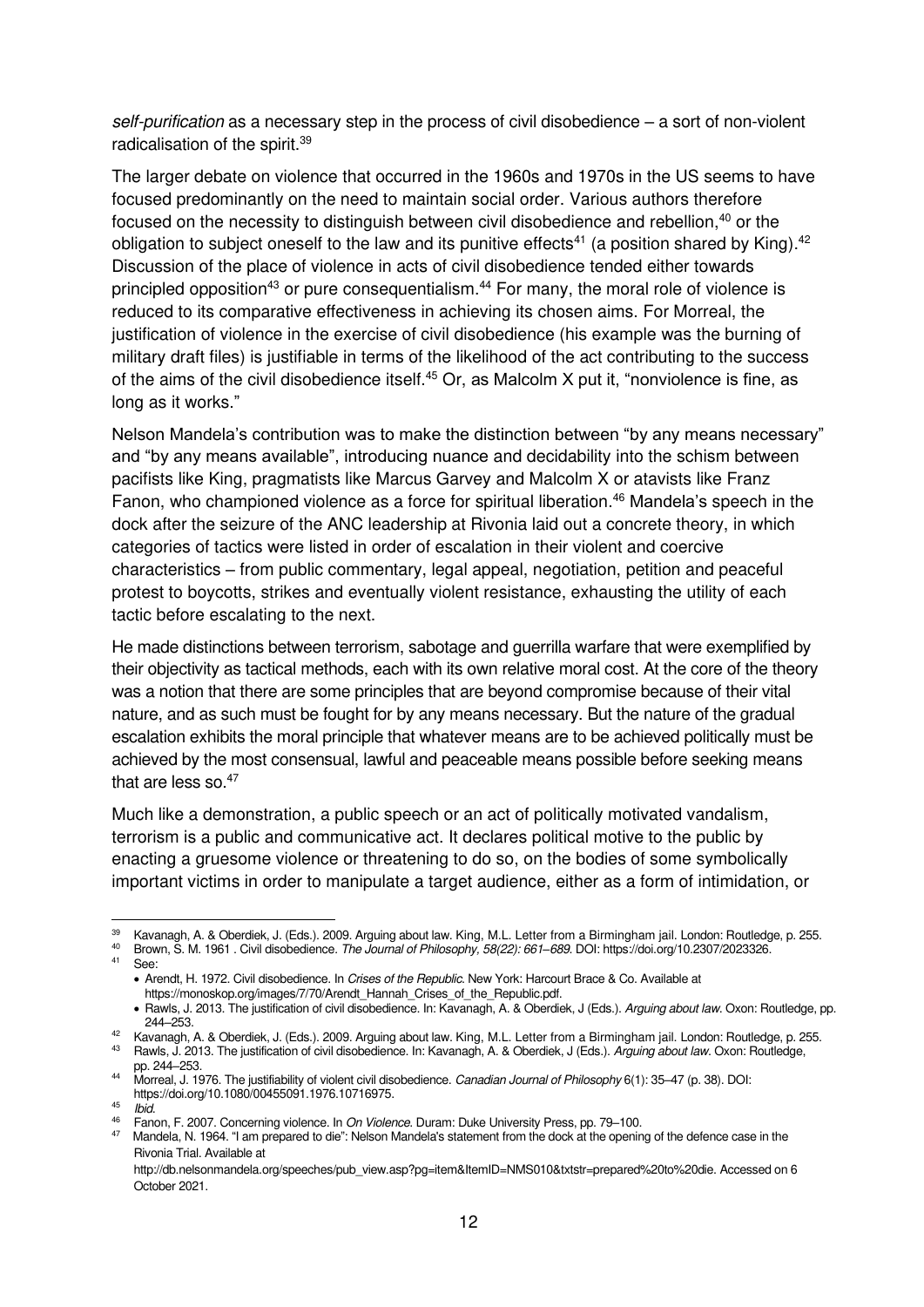of emboldenment – but ultimately to strike into the enemy a feeling of terror that the same cruelty and spectacle can happen anywhere, any time, and will not end until the terrorists' demands are met or until they are taken, dead or alive. Rather than aiming to sap the enemy's resources (as a guerrilla strategy does), punishing a guilty person or decapitating an organisation, it is psychological warfare that is aimed at demoralising the public. It has often accompanied civil disobedience campaigns, whether in South Africa, Israel/Palestine, Kashmir or Northern Ireland, and has been committed by both state- and non-state actors alike. It is a tactic and not a disposition, and therefore has objective characteristics; however, the concept may be abused for political advantage by moral relativists.

What is more, an act of terrorism bears a fundamentally evil characteristic – that it is in its essence an act of human sacrifice: The victims in an act of terrorism are not guilty, except of bearing a symbolic value to the communication of a terrifying message. This places those who carry out acts of terrorism in an extraordinary position, in which the justification for their crimes must be so much greater than the crimes they have committed. It can be asserted, not unconvincingly, that terrorism is fundamentally unjustifiable because of its sacrificial dimension. The threat of an act of terrorism without the act itself may be justified far more easily. However, the nature of empty threats is that they tend to lack effect and reduce credibility.

Ultimately, it is rare for advocates of civil disobedience to be utterly instrumental in their approach. Saul Alinsky saw no reason for activists to adhere to any moral prohibitions against, force or fraud,<sup>48</sup> and believed that any tactics that practically achieve greater power are permissible. This instrumental morality characterises an approach to civil disobedience in which it serves to address all injustices by making all institutions responsive to local democratic forces.<sup>49</sup> But this is not typical. All the texts reviewed here take at least some care to declare the need for honesty and the preferential avoidance of violence.

#### <span id="page-16-0"></span>**Conclusion**

Fundamentally, the experiences of those who led successful campaigns of civil resistance by gaining the broadest legitimacy bear two main messages which are almost painfully obvious in their simplicity. First, non-violence is less morally costly than violence, and so violence must be avoided where possible. And second, if violence is necessary to achieve morally imperative aims, then that cost must be borne. It is most clearly in Mandela's speeches that the strict distinction between necessary and available means has been made explicit in the civil disobedience context, and, in doing so, the limits of civil disobedience itself and the beginnings of war are delineated.

But as Gandhi realised: Aside from moral considerations, martyrdom has a far more powerful positive psychological effect on the beliefs of one's opponents than does terrorism, so that while the logic of, for example, guerrilla warfare might be a sound one from a material or economic standpoint (draining enemy resources), it does not serve to win hearts and minds.

<sup>48</sup> He notoriously opens his book Rules for Radicals with the following quote: "Lest we forget at least an over-the-shoulder acknowledgment to the very first radical: from all our legends, mythology, and history (and who is to know where mythology leaves off and history begins – or which is which), the first radical known to man who rebelled against the establishment and did it so effectively that he at least won his own kingdom – Lucifer." However, it must be borne in mind that he was not an advocate for violence per se *–* he believed it was injurious to activists' reputation and popularity (see next footnote).

<sup>49</sup> Glass, J. F. 1984. Saul Alinsky in retrospect. Clinical Sociology Review 2(1): 35-38. Available at [https://digitalcommons.wayne.edu/csr/vol2/iss1/7/.](https://digitalcommons.wayne.edu/csr/vol2/iss1/7/) Accessed on 6 October 2021.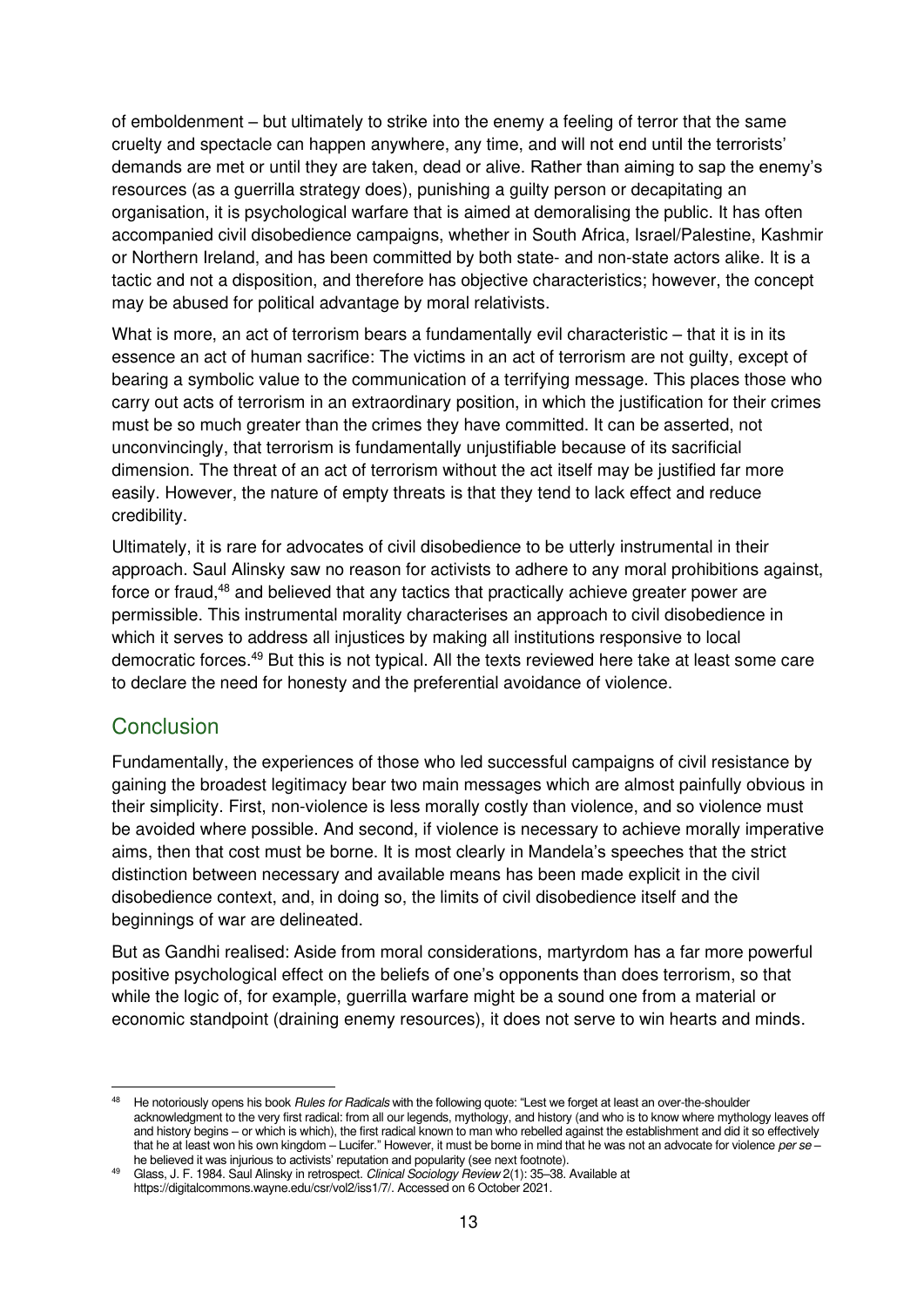Hearts and minds are of paramount concern, especially when there is prevailing support for the status quo. And from here we must proceed to these practical issues.

## <span id="page-17-0"></span>**Praxis**

The practice of civil disobedience has several practical characteristics that exist besides its abstract foundations or its essential descriptive minimum. First, isolated, single-issue campaigns are unlikely to succeed without the support of a broader movement that cannot succeed itself without having in itself a higher positive vision to give it direction, or multiple contributing parties to give it shape. The development of a civil disobedience campaign functions like any other form of political mobilisation and consists of many of the same organisational elements that revolutionaries and all-purpose activists employ. It is guided by a core leadership; it requires financing, must rely on a stable network of support and is subject to the pressures of the media, the legal system, security apparatus and political economy.

There is no shortage today of advanced and popular manuals on the use of civil resistance and disobedience tactics.<sup>50</sup> These volumes range in terms of their aims from the more popular tactics-oriented works (e.g., Boyd and Mitchell) to broader strategic frameworks, like that of Sharp's From dictatorship to democracy. As tactical and strategic manuals, they all take for granted that the audience shares a certain perspective on the nature of their political situation. They tend to be left-leaning and are often very radical in their social outlook.

But while revolutionary or radical texts such as those by Alinsky, Sharp or Gramsci may be aimed at a radical left audience, they have an instructive utility that transcends political sectarianism. Many of the insights to be gained into the practical dimensions of activism apply regardless of the political aims of the activists, and they are often unexamined by the majority of conservative commentators.

## <span id="page-17-1"></span>The practical guides

The broadest common position is one of a diversity of tactics. This can be seen in a variety of texts on strategy for political activism, which often aim to provide not just tactical approaches, but strategic guidance. A wide variety of different approaches, organisations and contributors serves to create the largest possible coalition framework and to include the greatest number of people of a variety of skills, tendencies and abilities.<sup>51</sup>

For many of these authors, a key dimension is to see protest and disobedience as theatre, exploiting the public dimension of protest and disobedience to leverage maximum support. A key dimension of success in this regard is to draw the authorities into a double-bind  $-$  a decision dilemma – by forcing them to act in situations where they are unable to appear morally justified or effective. The use of ridicule and the undermining of authority through

<sup>50</sup> See:

<sup>•</sup> Boyd, A. & Mitchell, D.O. (Eds.). 2013. [Beautiful trouble: A toolbox for revolution](https://books.google.nl/books?hl=en&lr=&id=vi73AgAAQBAJ&oi=fnd&pg=PT5&dq=Boyd,+A,+and+Mitchell,+D.O.+eds.+2013.+Beautiful+Trouble:+A+Toolbox+For+Revolution+(Pocket+Edition).+Or+Books&ots=9epEKkQSjw&sig=3kzMkrJFExKZRAnbkZ9Z1t_NHMM). New York: OR Books.

<sup>•</sup> Mann, E. 2011. Playbook for progressives: 16 qualities of the successful organizer. Boston: Beacon Press.

<sup>•</sup> McAlevey, J. 2016. No shortcuts: Organizing for power in the new gilded age. Oxford: Oxford University Press.

<sup>•</sup> Heath, J. & Potter, J. 2006. [The rebel sell: How the counterculture became consumer culture](https://www.worldcat.org/title/rebel-sell-how-the-counterculture-became-consumer-culture/oclc/70172860). Chichester: Capstone.

<sup>•</sup> Popović, S. & Miller, M. 2015. Blueprint for revolution: How to use Rice pudding, Lego men, and other nonviolent techniques to galvanize communities, overthrow dictators, or simply change the world. New York: Random House.

<sup>•</sup> Sharp, G. 2012. From dictatorship to democracy: A conceptual framework for liberation. Fourth US edition. Boston: Albert Einstein Institution. Available a[t https://www.aeinstein.org/wp-content/uploads/2013/09/FDTD.pdf.](https://www.aeinstein.org/wp-content/uploads/2013/09/FDTD.pdf)

**<sup>•</sup>** Alinsky, S. D. 1989. [Rules for radicals: A practical primer for realistic radicals](http://faithandheritage.com/wp-content/uploads/2016/08/saul-alinsky-rules-for-radicals-1989.pdf). New York: Vintage.

<sup>51</sup> Boyd, A. & Mitchell, D.O. (Eds.). 2013. Beautiful trouble: A toolbox for revolution. New York: OR Books, p. 88.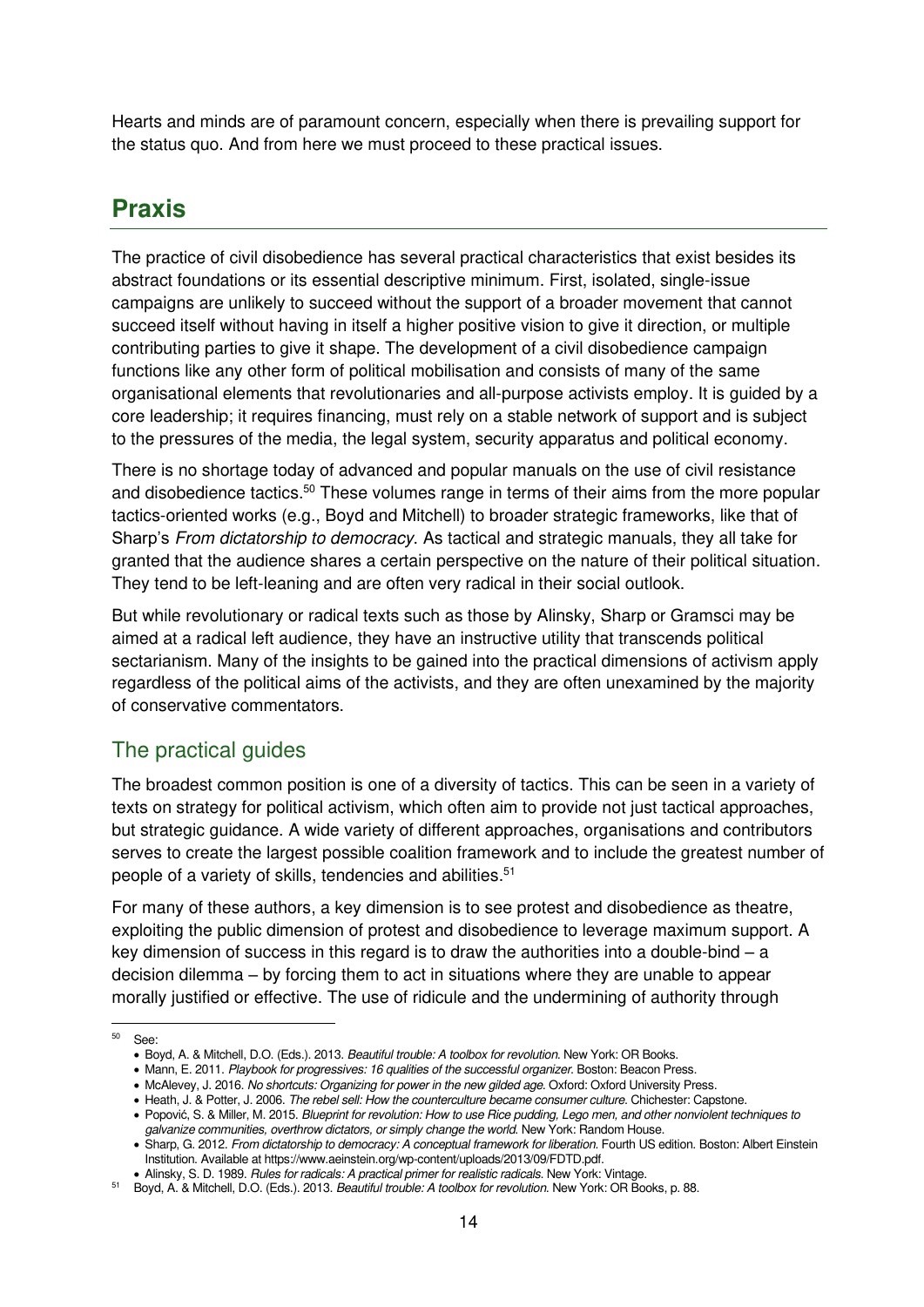demonstrating incompetence was the primary method used by Srđa Popović and other activists from former Yugoslavia. In one case they released turkeys into the public square and the public got to see the police engaging in the futile pursuit of the birds for hours.<sup>52</sup> Their book emphasises the need for creative ridicule of authority as key to undermining its legitimacy and to attracting the youth through subversive artistic expressions in public settings.

In the first appendix to his book *Dictatorship to democracy*, Sharp lists a large taxonomy of methods for public engagement as political dissidents. These range from the most elemental aspects of leafleting and social networking to direct disobedience, land seizures and strikes.<sup>53</sup> One primary theme in this book is the necessity to focus on creating changes in the patterns of society and its institutions that survive successful change, and to ensure that a return to despotic or otherwise unjust conditions does not occur. He insists on non-cooperation and defiance against those who would hijack a victory, meaning that energy should not be allowed to dissipate in celebration, but be maintained vigilantly afterwards, to consolidate more durable conditions of justice.<sup>54</sup>

Sharp insists that dissidents should not rely on the intervention of outside forces, because 1) they may have a tyrannical agenda all their own or 2) it leads to a form of learned helplessness. However, foreign assistance can be an effective amplifier of a strong resistance movement. This requires the strengthening of resolve among the people, much as King and Gandhi and many revolutionaries insisted on.

Likewise, Alinsky, stressed the need for people to be receptive to the prospect of change, however radical, which requires skilful communication.<sup>55</sup> His approach to civil disobedience, much like Sharp, saw civil disobedience as a small part of a grander set of strategies, at the heart of which is seizing the mechanisms for the delegation of power – by organising at a local level and placing one's people in advantageous positions, a moral movement has the power to convert civil disobedience campaigns into real change.<sup>56</sup> Violence has the potential to trigger a reactionary response from the public, and so is cautioned against, at least when that is the likely outcome.

Eric Mann emphasises what he calls "transformative organising": a pursuit of concrete, achievable goals, like desegregating workplaces or shutting down military recruitment offices, but using these as a means for transforming the thoughts of the participants and the affected people, to draw them into a higher cause that the smaller concrete goals serve to achieve.<sup>57</sup>

#### <span id="page-18-0"></span>The social movement

As a mere strategic mode, civil disobedience suffers from the natural risk dilemma potential participants are faced with: Breaking the law can result in violence from authorities and incarceration. As mentioned above, thinkers like Gandhi and King emphasised the need to spiritually galvanise and discipline people. Broad, coordinated action at various levels of intensity is required to provide disobedient actors with the sense of security that is required for the moral commitment and hazard they will be undertaking, and to give the state cause for pause. To organise at scale requires higher principles and ideals through which participants

<sup>56</sup> *Ibid.*, p. xxiii.

<sup>52</sup> Popović, S. & Miller, M. 2015. Blueprint for revolution: How to use Rice pudding, Lego men, and other nonviolent techniques to galvanize communities, overthrow dictators, or simply change the world. New York: Random House, p. 6.

<sup>&</sup>lt;sup>53</sup> Sharp, G. 2012. From dictatorship to democracy: A conceptual framework for liberation. New York: The New Press.

<sup>54</sup> Ibid., pp. 73–78. <sup>55</sup> Alinsky, S. D. 1989. Rules for radicals: A practical primer for realistic radicals. New York: Vintage.

<sup>57</sup> Mann, E. 2011. Playbook for progressives: 16 qualities of the successful organizer. Boston: Beacon Press.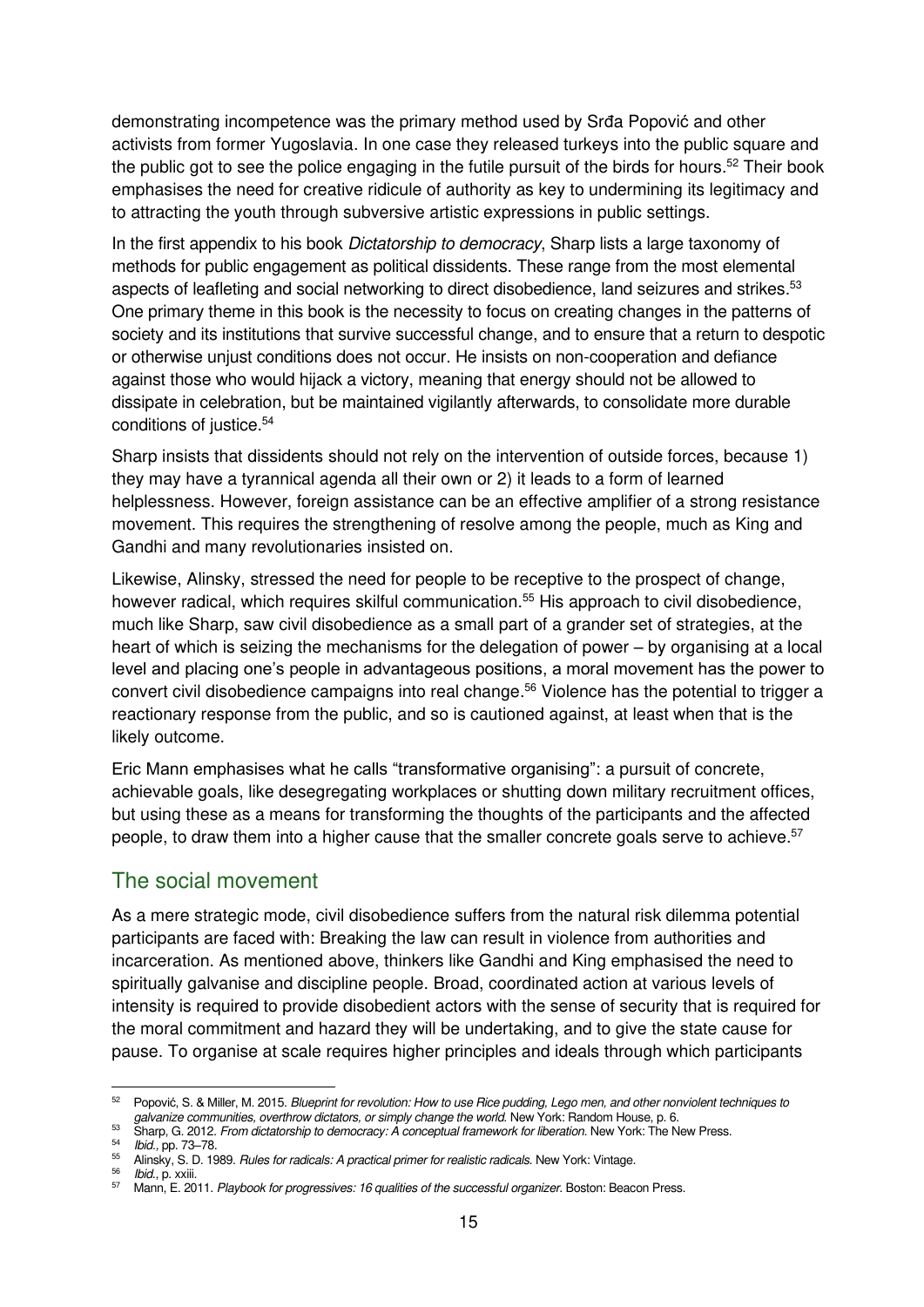may independently but consonantly express and coordinate activities and justify their bravery and solidarity.<sup>58</sup> This means cultivating a social movement.

Social movements are broad and inclusive organised programs of action that encompass many different actors and strategies. They are also by definition teleological: The concept is not defined by organisational structures or their tactics, but by a common purpose or direction and as such relies on common ideological understanding. This constitutes the highest common factor shared by all participants that can facilitate collaboration, cooperation and even coordination between participating smaller causes and organisations, and can attract support from the broader public.

Mostly because of the past centuries of liberal progress in the west and its conventional wisdom, it is often assumed (as Berberoglu et al. does),<sup>59</sup> that social movements are triggered by oppression and exploitation. But they can just as easily result from social decay, as the temperance movement and the movement for prohibition in the US, Scandinavia and Russia. The motives for a social movement cannot simply be reduced to a desire for liberation in the post-Enlightenment sense; they can be a call to moral order, and the demand for stricter enforcement of public laws that are scarcely imposed or even absent.

In classical theories such as those of Cicero, Aristotle or traditional African societies, the spirit of the community as a whole and its common purpose generally form the ground in which these ideas must grow. The forms of nationalism or religious piety which are favoured by the masses give a common ground of norms, ethics and symbols that function as a glue and as a means for legitimating and guiding practice. Indeed, while many assume social movements to have a "left" or "progressive" character, much of the historical social movements of 18<sup>th</sup> and 19<sup>th</sup> century Europe were in defence of particular features of what Tilly called the "moral economy". 60

Social movements must rely on a broad repertoire of tactics, since once these become routinised, they will inevitably be countered by a political system that learns through engagement. Consequently, there is pressure to be innovative, and many social movements that cannot keep up with the demands for evolution burn out. As the more casual masses evaporate from apathy and inertia, the more militant members will often resort to more drastic strategies, drawing them into cycles of violent escalation with authorities. $61$ 

As the practical guides to social organisation tell us, a variety of tactics and allegiances not only gives the ability to be flexible and to protect the movement by decentralisation, but also functions according to principles that were agreed upon by Gramsci and Alinsky and that they deemed necessary for achieving hegemony over the negotiations for the cause at hand, whether in labour disputes or national revolution. The movement should 1) appeal to real issues that are pertinent to the concrete experiences of life in organic communities, 2) cultivate durable networks that transcend class divisions and 3) unite all these concerns under a single meaning or idea that can give common purpose and can tap into people's higher aspirations.

<sup>58</sup> Tarrow, S. G. 2011. Power in movement: Social movements and contentious politics. Cambridge: Cambridge University Press, pp. 10–11.

Berberoglu, B. 2019. The Palgrave handbook of social movements, revolution, and social transformation. London: Palgrave Macmillan.

<sup>60</sup> Tilly, C. 2004. Social movements, 1768*–*2004. Boulder CO: Paradigm Publish.

<sup>61</sup> Tarrow, S.G. 2008. Charles Tilly and the practice of contentious politics. Social Movement Studies 7(3): 225–246 (p. 104) DOI: [https://doi.org/10.1080/14742830802485601.](https://doi.org/10.1080/14742830802485601)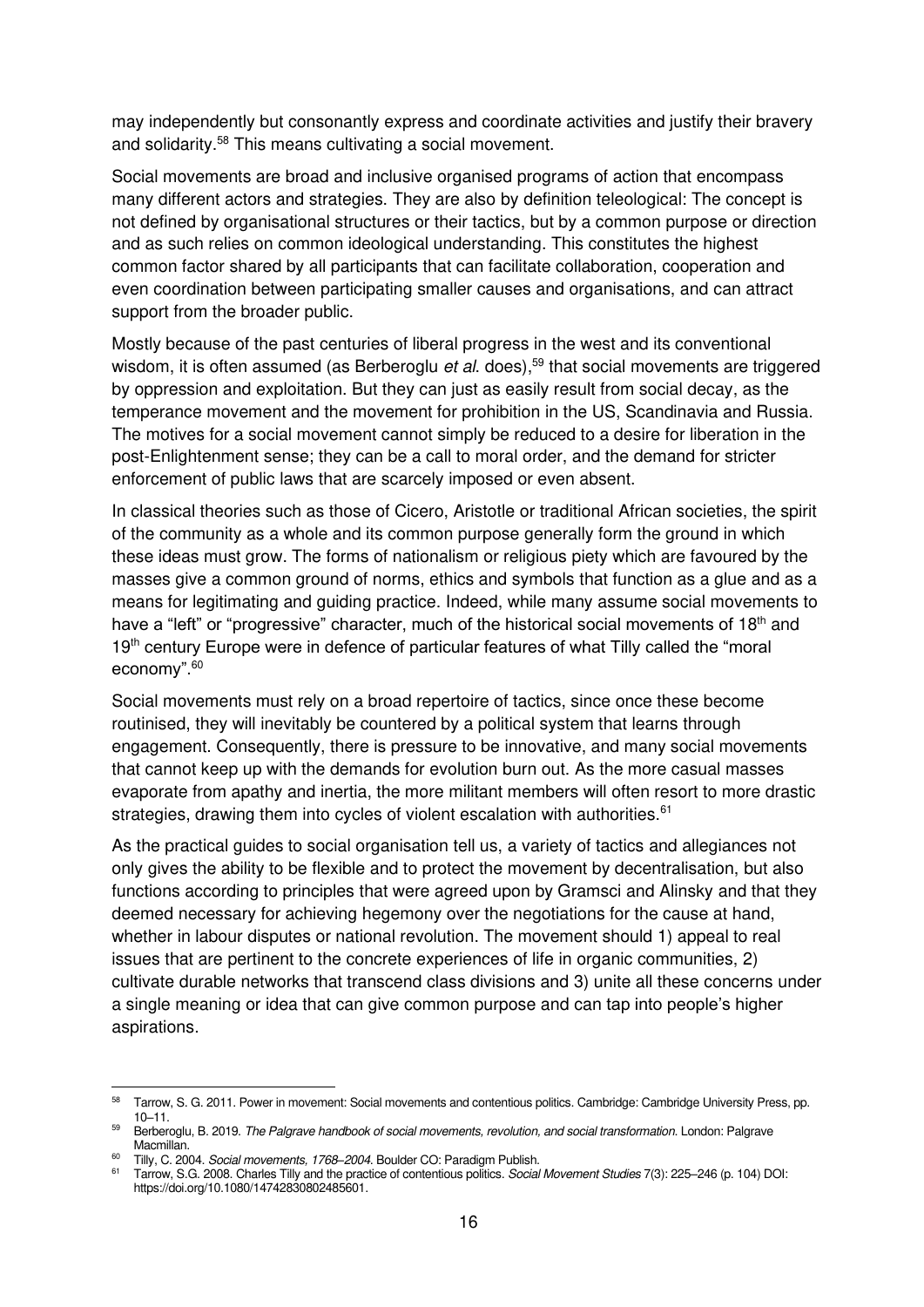But political activists cannot lean on the appeal of their ideas alone. True believers with a great deal of time on their hands are uncommon and even supporters are constrained. As Lenin observed: One requires a class of "professional revolutionaries" to wage revolution, and by analogy many civil disobedience campaigns rely on a core of volunteers who are capable of working full-time. Those who can afford to employ staff are at a clear advantage over those who cannot, making fundraising essential. Those who start out from scratch often find that only those who are paid to engage the public will generally have consistent impact. $62$ 

Sharp emphasises the need for decentralisation, not only to perform this role of knitting together different factions and concrete interests, but also to 1) decentralise the movement, 2) provide it with its own institutions that can provide support and develop its own leadership from loyal internal stock and 3) provide a base of operations and project influence.<sup>63</sup> Much as US establishment think tanks<sup>64</sup> emphasise, the struggle for a successful push for reform is heavily dependent on the integration of the broadest part of civil society, taking into account not only ordinary people, but media, corporations and civil servants.

Eric Mann's guide is organised around fulfilling simple-to-understand roles within a movement that people may find themselves either specialising in or playing multiple over the course of their career: the foot soldier, the evangelist, the recruiter, the group builder, the strategist, the tactician, the communicator, the political educators, the agitator, the fund-raiser, the comrade and confidante, and the cadre.

In order to gain ground, social movements must gain support from established institutions. Incorporating electoral politics into the strategy to overturn a policy, particularly if the party in power is corrupt and oppressive, highlights the repressive tactics it uses to maintain control.<sup>65</sup> When favourable parties are in power, movements can offer electoral support in exchange for reforms, and success by political allies can boost morale and demonstrate models of successful tactics, $66$  while allies in power facilitate attaining goals of all kinds. $67$  Without legislative allies, the terms of settlement in victory will not be determined by those in the movement, but by the climate of politics and by the elites who have the keys to the country club.

#### <span id="page-20-0"></span>Elite theory

Despite the common perception of civil disobedience and social movements that these arise as "grassroots" phenomena, no organised mass public action is ever spontaneous. It requires planning, funding, legal assistance and organisation. This means that talented and organised leaders must be at the heart of these movements. They must be able to direct and shape media engagement, symbolic language and strategy, and raise funds for the operations that they launch. These people constitute an elite or (in older language) a vanguard, or simply

<sup>&</sup>lt;sup>62</sup> Interview with Phil Craig, June 2021.

<sup>&</sup>lt;sup>63</sup> Sharp, G. 2012. *From dictatorship to democracy: A conceptual framework for liberation*. Fourth US edition. Boston: Albert Einstein Institution. Available a[t https://www.aeinstein.org/wp-content/uploads/2013/09/FDTD.pdf.](https://www.aeinstein.org/wp-content/uploads/2013/09/FDTD.pdf)

<sup>&</sup>lt;sup>64</sup> Eisen, N., Kenealy, A., Corke, S., Taussig, T. & Polyakova, A. 2019. The democracy playbook: Preventing and reversing democratic backsliding. Washington, DC: Brookings Institute.

<sup>65</sup> [Bunce, V. & Wolchik. S. 2008. Getting](https://www.researchgate.net/publication/236821280_Getting_Real_About_Real_Causes) real about "real causes". Journal of Democracy 20(1): 69–73. DOI: [https://doi.org/10.1353/jod.0.0063.](https://doi.org/10.1353/jod.0.0063) 

Jenkins, J. C. 1983. Resource mobilization theory and the study of social movements. Annual Review of Sociology 9(1): 527-553 (p. 548). Available a[t https://www.annualreviews.org/doi/pdf/10.1146/annurev.so.09.080183.002523.](https://www.annualreviews.org/doi/pdf/10.1146/annurev.so.09.080183.002523) 

<sup>67</sup> Tarrow, S.G. 2008. Charles Tilly and the practice of contentious politics. Social Movement Studies 7(3): 225-246 (p. 104) DOI: [https://doi.org/10.1080/14742830802485601.](https://doi.org/10.1080/14742830802485601)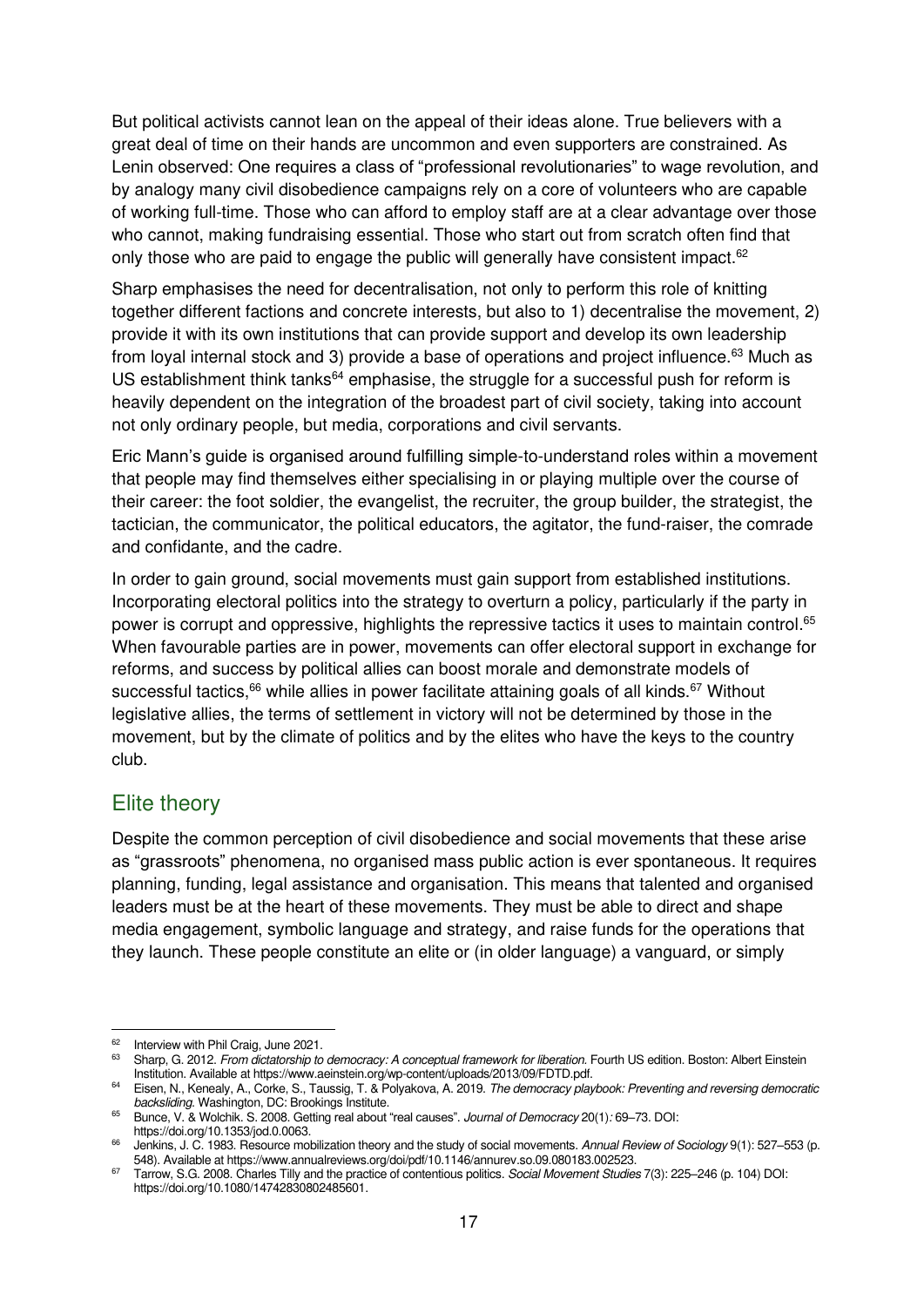"leaders", who perform the bulk of the real work. The distinction between a "democratic" organisation and a top-down one is largely illusory.<sup>68</sup>

The degree of influence that ordinary members of the public have over protest leadership is – much like state leadership itself – extremely limited, and more so the larger the movement becomes. It is neither practical to open up strategic decision-making to the backbenchers: Flexible executive choices that can be adhered to as firm policies and strategic lines are necessary for any functioning organisation. Consequently, ordinary members are subject to the organising and communicative capacity of their leadership, and for this reason they are compelled to rely on the information and ideological understanding given to them to make decisions at a personal level. The masses are thus impotent without elite delegation. This has been referred to by Roberts Michels as the "iron law of oligarchy".<sup>69</sup>

For the sake of clarity, elites within a social movement will be referred to as *leaders*, and those in government or the corporate world will be referred to as *power elites* (following C. Wright Mills and William Domhoff).<sup>70</sup> Following this formulation, the power elites are those who hold all the political and economic power, but they can to some extent be manipulated and bargained with because they are not monolithic, but divided into factions. The aim is power, as both the Alinskyites and the South African United Democratic Front (UDF) stated.<sup>71</sup>

In corollary, leaders of social movements will often flaunt their democratic credentials, but the reality is that there is limited room for general input. Consequently, these leaders must direct the everyday decision-making processes and shape the character of engagement with power elites through the structured hierarchies that they command. These are the people who chair committees and negotiations, formulate policy and public statements, set agendas and define ideological commitments. Because these points of access to the broader masses are identifiable, they are subject to the laws of power. Consequently, Jane McAlevey considers the first and most crucial step in political action to be the mapping of the social networks of opposing and friendly elites, and subjecting them to rigorous power-analysis. The second step is the charting of organic social organisations and pools of potential support among ordinary people and their institutions.<sup>72</sup> In her approach, however, she insists on offsetting the determinism suggested by Mills and Domhoff's power elite theory by showing that the cultivation of natural leadership in the community can lead to structural change and innovation, and that power is susceptible to change. The believe that "the elites" (as a permanent class) will always hold all the power is explained as being a disempowering belief.

In the age of mass democracy in which civil disobedience and its external forms have gained an almost holy aura, the capacity to demonstrate public dissatisfaction through protest is greater than ever. Power elites therefore all seized the opportunity to engage in astroturfing protest movements to shape policy and culture, or to provide the legitimacy for regime change, whether on the "left" or "right" or the Western political system. In South Africa, internal rivalry for power within the ANC manifests as violent political theatre in mass mobilisations of faction against faction for access to spoils. In the mining zones, popular organisation is

• Domhoff, G. W. 2018. Who rules America? New York: Routledge. Available at:

[https://whorulesamerica.ucsc.edu/wra50\\_chapter\\_1.pdf.](https://whorulesamerica.ucsc.edu/wra50_chapter_1.pdf)

<sup>&</sup>lt;sup>68</sup> McAlevey, J. 2016. No shortcuts: Organizing for power in the new gilded age. Oxford: Oxford University Press, pp. 1–2.<br><sup>69</sup> Michaela B. 2010. The irra law of clientable in Clare, M.E. 8 Marray M.N. (Eds.). Rawns in m

Michels, R. 2019. The iron law of oligarchy. In Olsen, M.E. & Marger, M.N. (Eds.). Power in modern societies. London: Routledge, pp. 111–124.

<sup>70</sup> See:

<sup>•</sup> Mills, C. W. 1981[1956]. The power elite. Oxford: Oxford University Press.

<sup>71</sup> Seekings, J. 2010. Whose voices? Politics and methodology in the study of political organisation and protest in the final phase of the 'Struggle' in South Africa. South African Historical Journal 62: 7*–*28. DOI[: https://doi.org/10.1080/02582471003778300.](https://doi.org/10.1080/02582471003778300) 

<sup>&</sup>lt;sup>72</sup> McAlevey, J. 2016. [No shortcuts: Organizing for power in the new gilded age](https://books.google.nl/books?hl=en&lr=&id=CNfeDAAAQBAJ&oi=fnd&pg=PP1&dq=McAlevey,+J.+2016.+No+shortcuts:+Organizing+for+power+in+the+new+gilded+age.+Oxford+University+Press&ots=LG3emirgto&sig=4reZMuVQLmZu6rKiayut4fsYvOM). Oxford: Oxford University Press, p. 3.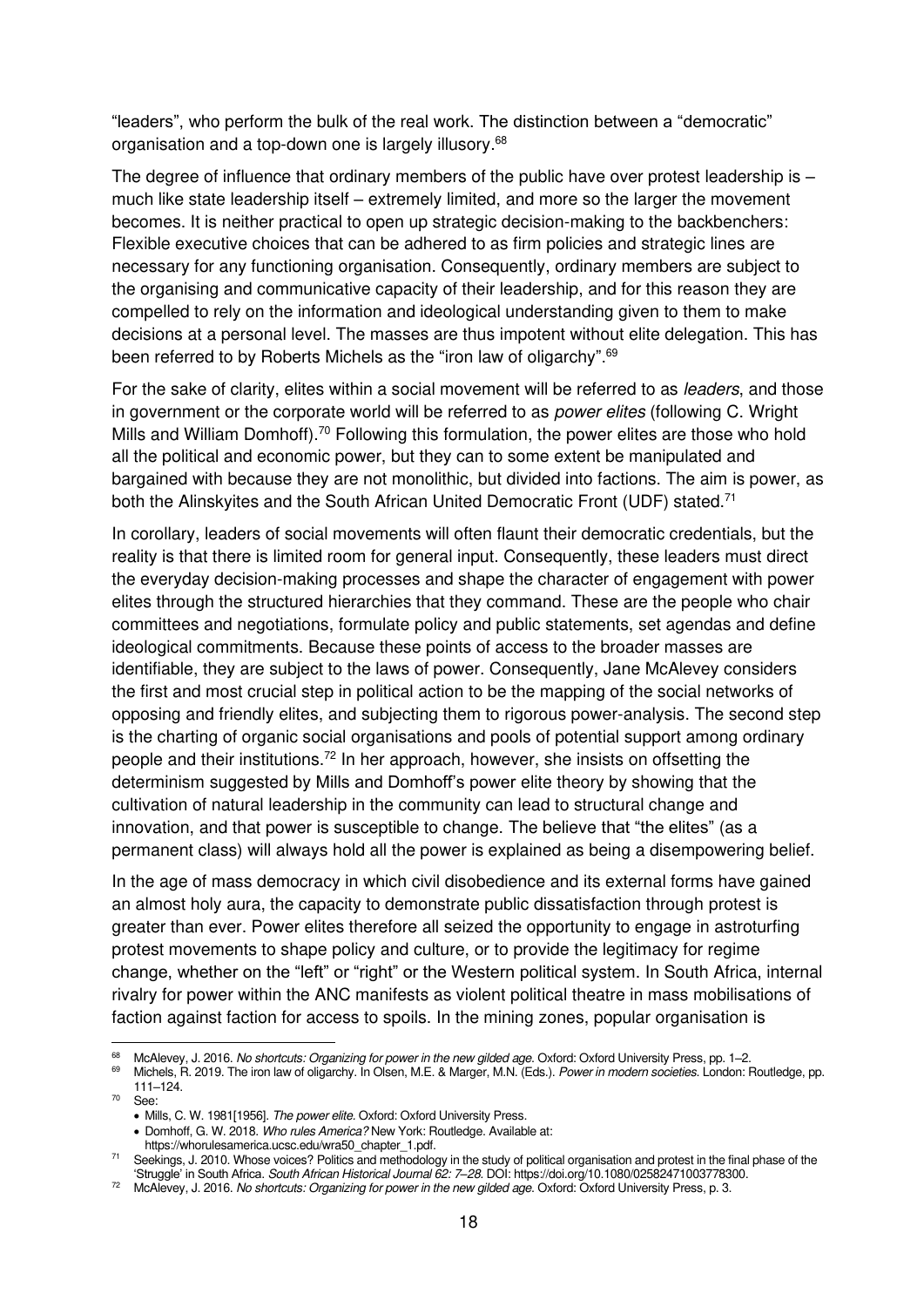contained by brokering stable cross-sector allegiances between the ruling party, their trade union allies, the mining companies and traditional authorities. This led to the deadlock that resulted in the wildcat strike that was put down in 2012 in Marikana.

Of particular significance to those who are engaged in political entrepreneurship or activism of any kind is the nature of non-government organisations (NGOs). For the most part, these are not independent organisations, but are often beholden to the interests of governments<sup>73</sup> or private enterprises.<sup>74</sup> The deep and far-reaching interventions by so-called philanthropic organisations have long been examined by scholars as mechanisms for control by powerful companies and political interests.<sup>75</sup> Much of this global NGO infrastructure serves as the instrument of what is termed *global governance*, a rhetorical turn which serves to obfuscate the nexus and instruments of power.<sup>76</sup>

These forms of interventionist control can be categorised in three ways: as 1) amplification, 2) capture or 3) wholesale fabrication. It is not to say that – even in the most egregious examples of fabricated civil disobedience campaigns – the majority of the participants or contributors are not genuine in their feelings for the aims of the movement. Their reasons for support may be faithful or instrumental; their feelings may be zealous, ambivalent or weak. Their influence, however, is moot. The truly autonomous social movement is extremely rare. Independent of large state or power elite backing, it survives off the support of subordinate contributions and self-initiated or naturally reactive media attention. The temptation to seek amplification is a perennial dilemma for those who wish to maintain control over their political affairs – the forces to which they are opposed may be much larger and more competent. Capture is thus a serious risk for nascent movements who might seek to carve out their own path.

In the case of amplification, an authentic political figure or movement that shows potential to serve the interests of an existing power elite is approached and given financial, legal, media, strategic or other assistance to better achieve their ends. Their goals do not change substantially, but their tactics and political reach are extended significantly, as Popovic's were by his CIA backing.<sup>77</sup> This may be seen as the most common form of elite intervention. It makes for loyal and optimistic clients because they do not feel as if their aims are being subverted. It also frustrates conspiratorial accusations, because any member of the movement may readily point out that they believe in what the organisation is doing, and that the elites are well-meaning, even if the ultimate effects of their behaviour may not have precisely the same systemic effect as they intend.

It is in the interests of any movement to seek out amplification where it can, because without it the climb is lonelier, longer and more expensive. However, two risks present themselves a priori. The first is that the rapid growth does not allow for the organic growth of loyal

<sup>75</sup> See:

<sup>&</sup>lt;sup>73</sup> Stone, D. 2008. Global public policy, transnational policy communities, and their networks. Policy studies journal 36(1): 19–38. DOI: [https://doi.org/10.1111/j.1541-0072.2007.00251.x.](https://doi.org/10.1111/j.1541-0072.2007.00251.x) 

<sup>74</sup> See:

<sup>•</sup> Lipman, P. 2015. Capitalizing on crisis: Venture philanthropy's colonial project to remake urban education. Critical Studies in Education 56(2): 241–258. DOI[: https://doi.org/10.1080/17508487.2015.959031.](https://doi.org/10.1080/17508487.2015.959031) 

<sup>•</sup> Sapinski, J. P. 2016. Constructing climate capitalism: corporate power and the global climate policy-planning network. Global Networks 16(1): 89–111. DOI[: https://doi.org/10.1080/17508487.2015.959031.](https://doi.org/10.1080/17508487.2015.959031) 

<sup>•</sup> Guilhot, N. 2007. Reforming the world: George Soros, global capitalism and the philanthropic management of the social sciences. Critical Sociology 33(3): 447-477. DOI[: https://doi.org/10.1163/156916307X188988.](https://doi.org/10.1163/156916307X188988)

<sup>•</sup> McGoey, L. 2014. The philanthropic state: market–state hybrids in the philanthrocapitalist turn. Third World Quarterly 35(1): 109-125. DOI: [https://doi.org/10.1080/01436597.2014.868989.](https://doi.org/10.1080/01436597.2014.868989) 

 $76$  Stone, D. 2013. Knowledge actors and transnational governance: The private-public policy nexus in the global agora. Berlin: Springer.

<sup>&</sup>lt;sup>77</sup> Wikileaks. 2013. Canvas. Email ID 5437020, Released on 2013-02-13 00:00 GMT. Available at [https://search.wikileaks.org/gifiles/?viewemailid=5437020.](https://search.wikileaks.org/gifiles/?viewemailid=5437020)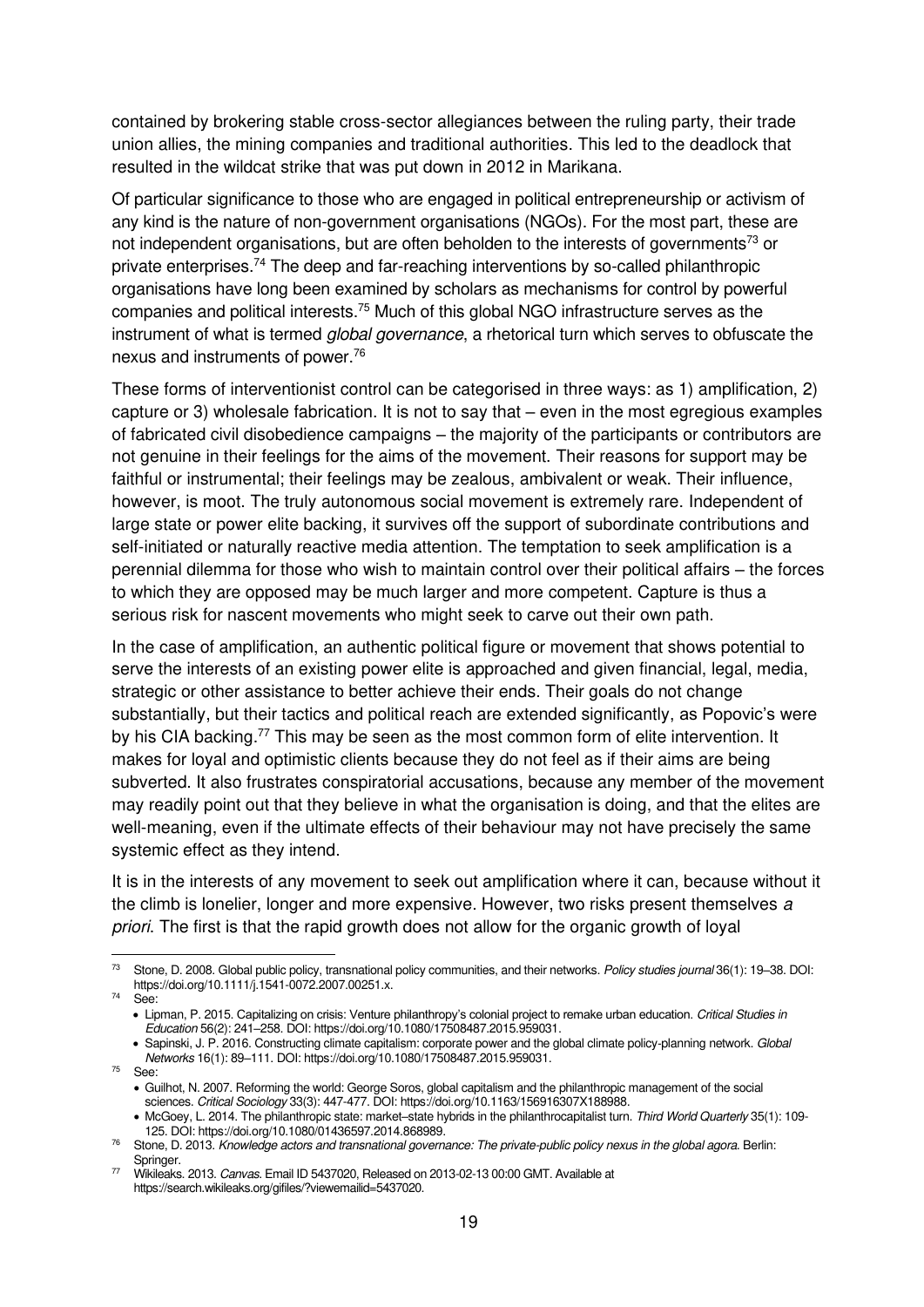connective tissue in communities, and members will be more opportunistic because of the power, prestige and money that flow from such amplified efforts. The second is that the movement becomes dependent on the patronage of its particular elites. The danger is that elites often fall from grace or change their minds about the worthiness of the enterprises that they support, in which case the movement may become dragged into an unintended direction.

In the case of capture, a movement is perceived to have potential for an adjacent or related cause that suits the interests of power elites, but that is not currently prioritised. In fact, Alinsky – although viewed with an unholy aura of Machiavellian genius by the right – saw his movements regularly co-opted by the world of "philanthropic" organisations that had been set up by the barons of American industry (such as the Ford and Carnegie foundations), whose interventions allowed them to shape civil engagement to the advantage of their property investments in the large north-eastern cities.<sup>78</sup>

Although initially community-based and organised through local branches of the Republican Party, the Tea Party movement in the US was quickly seized upon by the Koch Foundation and its connections in the media, think tank and NGO world.<sup>79</sup> Similarly, Antifa and the Black Lives Matter (BLM) movement formed a key part of the Democratic Party's power strategy during the Trump era and were instrumental in intimidating and silencing Trump supporters where the Democrats held power. As interviews with key organisers revealed, a national strategy was in operation at a very high level and had the power to activate or shut down protests<sup>80</sup> and could leverage power across all branches of government to undermine ordinary electoral procedure.<sup>81</sup> However, protests by BLM and Antifa that were previously allowed to inflict chaos and violence with impunity in the lead-up to the 2021 election were rapidly shut down by the new regime without achieving any of their stated aims and having outlived their usefulness.

Wholesale fabrications are rare, but the most well-known are the activities of the Open Society Foundation, a global NGO activist network financed by George Soros, and the National Endowment for Democracy, a US foreign policy front organisation.<sup>82</sup> While each has its own ideological principles that guide their networks of client operations, they also have vested economic interest in the outcomes of their efforts.

Soros's financial ideology is one that pursues and capitalises on what he calls "disequilibrium states" in the economy.<sup>83</sup> These seek to take advantage of static market assumptions, much as he famously did when undermining the Pound-Euro fixed exchange mechanism. Such moves can be highly destabilising. He also favours the elimination of guiding ethical principles for society in order to achieve what he calls an "open society", which aims to eliminate nationalism and religious affiliation as significant powers in society. As a result, he funds hundreds of small activist organisations that pursue aims in this direction, such as open borders and various forms of left-wing radicalism. While many anti-Semites tend to see him as acting in Jewish interests, he also funds Palestinian solidarity organisations to open up Israel,

<sup>&</sup>lt;sup>78</sup> Guilhot, N. 2007. Reforming the world: George Soros, global capitalism and the philanthropic management of the social sciences. Critical Sociology 33(3): 447–477. DOI[: https://doi.org/10.1163/156916307X188988.](https://doi.org/10.1163/156916307X188988) 

<sup>79</sup> Formisano, R. P. 2012. [The Tea Party: a brief history](https://books.google.com/books?id=PRbJCFJ2L68C&printsec=frontcover&dq=Formisano,+The+Tea+Party:+a+brief+history.&hl=en&sa=X&ved=2ahUKEwifj86MiLjyAhWNa8AKHbyCBQ4Q6AEwAHoECAIQAg). Baltimore: JHU Press.

[Burns, A. 2021. How Democrats planned for Doomsday.](https://www.nytimes.com/2021/01/24/us/politics/democrats-trump-election-plan.html) New York Times, 24 January. Available at [https://www.nytimes.com/2021/01/24/us/politics/democrats-trump-election-plan.html.](https://www.nytimes.com/2021/01/24/us/politics/democrats-trump-election-plan.html)

<sup>81</sup> [Ball, M. 2021. The secret history of the shadow campaign that saved the 2020 election.](https://time.com/5936036/secret-2020-election-campaign/) TIME, 4 February. Available at https://time.com/5936036/secret-2020-election-campaign/.

<sup>82</sup> Shane, S. 2018. [Russia isn't the only one meddling in elections. We do it, too.](https://www.nytimes.com/2018/02/17/sunday-review/russia-isnt-the-only-one-meddling-in-elections-we-do-it-too.html) The New York Times 17 February. Available at [https://www.nytimes.com/2018/02/17/sunday-review/russia-isnt-the-only-one-meddling-in-elections-we-do-it-too.html.](https://www.nytimes.com/2018/02/17/sunday-review/russia-isnt-the-only-one-meddling-in-elections-we-do-it-too.html) 

<sup>83</sup> Soros, G. 2013. Fallibility, reflexivity, and the human uncertainty principle. Journal of Economic Methodology 20(4): 309-329. DOI: [https://doi.org/10.1080/1350178X.2013.859415.](https://doi.org/10.1080/1350178X.2013.859415)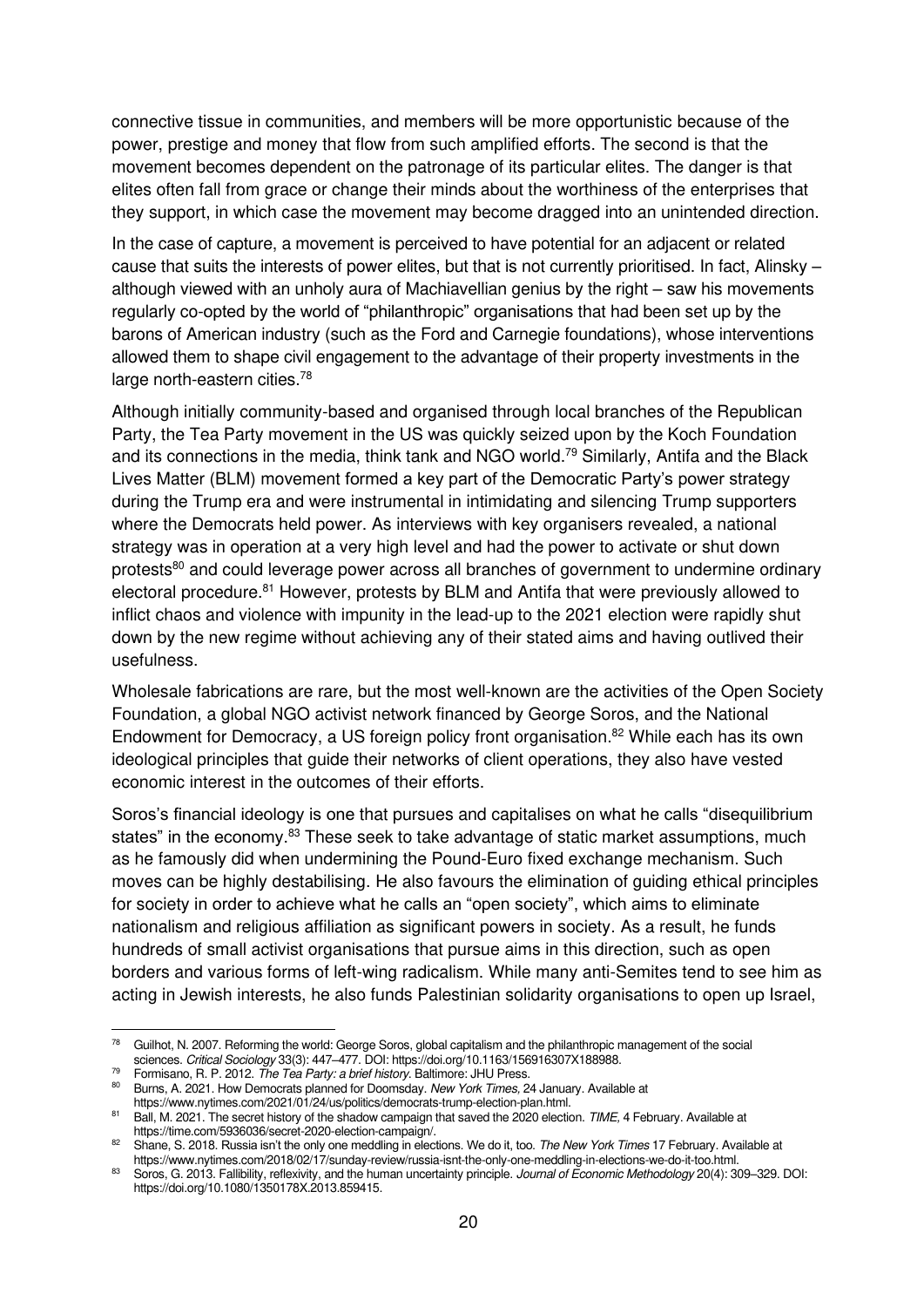making his liberal credentials fairly secure. His critics on the left see his organisation largely as a Trojan horse for the interests of transnational capital.<sup>84</sup>

The so-called Colour Revolutions in general have been backed by a number of international organisations that are sponsored by the US, particularly the National Endowment for Democracy, which uses intelligence-backed funding and support for media and NGO activism.<sup>85</sup> The Maidan uprising in Ukraine can similarly be seen as such an instance, though this analysis is still highly contested. Vast financial, legal, diplomatic, political, intelligence and strategic support by the US funded a mass uprising of a broad coalition of Ukrainian nationalists against the corrupt and dysfunctional Kremlin-friendly government in Kiev, who had recently turned down a US\$160 billion deal to join the European Union. In a similar fashion to in the Arab Spring, the US deployed a large contingent of loyal, trained internet propagandists and organisers – amplified by Google, Twitter and Facebook (forming part of a public-private partnership with the CIA known as the Enduring Security Framework) $86 -$  as well as US-trained snipers and financed nationalist paramilitary organisations.<sup>87</sup>

A fourth type of power relationship that is significant for civil disobedience campaigns is one that is analogous to the rhetorical motte-and-bailey strategy.<sup>88</sup> Two symbiotically linked but nominally independent organisations develop divergent strategies that work in tandem towards the same goals. One organisation is the motte, a violent outlawed faction that wages a violent, forward and offensive strategy and philosophy that is difficult to defend to ordinary people and whose radicalism is off-putting to many. The other is the bailey, an easily defensible, at least nominally non-violent organisation that gives the aims of the armed movement a human face.

In South Africa, the UDF forms an almost pure archetype of this arrangement. Although refusing to criticise the ANC or any of its tactics, yet sharing many members, it eschewed such tactics itself, and promoted itself as an independent, democratic organisation at grassroots level. By engaging with white and other minority communities, the UDF sought to legitimise the aims of the revolution. It pushed the ideology of socialism into their subsidiary organisations over the course of their work, including the teaching of discipline. The UDF mostly merged with the ANC after national unification.<sup>89</sup> Under contemporary conditions, where social networks are searchable on the internet, this tactic may require more circumspection.

One of their key strategies was to use a kind of creative accounting to make themselves appear larger than they were in reality. While recruiting multiple local organisations, membership of each would be increased by members of neighbouring groups. For example, members of church committees would join teachers' organisations and union branch offices. The ultimate effect was to

<sup>84</sup> Guilhot, N. 2007. Reforming the world: George Soros, global capitalism and the philanthropic management of the social sciences. Critical Sociology 33(3): 447–477. DOI[: https://doi.org/10.1163/156916307X188988](https://doi.org/10.1163/156916307X188988) 

<sup>85</sup> Bunce, V. & Wolchik, S. 2008. Getting real about "real causes". Journal of Democracy 20(1): 69–73. DOI: 10.1353/jod.0.0063. 86 Assange, J. 2014. Google is not what it seems. Available at [https://wikileaks.org/google-is-not-what-it-seems/.](https://wikileaks.org/google-is-not-what-it-seems/) Accessed on 6

October 2021. <sup>87</sup> Zuesse, E. 2018. [How and why the US government perpetrated the 2014 coup in Ukraine](https://www.strategic-culture.org/news/2018/06/03/how-why-us-government-perpetrated-2014-coup-ukraine/). Strategic Culture Foundation, June 3.

Available at[: https://www.strategic-culture.org/news/2018/06/03/how-why-us-government-perpetrated-2014-coup-ukraine/.](https://www.strategic-culture.org/news/2018/06/03/how-why-us-government-perpetrated-2014-coup-ukraine/) This article contains several defunct links, which require the use of the Wayback Machine [\(https://web.archive.org/\)](https://web.archive.org/) in order to access them in their original form.

<sup>&</sup>lt;sup>88</sup> According to Schackel, the "desirable but only lightly defensible territory of the Motte and Bailey castle, that is to say, the Bailey, represents a philosophical doctrine or position with similar properties: desirable to its proponent but only lightly defensible. The Motte is the defensible but undesired position to which one retreats when hard pressed". See: Shackel, N. 2005. The vacuity of postmodernist methodology. Metaphilosophy, 36(3): 295–320. DOI[: https://doi.org/10.1111/j.1467-9973.2005.00370.x.](https://doi.org/10.1111/j.1467-9973.2005.00370.x)

<sup>89</sup> Seekings, J. 2010. Whose voices? Politics and methodology in the study of political organisation and protest in the final phase of the 'Struggle' in South Africa. South African Historical Journal 62: 7*–*28. DOI[: https://doi.org/10.1080/02582471003778300.](https://doi.org/10.1080/02582471003778300)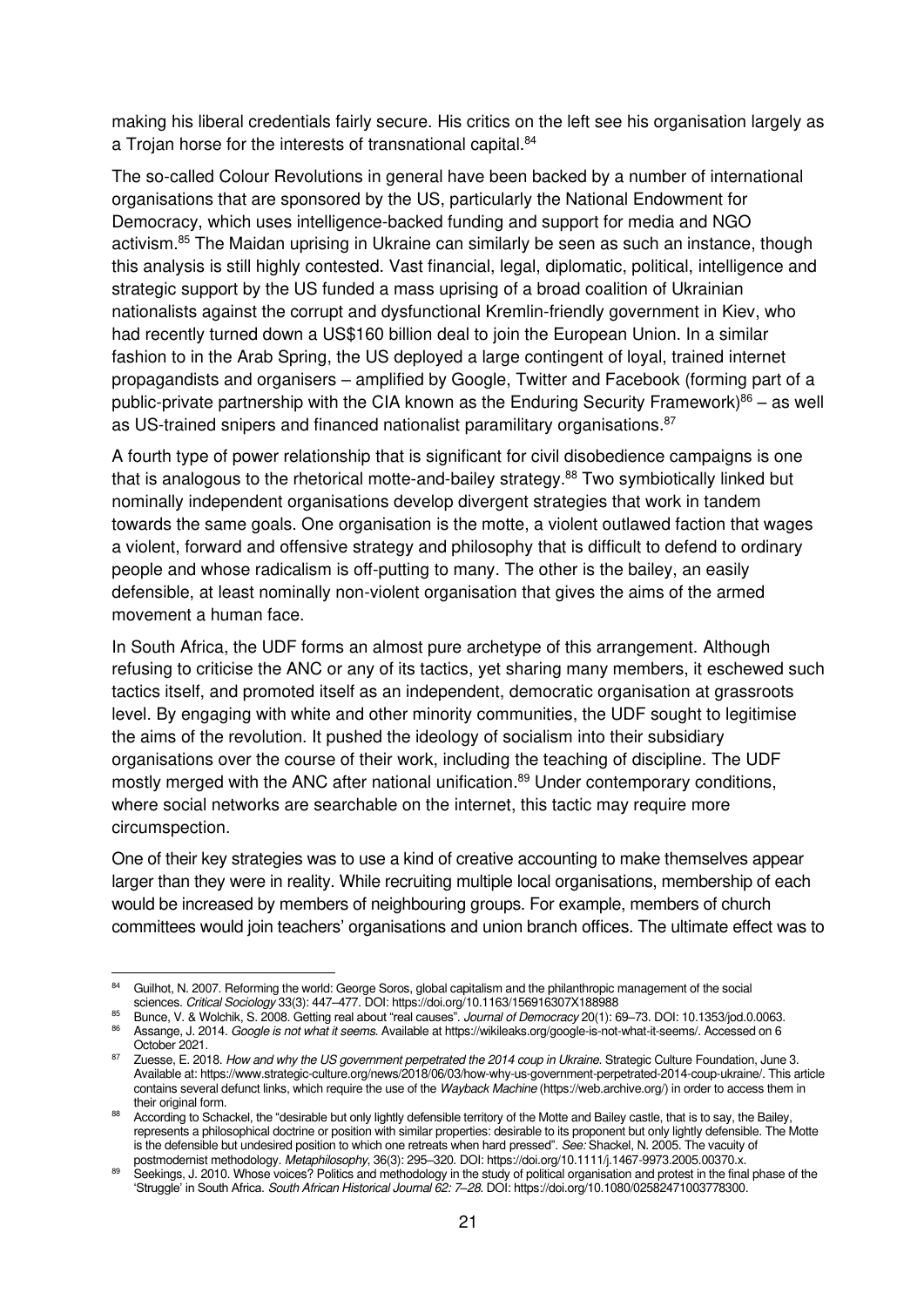have members counted multiple times when the members of participating organisations were all counted. This allowed them to exaggerate their true size and popular appeal in media communications.

#### <span id="page-25-0"></span>The empirical success of non-violent tactics

Erica Chenoweth and Maria Stephan's book on the topic of civil resistance yields the first large-scale statistical research into the relative success of non-violence as a tactical restraint. It demonstrates a clear advantage to non-violent resistance movements, both in terms of immediate success and long-term stability. Their research model encompasses systemic movements only (anti-regime, anti-occupation, self-determination) and not single-issue activism.<sup>90</sup>

Broadly speaking, they found that non-violent campaigns are more successful than violent ones (with the exception of secession, which is more likely to succeed when using violent tactics and is often suppressed when non-violent, but are often unsuccessful regardless), and the suggestion that the presence (even inactive or in exile) of an allied armed movement is good for the morale of civil disobedience movements. Generally, violent actions damage legitimacy and empower the state to crack down on them. Violent resistance campaigns fail over 75% of the time.<sup>91</sup> Non-violent action has a lower barrier of entry, and so more participants can swell the movement's ranks. Larger membership usually results in greater innovation, and decentralisation results in greater resilience. Long-term ideological goals help to unify movements over time, and international diplomatic support is crucial.<sup>92</sup>

Disruptiveness is also essential to success since the ability to disrupt the ordinary flow of social life forces even the apathetic to pay attention. This involves targeting the means of transport, exchange and communication: roads, public events, logistical networks, infrastructure and payment delivery schedules (including rent and taxation).<sup>93</sup> Rule-breaking, which is the essence of civil disobedience, functions best when it disrupts the ordinary flow of life that is dependent on predictable patterns. However, if protest becomes normalised in society, disruption will no longer be viewed as attention-worthy, except as a general problem to be circumvented or suppressed, and it becomes easier for the power elite to co-opt.<sup>94</sup> As Sidney Tarrow points out, tactical innovation is essential.<sup>95</sup>

While violence may be highly effective at achieving disruption, the central weakness of violent tactics is that they hand government a mandate to use repressive tactics against the movement.<sup>96</sup> Protest and resistance can equally be leveraged for internal disputes among dominant elites, as in the case of the governing ANC, whose supporters will protest against the government that it runs, when directed to do so by party members who are contesting access to looting privileges; or in the case of Black Lives Matter and Antifa, the former of which is supported by the World Economic Forum. In an interview with the New York Times, Democratic Party officials bragged about being able to switch nationwide left-wing protests on or off (which

<sup>90</sup> Stephan, M.J. & Chenoweth, E. 2008. Why civil resistance works: The strategic logic of nonviolent conflict. International Security 33(1): 7–44. Available a[t https://www.belfercenter.org/sites/default/files/legacy/files/IS3301\\_pp007-](https://www.belfercenter.org/sites/default/files/legacy/files/IS3301_pp007-044_Stephan_Chenoweth.pdf) 044 Stephan Chenoweth.pdf.

<sup>&</sup>lt;sup>91</sup> *Id.*, p. 222.

<sup>&</sup>lt;sup>92</sup> Ibid.

<sup>93</sup> Piven, F.F. 2006. Challenging authority: How ordinary people change America. Lanham: Rowman & Littlefield Publishers, p. 19–24.

<sup>94</sup> Piven, F.F. & Cloward, R.A. 1995. Collective protest: A critique of resource-mobilization theory. In Lyman, S.M. (Eds.). Social Movements. London: Palgrave McMillan, pp. 137–167.

<sup>&</sup>lt;sup>95</sup> See note 58.

<sup>96</sup> Tarrow, S. 2011. Power in movement and contentious politics. Third Edition. Cambridge: Cambridge University Press, p. 220.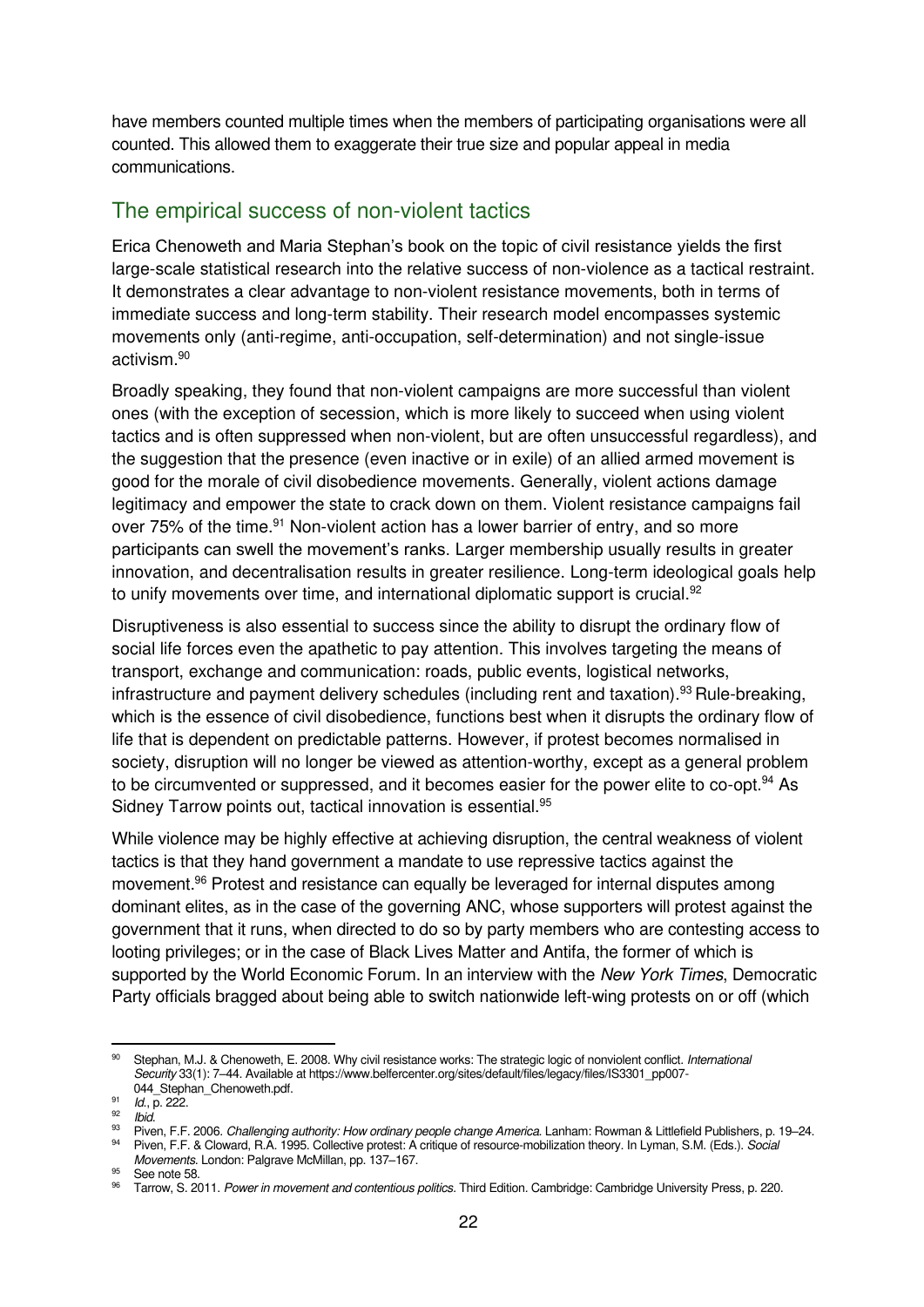had resulted in the destruction of several cities, dozens of rioting deaths and a skyrocketing homicide rate) with a single conference call.<sup>97</sup>

In most non-violent social movements, success tends to have a snowball effect: As the status and power of the aggrieved group increases, activism becomes less costly,<sup>98</sup> whereas violent groups must rely on outside resources, which they cannot extract from legitimate sources and established institutions.<sup>99</sup>

William Gamson was the leading scholar in studies on protests in the United States. His theory emphasised the opportunity afforded by national crises, as well as cohesion and the limiting of goals. Although his critics examined some faults in the codification of his data over the subsequent 30 years, they confirmed two of his theses, namely that the biggest predictors of success are displacement and factionalism. In other words, those with limited aims that could be accepted within the moral frame of the existing society were far more successful than those who sought to replace the current system, while those who could fend of factional splits and maintain unity were more successful than those who suffered from schisms.<sup>100</sup>

Ultimately, Tarrow – looking at the variety of claims on factors of success, and the difficulty in determining success in absolute terms – suggests thinking about social movements in the following terms:<sup>101</sup>

- their effect on the political socialisation and the future activism of the people and groups who participated in them
- the effects of their struggles on political institutions and practices
- their contributions to changes in political culture.

#### <span id="page-26-0"></span>Media

A fundamental aspect of any act of civil disobedience is that it is a form of communication, and is therefore subject to the practical dimensions of conveying meaning and intention. Bertrand Russell recognised that, much as in the present day, the mainstream of society is unlikely to give unpopular opinions a platform through conventional channels, and as such protest or other creative methods will be required.<sup>102</sup> Similarly, many commentators, including Walter Lippman, Edward Bernays, Noam Chomsky, Eugene Lyons and Joseph Burnham, have become known for outlining the processes by which advanced modern states like the US, the United Kingdom and the former Soviet Union utilise media to direct public communication through institutional influence – not to mention direct interventions by security agencies such as Operation Mockingbird and the Enduring Security Framework in the US, or the several operations of the South African apartheid-era intelligence services, to influence popular opinion at home and abroad.

With strong influence among the media class, one may take hold of the popular narrative. An illustrative example is the Sharpeville massacre. It is remembered today as the story of a mass of unarmed but passionate protesters who were gunned down by an unsympathetic

[Burns, A. 2021. How Democrats planned for Doomsday.](https://www.nytimes.com/2021/01/24/us/politics/democrats-trump-election-plan.html) New York Times, 24 January. Available at https://www.nytimes.com/2021/01/24/us/politics/democrats-trump-election-plan.html.

<sup>98</sup> [Jenkins, J. C. 1983. Resource mobilization theory and the study of social movements.](https://www.annualreviews.org/doi/pdf/10.1146/annurev.so.09.080183.002523) Annual review of sociology 9(1): 527-253 (p. 532). Available a[t https://www.annualreviews.org/doi/pdf/10.1146/annurev.so.09.080183.002523.](https://www.annualreviews.org/doi/pdf/10.1146/annurev.so.09.080183.002523) 

<sup>&</sup>lt;sup>99</sup> Ibid. <sup>100</sup> Frey, R. S., Dietz, T. & Kalof, L. 1992. Characteristics of successful American protest groups: Another look at Gamson's strategy of social protest. American Journal of Sociology 98(2): 368-387. DOI[: https://doi.org/10.1086/230012.](https://doi.org/10.1086/230012) 

<sup>101</sup> Tarrow, S. 2020. Power in Movement and Contentious Politics, Revised Third Edition. (p. 220)

<sup>102</sup> Russell, B. 1998. Autobiography, London: Routledge.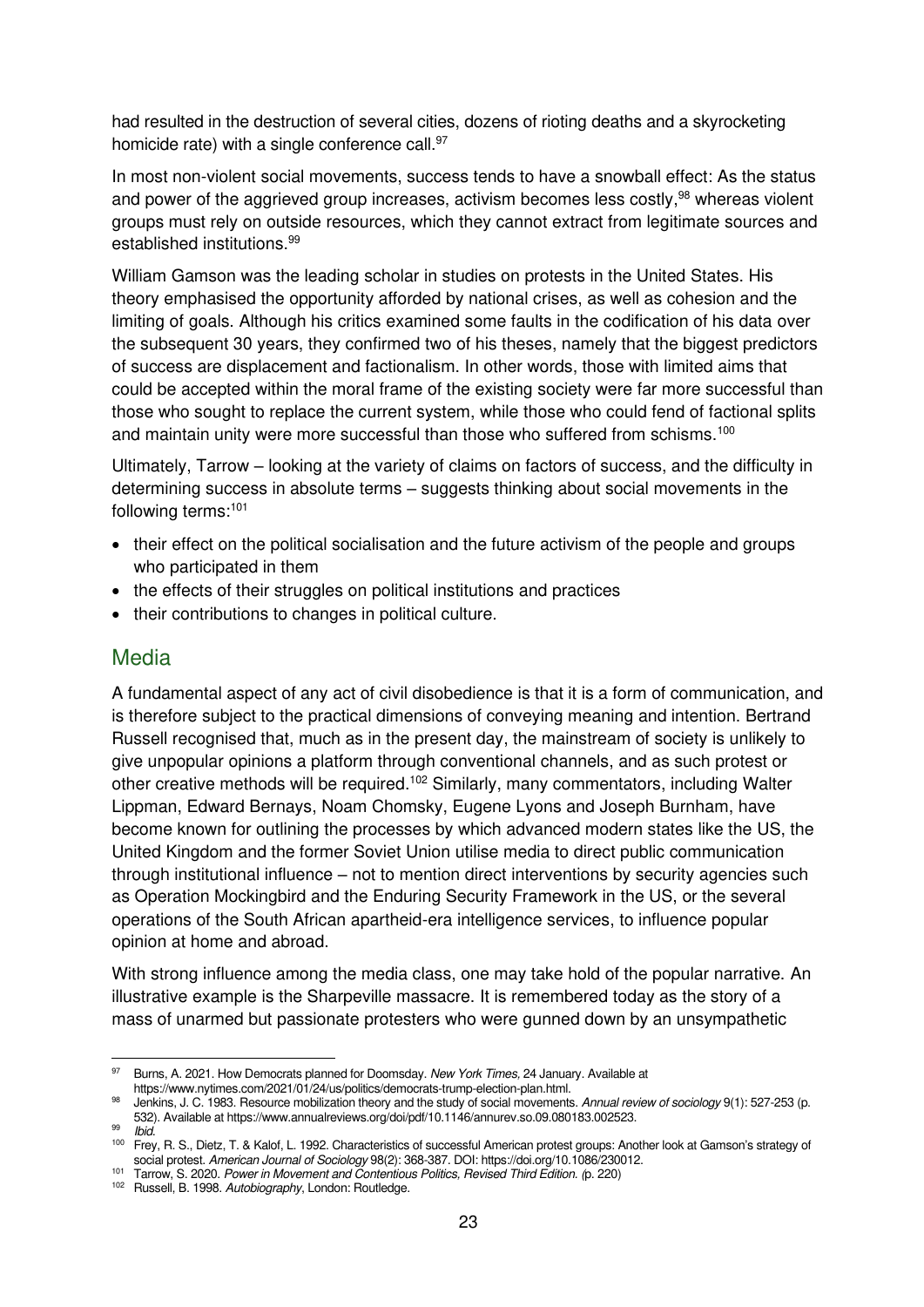police force. In reality, the crowd was assembled by coercive means, they were armed and their leaders had murdered several policemen the previous weekend.<sup>103</sup> The techniques employed by the ANC were a combination of luck (a liberal, anti-racist class of educated westerners reporting on these issues), infiltration and coercive terror, as outlined in Anthea Jeffery's book on the armed conflict.<sup>104</sup>

Today, the role of a civil disobedience campaign is constrained by a communications environment that is dominated by regime-friendly actors. In the wake of the digital revolution in print media, the consolidation of news sources is ever-more constrained. Mann instructs on the necessity for organisers to do their own research and produce their own publications to ensure that they have the information that they need, and to frame matters in a way that suits their interests in "conscientising" people to their cause.<sup>105</sup>

Gamson theorised that social movements and media are fundamentally linked systems, and that the dependence on generating spectacle favours the emphasis on the visual over script, which makes violence a valuable event – particularly if it paints the movement in a favourable light. However, it comes with the downside that it creates dependency on drama and spectacle, thereby reducing the tactical flexibility of the organisation.<sup>106</sup> Activists, being typical news junkies, will often forget the perspective of common, general media audiences. The struggle to maintain attention on the relationship between the concrete and particular event and the general and abstract cause or aim is exacerbated by a tendency to forget the nature of the public audience.<sup>107</sup>

The general aim of the communicative aspect of civil disobedience is to change the ideological disposition of the ordinary person. This is referred to variously as *propaganda*, education, culture jamming or conscientisation. It involves the targeting of issues that create the perception of cognitive dissonance in the minds of the general public, and instigates a search for a new, more morally consistent framework of perception. As John Adams wrote on the American Revolution, the actions of the revolutionaries were based on a conscientisation of the people, and their minds were made up in favour of the revolution long before it broke out – at least those sections of society who were required to wage that war.<sup>108</sup>

But in Rebel Sell, the contemporary elements of Western "counterculture" are diagnosed as having been systematically co-opted into mainstream culture without resulting in revolution, and the power to undermine economic and corporate power is shown its limits. The ability for large scale corporate and political structures to co-opt the language and tactics of their opponents into sophisticated marketing campaigns has had a devastating effect on left-wing activism outside of identity politics.<sup>109</sup> The establishment, raised in the age of cultural revolt, has become what Philippe Muray called "rebelocrats".<sup>110</sup>

In South Africa, the ruling party and its *ersatz* competitors are dominated by an appeal to revolutionary acts, aims and gestures, but have very nearly destroyed what remains of social

[https://founders.archives.gov/documents/Adams/99-02-02-6854.](https://founders.archives.gov/documents/Adams/99-02-02-6854) 

<sup>103</sup> Swanepoel, P.C. 2007. Really inside BOSS: A tale of South Africa's late Intelligence Service (and something about the CIA). London: Penguin Group, p. 14-15.

<sup>104</sup> Jeffery, A. 2014. People*'*s War: New light on the struggle for South Africa. Johannesburg: Jonathan Ball Publishers.

<sup>105</sup> Mann, E. 2011. [Playbook for progressives: 16 qualities of the successful organizer](https://books.google.nl/books?hl=en&lr=&id=_tpmDwAAQBAJ&oi=fnd&pg=PR9&dq=Mann,+E.+2011.+Playbook+for+progressives:+16+qualities+of+the+successful+organizer.+Beacon+Press&ots=ubPaehIQHJ&sig=wkzYGRY_t393bAofo5EN7iQM7b4). Boston: Beacon Press.

<sup>106</sup> Gamson, W.A., Wolfsfeld, G. 1993. Movements and media as interacting systems. The Annals of the American Academy of Political and Social Science 528(1): 114–125. DOI[: https://doi.org/10.1177/0002716293528001009.](https://doi.org/10.1177/0002716293528001009) 

<sup>107</sup> Gamson, W. [A. 1995. Constructing social protest. In Johnston, H. \(Ed.\).](https://www.taylorfrancis.com/chapters/constructing-social-protest-william-gamson-hank-johnston/10.4324/9781315072562-11) Social movements and culture. London: Routledge. 108 Adams, J. 1818. From John Adams to Hezekiah Niles, 13 February 1818. Letter. Available at

<sup>&</sup>lt;sup>109</sup> Heath, J., & Potter, A. 2006. [The rebel sell: How the counterculture became consumer culture](https://www.wiley.com/en-gb/The+Rebel+Sell%3A+How+The+Counter+Culture+Became+Consumer+Culture-p-9781841126555). Chichester: Capstone. Available at: https://www.wiley.com/en-gb/The+Rebel+Sell%3A+How+The+Counter+Culture+Became+Consumer+Culture-p-9781841126555

<sup>110</sup> Muray, P. & Lévy, E. 2005. Festivus festivus: Conversations avec Élisabeth Lévy. Paris: Fayard.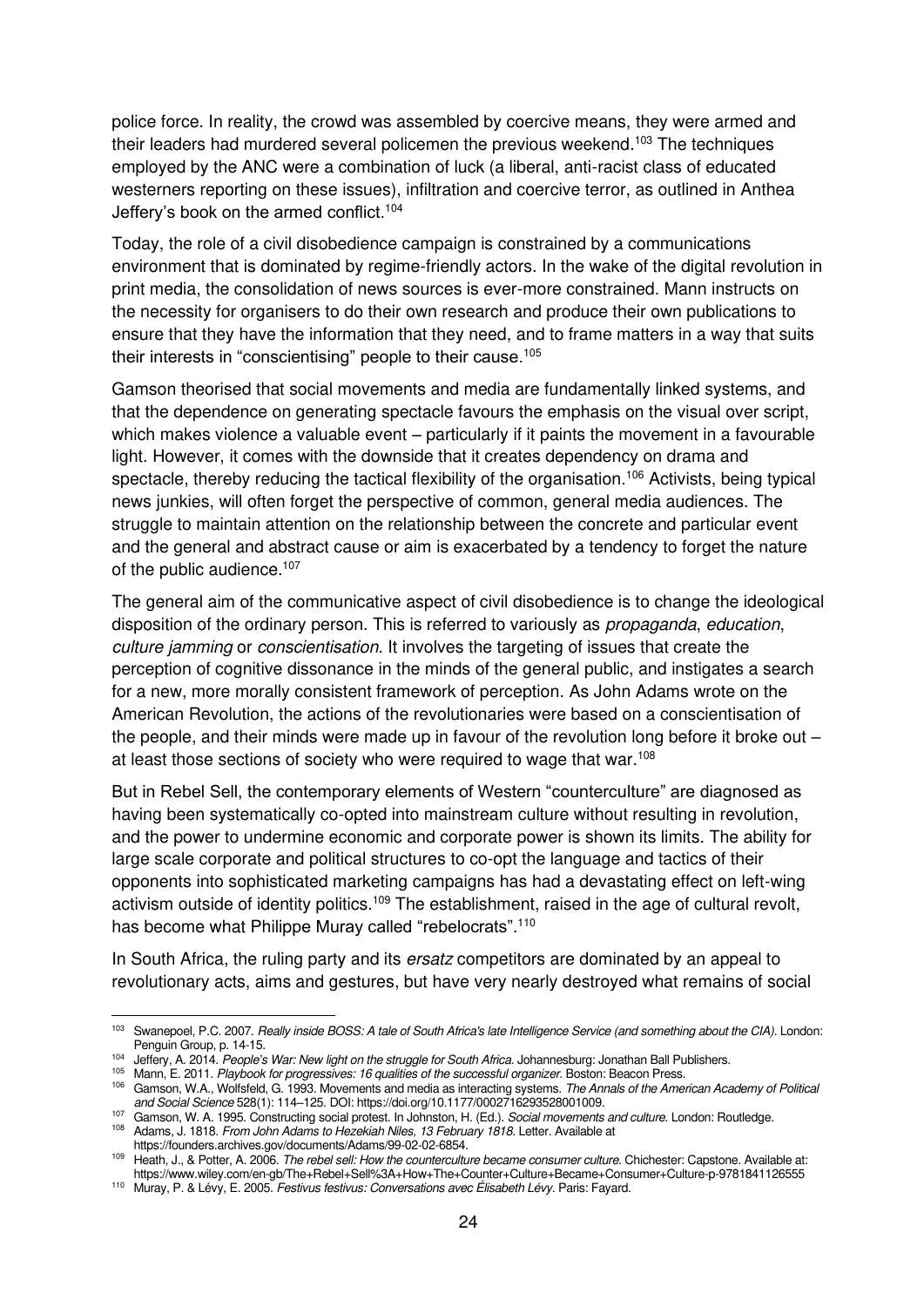order and stable institutions in the country by pushing the multiple strategies necessary to fulfil a revolutionary mandate. The key weakness in a world in which rebellion has become the establishment's core rhetorical and aesthetic toolkit, is that when they fail to maintain order, they create a psychological demand for order and can stimulate popular reactionary politics, which inherently demands a return to order, security and social morality. The language of revolution, when associated with decay and disorder, cannot then compete for the natural thirst for satisfying vital interests.

#### <span id="page-28-0"></span>Tax revolts

A tax revolt may very well be the most powerful form of civil disobedience and is for this reason the most dangerous: It strikes at the heart of the state and its ability to sustain all that it does. It also requires no violence but invites violence upon those who participate in it. As the saying goes: Nothing is certain but death and taxes. Yet, one may well add that any organised attempt to avoid the latter toys with a visit from the former.

Famously, Mzilikazi's scouring of the Tswana native villages in what is now North West Province was triggered by the killing of two of his tax collectors, depicted in Mhudi, Sol Plaatje's novelisation of the oral tradition of the conflict. The Bambatha rebellion of 1906 is just as illustrative in demonstrating the severity with which states treat tax revolts,<sup>111</sup> as is the Bezuidenhout Affair, which led to the first Boer War (1880–1881).<sup>112</sup> It is rightly seen as a potential precursor to revolution or secession, as in the most famous case of all: the Boston Tea Party, that preceded the American Revolution. Even the signing of the Magna Carta and the French Revolution began as tax revolts. All cases considered, tax revolts are as old as the practice of taxation itself.<sup>113</sup>

Whether in Ethiopia, Nigeria or South Africa, the perceived fairness of taxes is strongly linked to the willingness of taxpayers to comply with the code, whether due to moral objections, burdensomeness or too-convoluted codes.<sup>114</sup> Thoreau's archetypal act of civil disobedience in his own life was in refusing to pay taxes and encouraging people who objected to an immoral state to cease supporting its crimes. However, the public nature of civil disobedience makes it far less attractive than small-scale and clandestine avoidance and evasion. Such boldness usually requires strength in numbers and the reassurance of collective solidarity.

Sometimes, as in South Africa, it has been suggested that there are legal frameworks for tax resistance, such as creating a specialised trust into which taxes are demonstrably paid but withheld from the state until it meets its requirements. However, these are as yet untested and

<sup>114</sup> See:

<sup>111</sup> [Redding, S. 2000. A blood-stained tax: Poll tax and the Bambatha rebellion in South Africa.](https://www.jstor.org/stable/524983) African Studies Review 43(2): 29-54. DOI: [https://doi.org/10.2307/524983.](https://doi.org/10.2307/524983) 

<sup>112</sup> Gross, D.M. (Ed). The Bezuidenhout Affair. We Won't Pay!: A Tax Resistance Reader. Scotts Valley: CreateSpace Independent Publishing, pp. 196–174.

<sup>&</sup>lt;sup>113</sup> Burg, D.F. 2004. A world history of tax rebellions: An encyclopedia of tax rebels, revolts, and riots from antiquity to the present. London: Routledge.

<sup>•</sup> Mohammed, F. & Dabor, A.O. 2016. Fairness Perception and Compliance Behaviour of Salaried Taxpayers in Nigeria. Kuwait Chapter of the Arabian Journal of Business and Management Review 5(5): 1–15. Available at [http://www.arabianjbmr.com/pdfs/KD\\_VOL\\_5\\_5/1.pdf.](http://www.arabianjbmr.com/pdfs/KD_VOL_5_5/1.pdf) 

<sup>•</sup> Belay, S. A. & Viswanadham, P. 2016. Tax fairness perceptions and compliance behavior: Evidence from the metropolitan cities of the Amhara regional state of Ethiopia. International Journal of Science and Research 5(4): 1173-1183. DOI: 10.21275/v5i4.nov162807.

<sup>•</sup> Oberholzer, R. & Stack, E. M. 2014. Possible reasons for tax resistance in South Africa: A customised scale to measure and compare perceptions with previous research. Public Relations Review 40(2): 251–266. DOI: [https://doi.org/10.1016/j.pubrev.2013.11.015.](https://doi.org/10.1016/j.pubrev.2013.11.015)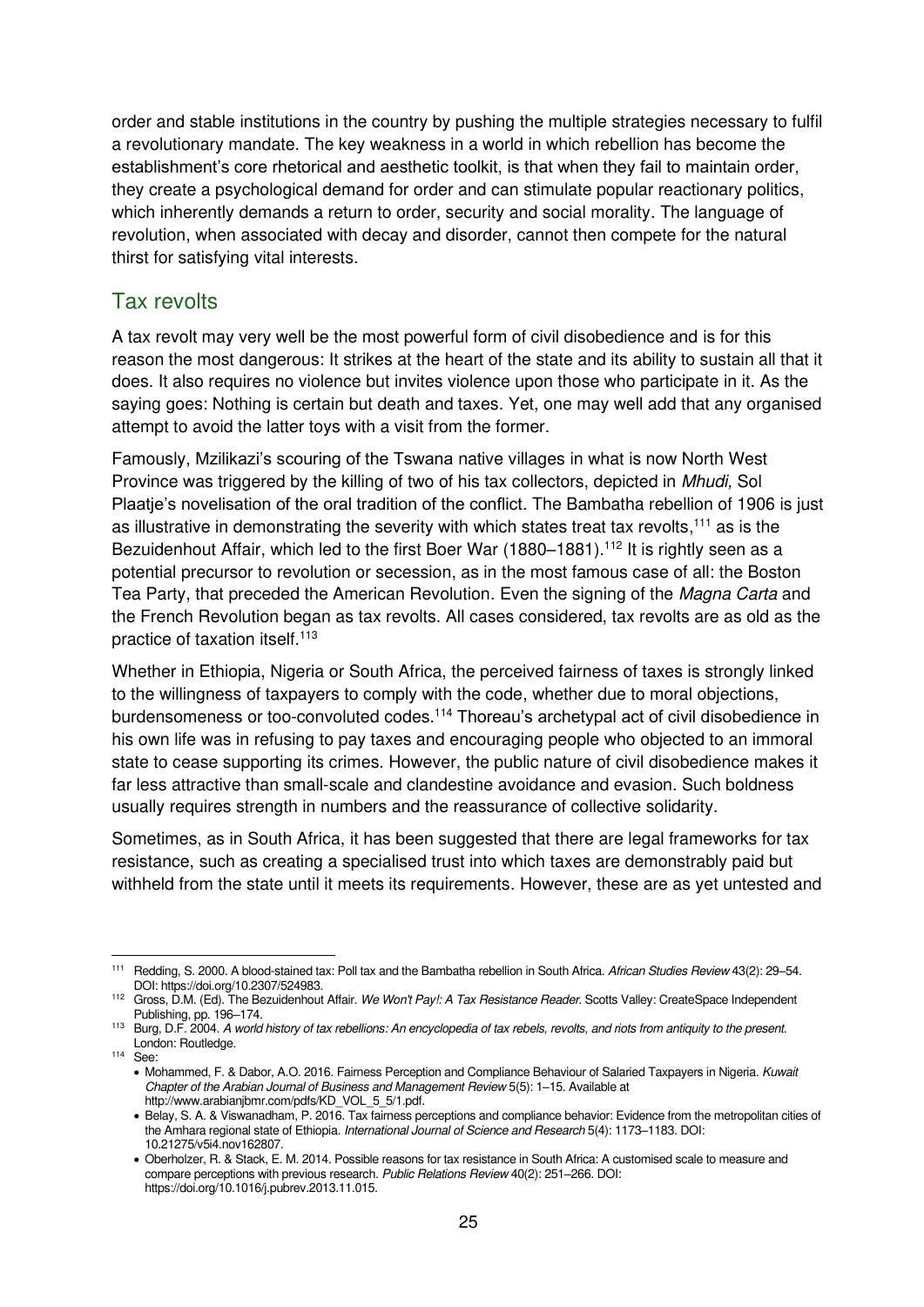their validity disputed.<sup>115</sup> There is also legal precedent for claiming back taxes for services provided by citizens in lieu of services that are supposed to be provided by the state.<sup>116</sup> Furthermore, under section 102(2) of the Local Government: Municipal Systems Act 32 of 2000, a declaration of dispute over municipal rates can justify the suspension of payment until such dispute is resolved.

It appears that there already is some appetite for tax resistance,<sup>117</sup> largely driven by wasteful expenditure and the brazen theft of taxpayers' money. Existing protests and strikes against etolls and VAT increases have been on the increase in recent years, as have refusals to pay rates in failing municipal districts.<sup>118</sup> Du Preez and Molebalwa found that the historical precursors of a tax revolt – they list high unemployment, high indebtedness, inequality, high inflation and an excessive tax burden – are present in South Africa and that the possibility was high that its citizens might contemplate such measures. Their concluding remarks in this regard are worth quoting at length:<sup>119</sup>

In South Africa, the five economic factors were found to be present and integrated within one another. High unemployment is evident in the 29 percent unemployment rate calculated in 2019. This figure is expected to rise to 50 percent after the COVID-19 pandemic. Ministers of Finance have acknowledged that unemployment, inequality and poverty due to slow economic growth are concerns. High unemployment negatively affects the living conditions of South Africans; therefore, households need to borrow money for their day-to-day expenses, plunging citizens into high levels of indebtedness. Household debt in South Africa was 72.8 percent of gross income in 2019. Such high indebtedness leads in turn to high levels of income inequality within a society. This is evident from the Gini coefficient of 0.65 for South Africa in 2014. High inflation rates further decrease disposable income and economic growth. Additionally, the living conditions of South Africans may worsen after the COVID-19 pandemic. Prices may rise, and the inflation rate of 4.1 percent may be distorted, as it excludes the effects of the COVID-19 pandemic. Finally, the tax-to-GDP ratio indicates a high tax burden. With less disposable income and with the simultaneous increases in taxes, citizens are prone to be more disgruntled. This can already be seen in the fact that 79.7 percent of respondents on a Statistics SA survey on the perceived impact of COVID-19 indicated that they are concerned about civil disorder.

The success of tax resistance in France in the 20<sup>th</sup> century was driven by a network of shopkeepers and craftsmen. While the Poujadist movement (1954–1958) proved successful, the later movement (1969–1978) was far less effective. The key difference was a lack of political representation. In the first case, leaders of the tax revolt were able to co-opt officials and get members elected. They were able to secure press support and judicial sympathy. In

<sup>116</sup> Agri Eastern Cape and others v MEC for the Department of Roads and Public Works and others [2017] 2 All SA 406 (ECG).

<sup>115</sup> Williams, P. 2017. Lawful resistance an option for dejected taxpayers. Business Day, 18 May. Available at: https://www.businesslive.co.za/bd/opinion/2017-05-18-lawful-resistance-an-option-for-dejected-taxpayers/

<sup>117</sup> See:

<sup>•</sup> Du Preez, H. & Stoman, J. 2020. An analysis of current tax revolt factors in South Africa. Meditari Accountancy Research 28(3): 455–483. DOI: [https://doi.org/10.1108/MEDAR-04-2018-0327.](https://doi.org/10.1108/MEDAR-04-2018-0327) 

<sup>•</sup> Oberholzer, R. & Stack, E. M. 2014. Possible reasons for tax resistance in South Africa: A customised scale to measure and compare perceptions with previous research. Public Relations Review 40(2): 251–266. DOI: [https://doi.org/10.1016/j.pubrev.2013.11.015.](https://doi.org/10.1016/j.pubrev.2013.11.015) 

<sup>•</sup> May, A. N.d. The withholding of rates in five local municipalities. Available a[t https://ggln.org.za/media/k2/attachments/SoLG.2011-](https://ggln.org.za/media/k2/attachments/SoLG.2011-Community-Law-Centre.pdf) [Community-Law-Centre.pdf.](https://ggln.org.za/media/k2/attachments/SoLG.2011-Community-Law-Centre.pdf) 

<sup>&</sup>lt;sup>118</sup> Chizanga, T.T. 2020. Tax revolts: An international perspective. Unpublished master's dissertation. Grahamstown: Rhodes University. Available a[t http://vital.seals.ac.za:8080/vital/access/manager/Repository?view=null&f0=sm\\_subject%3A%22Taxation+--](http://vital.seals.ac.za:8080/vital/access/manager/Repository?view=null&f0=sm_subject%3A%22Taxation+--+Law+and+legislation+--+South+Africa%22&f1=sm_subject%3A%22South+Africa+--+Economic+conditions%22&sort=null&f2=sm_type%3A%22Masters%22) [+Law+and+legislation+--+South+Africa%22&f1=sm\\_subject%3A%22South+Africa+--](http://vital.seals.ac.za:8080/vital/access/manager/Repository?view=null&f0=sm_subject%3A%22Taxation+--+Law+and+legislation+--+South+Africa%22&f1=sm_subject%3A%22South+Africa+--+Economic+conditions%22&sort=null&f2=sm_type%3A%22Masters%22) [+Economic+conditions%22&sort=null&f2=sm\\_type%3A%22Masters%22.](http://vital.seals.ac.za:8080/vital/access/manager/Repository?view=null&f0=sm_subject%3A%22Taxation+--+Law+and+legislation+--+South+Africa%22&f1=sm_subject%3A%22South+Africa+--+Economic+conditions%22&sort=null&f2=sm_type%3A%22Masters%22) 

<sup>&</sup>lt;sup>119</sup> Du Preez, H., and Molebalwa, K. 2021. Lessons from history predicting a possible tax revolt in South Africa. De Jure Law Journal 54: 35–53. DOI[: http://dx.doi.org/10.17159/2225-7160/2021/v54a3.](http://dx.doi.org/10.17159/2225-7160/2021/v54a3)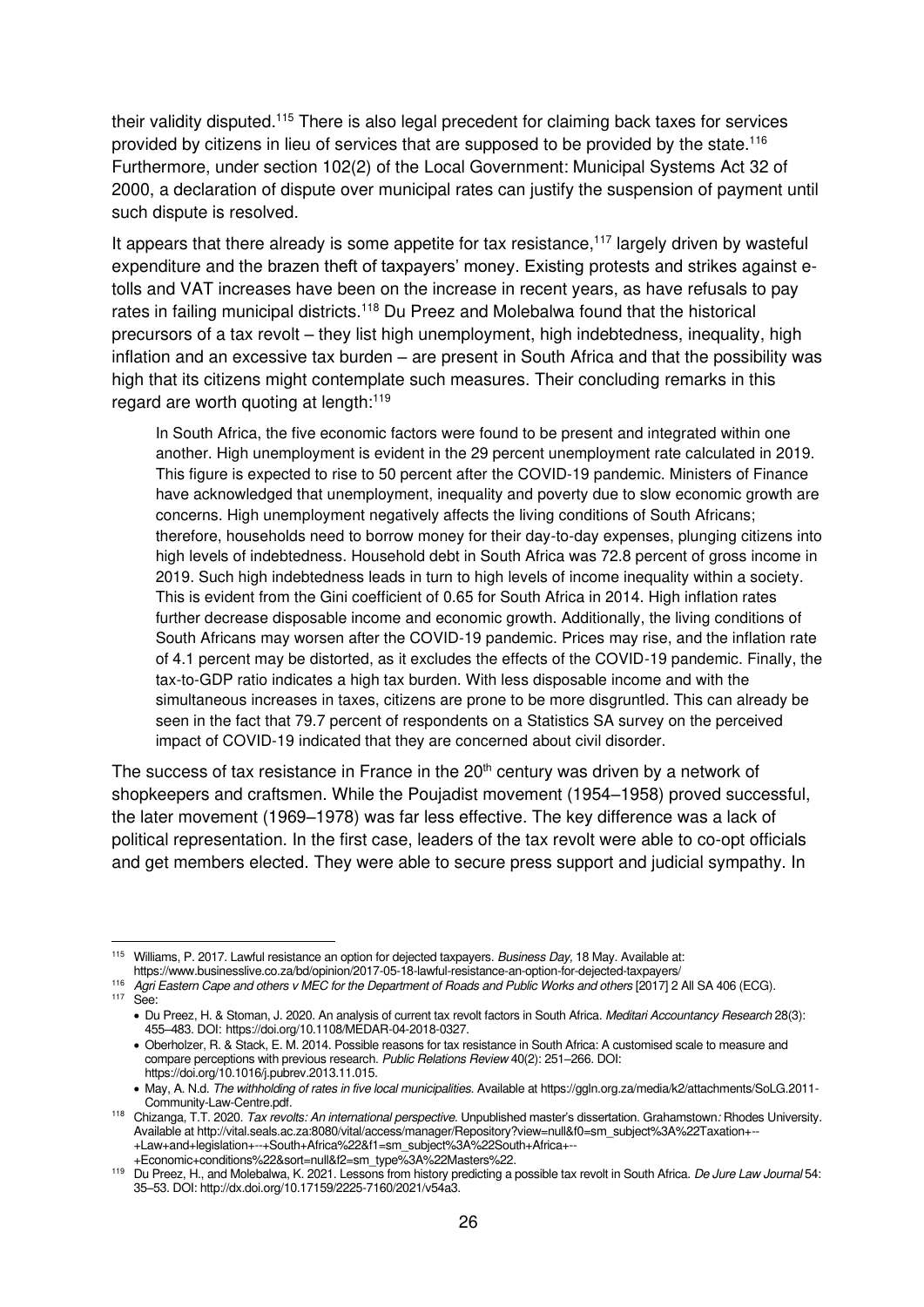the latter movement, the tax rebels resorted to violence and engaged in very little collaboration with deputies of the state.<sup>120</sup>

Similarly, the California tax revolt of the 1970s found political support that was capitalised on by Ronald Reagan in his rising political career.<sup>121</sup> The Whiskey Rebellion of 1791 against the state's excise tax on whiskey saw a similar alliance with local judiciary and officialdom; the tax code became unenforceable and ultimately the state backed down.<sup>122</sup> The allegiance to an elite with authority and ambitions to secure more local control from central government appears to be essential, as is the achievement of popular consensus and moral indignation.

# <span id="page-30-0"></span>**South Africa today**

In South Africa, civil disobedience and other tendencies to retreat from a predatory state have been cyclical. These occurred under the Great Trek and the formation of Afrikaans language institutions and white workers unions in the early 20th century, as well as the formation of black-nationalist coalitions such as the ANC or the Black Consciousness Movement. The latter sought to create social enclaves for black people outside of apartheid-sanctioned systems of interaction, under a slogan that calls into presence the very essence of the dissent from the polity: "Black man, you are on your own."

These parallel networks preceded large-scale social movements that sometimes engaged in civil disobedience, and at other times in dialogue, infiltration, propaganda and even violent rebellion. Each were motivated by the decision of the state to disrespect the vital interests and values of those communities whose loyalty it demanded. Although the political community of the Afrikaners was eventually reconciled with that of the British, it was not reconciled with black South Africans until pressure from civil disobedience, terrorism, sanctions and asymmetrical urban warfare eroded the legitimacy of the political authority among elites, responding to economic and social conditions from below and without. From the point of mutual recognition, elites representing each community negotiated a new set of norms for public business – and a new republic.

The current dispensation operates under a promise of racial and social equality and the unification of the disparate ethnic groups under a common identity. This involves stringent and often harsh and arbitrary interventions into community life and economic activity, which endanger the continuity of several subnational groups. These include racially discriminatory laws such as the affirmative action laws and the notoriously corrupt capital ownership program known as Black Economic Empowerment (BEE). Furthermore, the pattern of political competition has formed a stable but violent equilibrium that employs the language and tactics of violent civil disobedience, but are sanctioned not just by voting activists but by state actors who seek to maximise access and control over resources.

As part of a strategy to make the one province where it does not rule ungovernable, the ANC has made it a matter of priority to protect a vast network of Cape gang members from prosecution. These gangsters are responsible for over 50% of the homicides in one of the

[Spire, A. 2013. The spread of tax resistance: the antitax movement in France in the 1970s.](https://www.cambridge.org/core/journals/journal-of-policy-history/article/spread-of-tax-resistance-the-antitax-movement-in-france-in-the-1970s/034B5DC36A6204408C55B25227ED6894) Journal of Policy History 25(3): 444–460. DOI: [https://doi.org/10.1017/S0898030613000195.](https://doi.org/10.1017/S0898030613000195)

<sup>121</sup> Martin, I. 2008. The Permanent Tax Revolt: How the Property Tax Transformed American Politics. Palo Alto: Stanford University Press.

<sup>122</sup> Gross, D.M. (Ed). The Bezuidenhout Affair. We Won't Pay!: A Tax Resistance Reader. Scotts Valley: CreateSpace Independent Publishing, pp. 136.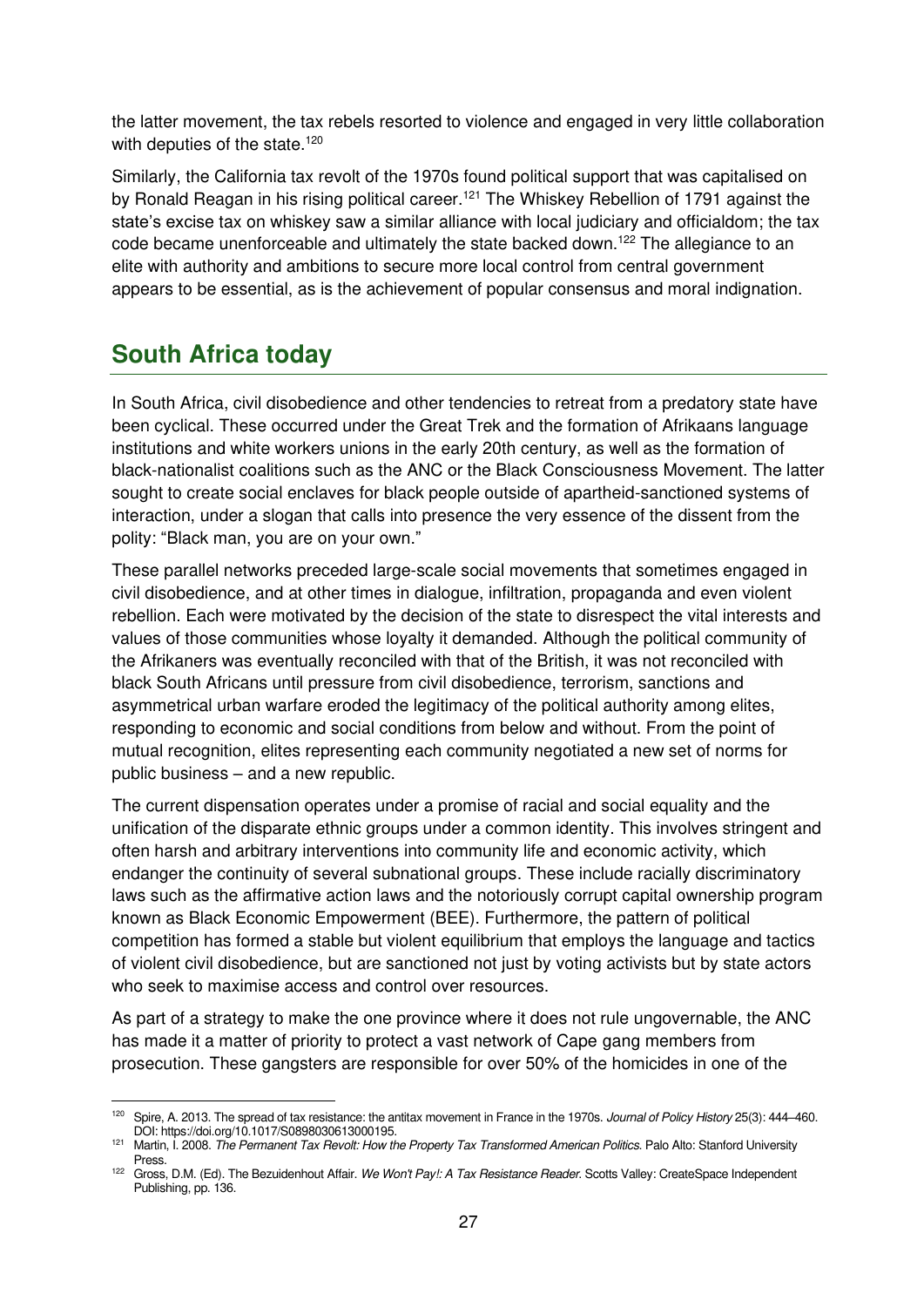most violent parts of the world.<sup>123</sup> The ANC also funds mass migration from majority black areas that are intended to dilute electoral outcomes. These new arrivals are allocated plots of land to build tin shacks on land that is intended for social housing for others and they are taxed by informal extortion rackets connected to the ruling party.<sup>124</sup> This predatory behaviour is protected by some of the strongest squatters' rights laws in the world, and the national police prevents any effective attempts to remedy the chaos this causes.

Describing the litany of corruption in the country would require a whole essay in its own right. The ruling party destroyed almost every institution, public enterprise and many local governments, where little is done except to steal public funds. The ANC maintain control by extracting a balance of concessions from the labour unions and large businesses that they control through BEE contracts and governmental pressure, while making small business difficult to run. This has left many parts of the country in a worse state of material deprivation than they were 30 years ago. The ANC maintain voter loyalty through dependency on state grants, the recipients of which now outnumber taxpayers by more than two to one.

This unstable equilibrium – held together in the past by an electoral supermajority – is rapidly collapsing in the face of vast inequalities, institutional collapse, rampant violence, material depravation and corruption. While it may have appeared settled by the creation of an inclusive constitution, the Constitution is falling under persistent and systematic criticism from radical elements that seek collective retribution and the redressing of historical grievances by the elites of the black racial majority in the form of the ruling tripartite alliance and their oftencollaborative opposition the EFF. The return to pushing for the aims of the National Democratic Revolution (NDR) – a strategy that was designed with the Soviet Union's strategic support for third-world revolutions – sees the pursuit of a gradual exclusion of the formerly dominant minorities from society, culminating in expulsion.<sup>125</sup>

While these radical aims were formally renounced in 1994, President Ramaphosa has since announced the intention to initiate the "second phase", which was previously delayed by 25 years because of the contemporaneous balance of forces. This entails the seizure of material resources from minorities and their exclusion from public life.<sup>126</sup> As we have argued elsewhere,<sup>127</sup> this declaration of an implacable right to exclusive collective ownership of the nation by one race is fundamentally incompatible with any form of legal justice as understood by the remaining portion of the population. It amounts to a declaration of war.

In the language of this essay, it is a violation of the vital interests of every person in the nation, and every step towards the achievement of the NDR constitutes an assault on these interests. Along with the litany of racially-discriminatory laws that preside over the nation, it also constitutes a state of subjugation of the minorities of South Africa. The asymmetrical application of otherwise neutral laws – such as the law on hate speech that (it has been decided) does not apply equally to all groups<sup>128</sup> $)$  – creates a state of political subalternity.

<sup>123</sup> The Young Cape. 2020. Cape Gangs and Community Policing | JP Smith. YouTube video. Available at [https://www.youtube.com/watch?v=HX5itFB9FsQ.](https://www.youtube.com/watch?v=HX5itFB9FsQ)

<sup>124</sup> The Young Cape. 2020. Land, housing, and law & order | Jeanne-Pierre Smith. YouTube video. Available at [https://www.youtube.com/watch?v=yRDzkNoqpys.](https://www.youtube.com/watch?v=yRDzkNoqpys)

<sup>125</sup> Myburgh, J. 2021. Singapore Revisited. Politicsweb, 8 March. Available a[t https://www.politicsweb.co.za/opinion/singapore-revisited](https://www.politicsweb.co.za/opinion/singapore-revisited-introduction-i)[introduction-i.](https://www.politicsweb.co.za/opinion/singapore-revisited-introduction-i)

<sup>126</sup> Bhengu, C. 2020. Cyril Ramaphosa's keynote address at SA Students Congress anniversary. TimesLIVE, 7 September. Available at [https://www.timeslive.co.za/politics/2020-09-07-in-quotes-cyril-ramaphosas-keynote-address-at-sa-students-congress-anniversary/.](https://www.timeslive.co.za/politics/2020-09-07-in-quotes-cyril-ramaphosas-keynote-address-at-sa-students-congress-anniversary/) 

<sup>127</sup> Duigan, R. 2021. The land question: A matter of honour. Marhobane, 8 April. Available at[: https://marhobane.substack.com/p/the](https://marhobane.substack.com/p/the-land-question-a-matter-of-honour)[land-question-a-matter-of-honour.](https://marhobane.substack.com/p/the-land-question-a-matter-of-honour)

<sup>&</sup>lt;sup>128</sup> South African Human Rights Commission. 2020. Whites are not an oppressed minority group in SA, says SAHRC. Media statement, 23 November. Available a[t https://www.sahrc.org.za/index.php/sahrc-media/news/item/2525-whites-are-not-an-oppressed-minority](https://www.sahrc.org.za/index.php/sahrc-media/news/item/2525-whites-are-not-an-oppressed-minority-group-in-sa-says-sahrc)[group-in-sa-says-sahrc.](https://www.sahrc.org.za/index.php/sahrc-media/news/item/2525-whites-are-not-an-oppressed-minority-group-in-sa-says-sahrc)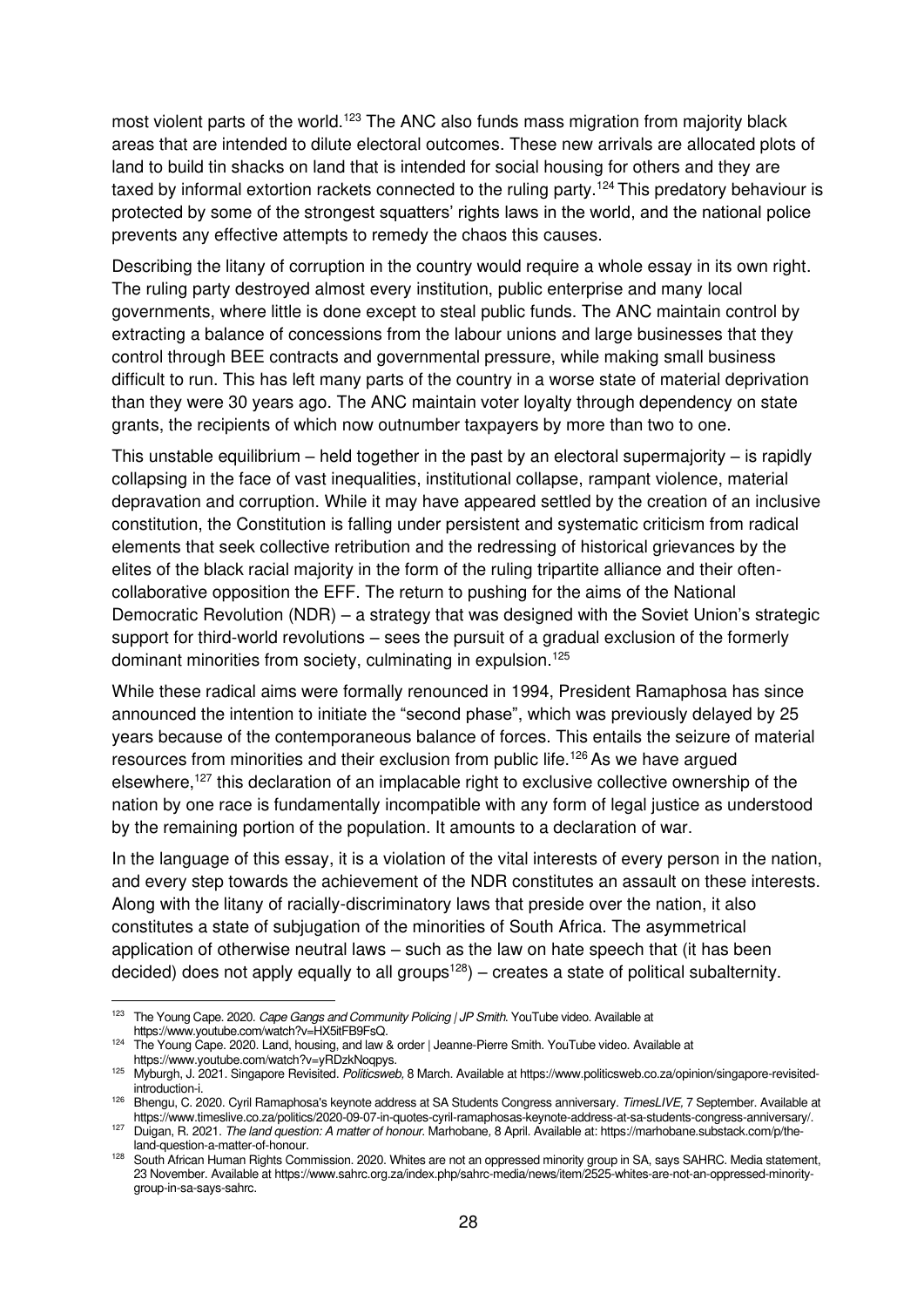While this language may seem repugnant to those who view these matters in terms of strict, statistical averages of relative material deprivation, they constitute a milder, if formally isometric, form of the oppressions that were faced by Jews in Europe before the Second World War.

As a modern liberal democracy, South Africa naturally has the right to protest, which is enshrined in its Constitution. Indeed, it is known globally for its lively protests that have achieved global notoriety. These number in the thousands every year, but largely have no marked positive effect on government's behaviour.<sup>129</sup> This means that the state can largely act with impunity and co-opt or ignore the ritualised protest dynamics that now constitute ordinary political contestation. Public protest can thus only be useful for two things: gathering and demonstrating support, or pressuring the liberal opposition party, the Democratic Alliance.

In much of the educated classes, support for the foundational principles of the NDR is at nearconsensus – racial redress, land reform, "white privilege" theory, etc. – and those who differ are largely shut out of the national discourse. Institutions of tertiary education have been entirely taken over by those who are tolerant and uncritical of the open use of genocidal rhetoric, while the use of Afrikaans as a medium of instruction is everywhere being expunged. This ruling class political consensus on ever deeper progress towards black supremacy means that the ability to communicate alternative political ideas is hampered. The tendencies of media coverage to frame events are largely determined by these ideological dynamics.

The language of resistance has thus far been dominated by the forces of progressive, permanent revolution, seeing that communism and black racial supremacy as their ultimate aim. This has been supported by the media, which is in large part owned by subsidiaries of either the ruling ANC party or the Chinese Communist Party. Those independents who remain are either too local or too marginal to compete with the national political discourse, or they are run by white progressives who believe in the road to socialism and oppose parochial identities (Mail & Guardian, Daily Maverick). Progress towards economic equality and "social justice" as well as several other socialist entitlements are enshrined in the Constitution. Black Economic Empowerment placements on Afrikaans media company boards stifle the autonomous production of cultural and political material.

But this does not mean that civil disobedience is dead – quite the contrary. Many strategies are open to those who are discontent with the status quo. Social media allows a decentralised approach to distributing information and spectacle. Barricading roads, shutting down private enterprises and the use of mass violence are still common and in some cases even draw the attention of local authorities. But to affect politics at a national level, tactics must aim at the heart of government by drawing international attention through spectacle and concrete action that cannot be ignored, or by attacking the support structures of state power.

The failure of the government to provide any basic services in a reliable fashion creates opportunities for political entrepreneurs who may leverage their own powers to provide absent services and withhold taxes for the performance of these governmental duties (as outlined above). The use of structured tax resistance – already being mobilised by some local sectors of the South African society – can easily become a systemic threat to the continuity of the central government.

<sup>129</sup> De Juan, A. & Wegner, E. 2019. Social inequality, state-centered grievances, and protest: Evidence from South Africa. Journal of Conflict Resolution 63(1): 31–58. DOI: [https://doi.org/10.1177/0022002717723136.](https://doi.org/10.1177/0022002717723136)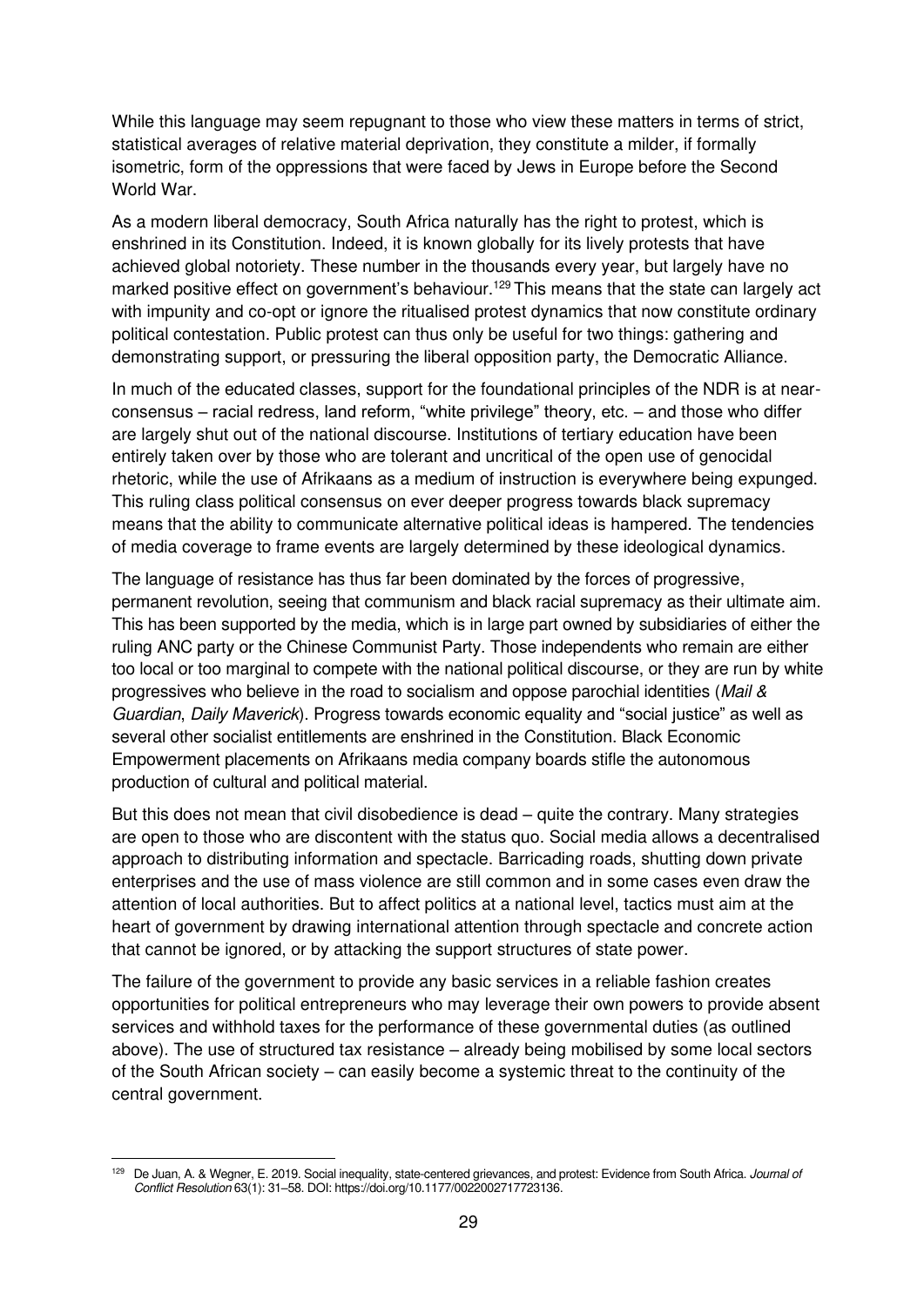Civil disobedience is most effective when you refuse to comply with precisely those laws which are deemed morally unacceptable. In the struggle against apartheid, the most effective civil disobedience campaigns were the mobilisation against the pass laws in 1959, and the protests against Afrikaans-medium instruction in 1976. In the latter case, students boycotted their classrooms. In the former, thousands of men and women handed themselves in for arrest by refusing to produce their labour passes. This action today strikes many with the dramatic overtones of stoic martyrdom. Such a bold approach to disregarding the BEE laws would require a transformation of public conscience.

And yet it is not unprecedented, as activists like Jordan Schouw have shown. The key difference today is that discrimination against white people in particular is largely seen as legitimate in much of the Western world, where the concept of white privilege and postcolonial notions of reparations are increasing. Only the "middleman" races (Coloured and Indian) would be capable of eliciting international sympathy. White business owners who flout the rules would plausibly be capable of finding sympathy in Europe and the more conservative areas of North America, but this would depend on highly dynamic and effective media projection.

Furthermore, violence is almost entirely out of the question. Without the victim status framing that other minorities command, non-blacks will struggle to find legitimacy. This is particularly true of white people, who are indelibly associated, not only abroad, but particularly at home, with the oppressive racist cruelties of the past. It is the martyrdom of non-violent activists that galvanises support. The innocence and conviction of participants lend legitimacy to their activities, as does their mostly peaceful character. The ability to attract spectacle will rely almost entirely on the protesters' capacity to elicit violent responses from black nationalists, whether of the state or of non-state groups. This leaves us with a small pool of hard strategies that are centred around tax resistance, government displacement, legal activism, public relations and the conscientising of popular support.

However, tactics that ridicule the authority of the ruling party and its absurd legal program – whether through theatre, demonstrations, literature, mockery, public humiliation or any other mechanism – have the power to reduce the moral authority of these policies (if it is done skilfully), as protests elsewhere have shown. Such mockery also functions as a morale booster for the regime's critics, particularly if it involves a grand public spectacle.

The ultimate challenge is in convincing the remaining minorities that fleeing the country is not in their interest, and that what is left of their communities and powers of self-perpetuation is worth fighting for. The lure of more peaceful foreign pastures will always reduce the push factor of the lethal rock-bottom that beckons to us from beneath and threatens our vital interests. What is more, the left-leaning minority of white people dilutes confidence in the frame presented here by showing their confidence in the intentions of the predatory blacknationalist elites and sowing doubt in the minds of ordinary people who might be tempted to accept the facts. Much like the Jewish followers of Max Naumann, who pushed for solidarity with German national socialism and cultural assimilation, they lead their followers into the teeth of a reposing lion. And, without fear of stating the obvious, the majority will not come to our aid. However much the ordinary man may be at peace with life besides the white minority, they still vote overwhelmingly for the ruling party and their more radical ideological neighbours in the openly-genocidal EFF.

The situation as it stands is no doubt stark. But vital interests are called vital for a reason – they pertain to the very elements of human survival. The seriousness of the threat of